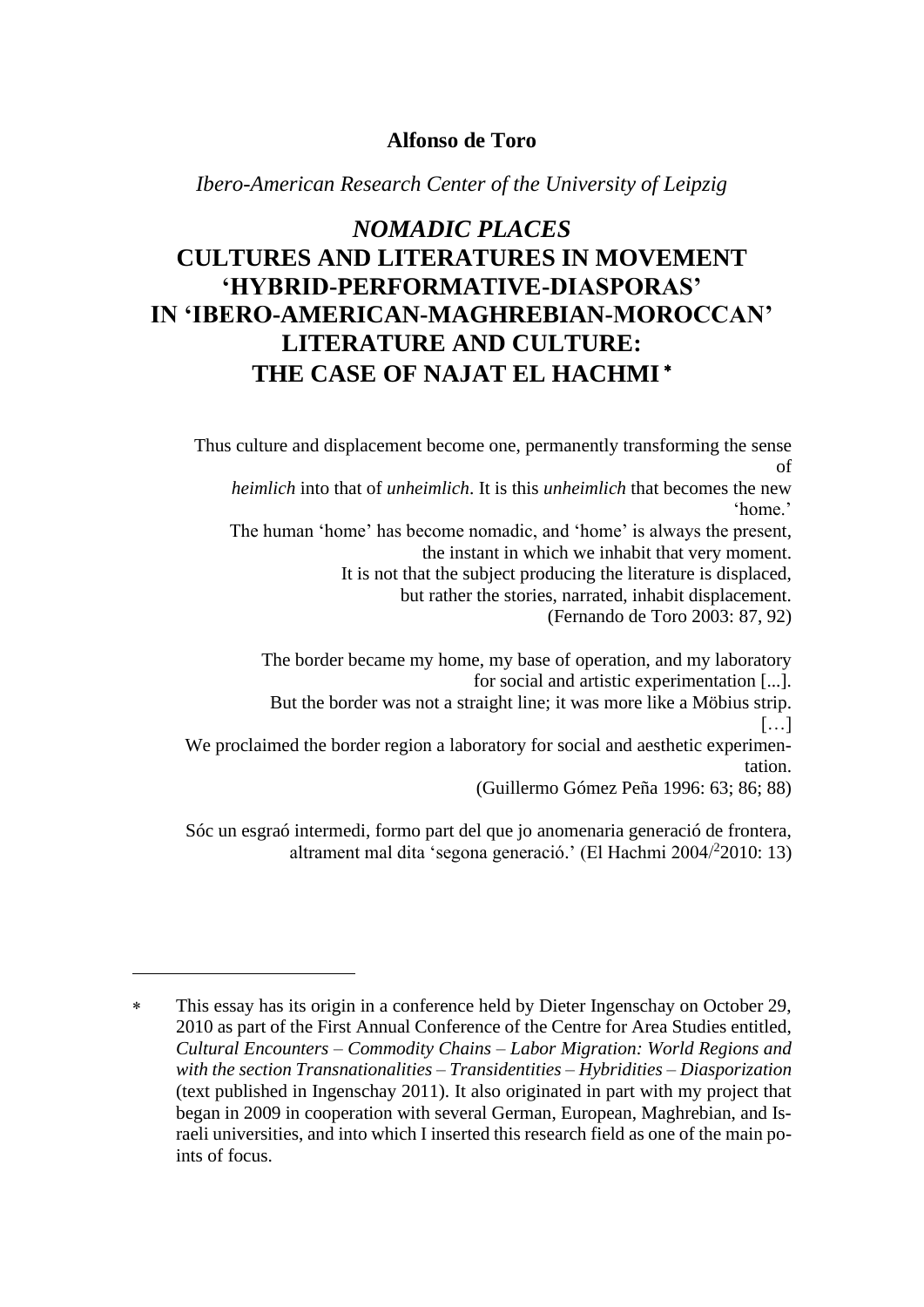A primary goal of this article is to reinforce a new field of research in the international diaspora discussion: the 'Ibero-American-Maghrebian-Moroccan' Diaspora. <sup>1</sup> This concept should be understood as an enunciation concept and in consequence as a cultural virtual space where Maghrebian communities write independently whether they migrate to the Iberian Peninsula or Latin America and whether they live in the Maghreb, on the Iberian Peninsula or in Latin America; rather they build a cultural Diaspora of the "two banks" ("*dos orillas*"). Consequently, it also encompasses Ibero-American-Maghrebian-Morrocan' work and cultural products, be they literary, medial, or pictorial, essays or theory; this means, any work written primarily by an Ibero-American-Maghrebian-Morrocan and/or works that focus on the Maghreb or Ibero-America. Further included are their people and their traditions, religion and culture and its implications between them. This definition considers also the topic of daily life in the diaspora, as well as the nostalgia, hopes, and desires of its members. $2$ 

To summarize, all kinds of literature written in Spanish, Portuguese, Arabic, Catalan or any other language located in Iberian Peninsula and that have their origin in movement and displacement, as 'nomadic-located-literature' or 'displaced-home-literature' belong to the category of Ibero-American-Maghrebian-Morrocan diaspora, identity and culture. That we here only focus on the literature written in Spanish or Catalan has simply to do with language competence.

The second goal of my essay, not less important as the first, is to explore these works in the context of what I have called since 2009 hybrid-performative-diaspora and 'hybrid-performative-identity' or 'transidentity' constructions.

Considering these two goals, I will begin with a first part dedicated to the description of hybrid-performative-diaspora and hybrid-performative-identity constructions. The second part will consist of a survey of the current state of research and literature. In the third part, I will analyze the Ibero-American-Maghrebian-Morrocan novel *L'últim patriarca* by Najat El Hachmi and her essay *Jo també sóc catalana.*

<sup>1</sup> Under the complex and controversial term 'Ibero-America' we want simply understand a geo-graphical concept, that includes both, the Latin American continent and the Iberian Peninsula with Spain and Portugal and their different languages.

<sup>2</sup> This concept could be complemented with literature not written by Ibero-American-Maghrebian-Morrocan writers, but dealing with one of the aforementioned themes, particularly the crossing of the Mediterranean Sea ("oleadas de pateras") and the living conditions of Maghrebian migrants in Iberian Peninsula.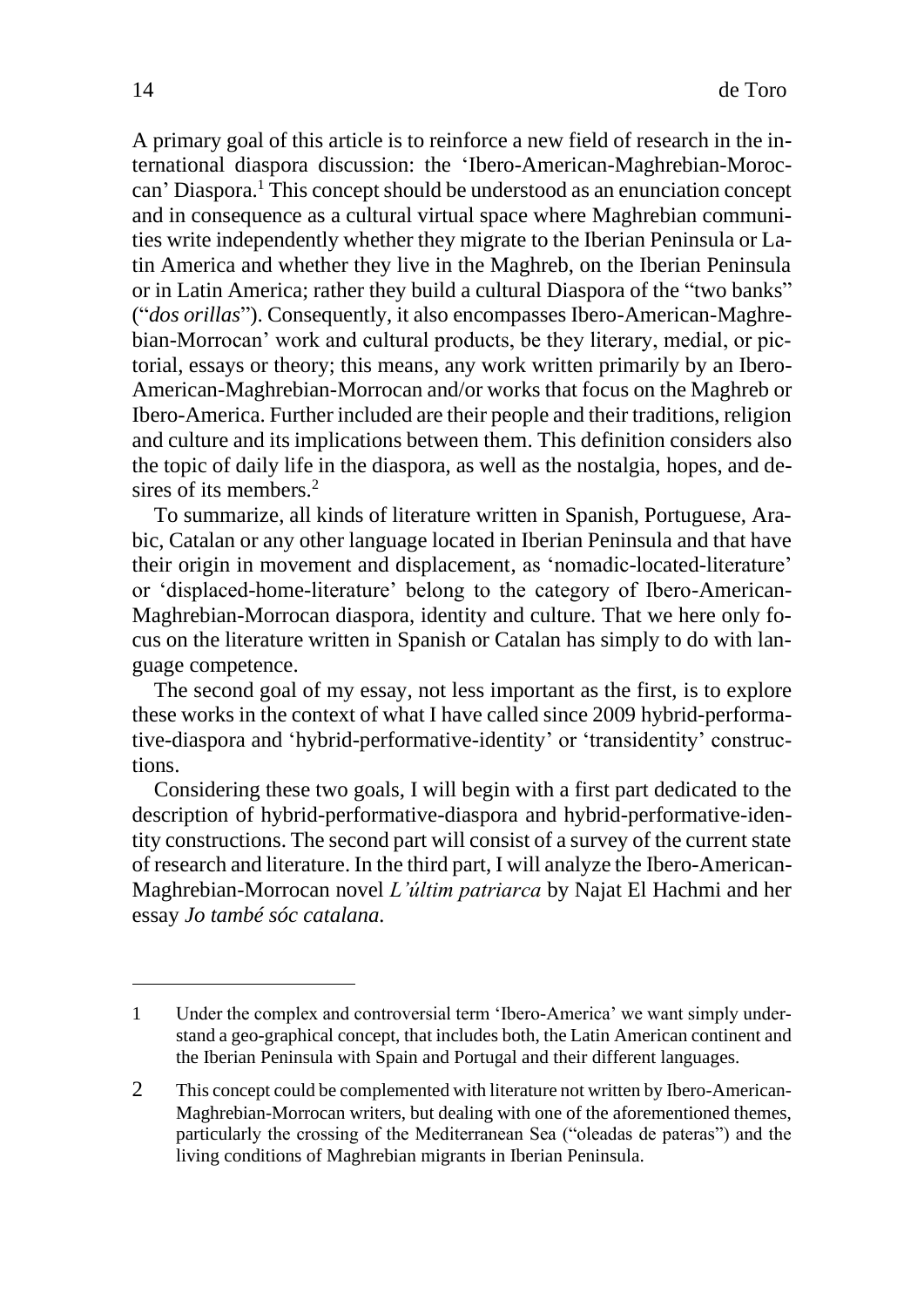# **1. 'Hybrid-Performative-Diaspora' and 'Hybrid-Performative-Identity' constructions**

## **1.1 'Hybrid-Performative-Diaspora'**

In the construction of identity, emotion is a central aspect and concept to which I assign not only a psychological and affective status, but also a *cognitive status.* I consider it to be *a knowledge structure.* In this context, we implement, supplement, and expand the term 'integration' in the sense of a *reciprocal social dynamic* based on the fundamental notions of *recognition*, *hospitality*, *belonging* and *emotion* in a space of *shared responsibility* that constitutes the foundation of the construction of hybrid-performative-identities or transidentities.

I begin with the fact that individuals in post-modern and global migration movements (particularly in megacities) are no longer primarily determined by ethnic, cultural and religious origins, by colonization, decolonization, or by the project of return, but much more and primarily by the *specific situation and constellation that the migrants find in the country of arrival*. We denominate this as the '*situation-imperative*' or '*situation-dispositive*' (see below). These terms seek to avoid the misunderstanding and logical mistake of a life in a *non space*, which often is confused with nomadism or, hybridity. On the contrary: both terms demand fixed points of relation because nomadism as well as hybridity are relational terms and only as such could we classify a phenomenon as nomadic or hybrid. The fact that we have individuals living in a place that does not correspond to their original regions of birth, as well as people speaking different languages, sharing different identities and cultural and religious traditions neither eliminates the 'cultural difference' nor the location of culture, as Bhabha (1994) illustrates explicitly in the title of his book and in his theory of hybridity. Hybridity and nomadism are always located somewhere, but are also located in a specific individual culture, and that corresponds to the formula of "from where to speak" as argued by Edward W. Said (1978/<sup>2</sup>1994) and Fernando de Toro (1995). The latter has insisted and underlined this aspect again and again: we speak always from somewhere and that is *our place*, *our home*; in the context of a hybrid-performative diasporic situation, this pluricultural voice and body is the new home, as Fernando de Toro (2003: 87) expresses, an *unhomely home*. The voice is always located in a place, in a body, in the desire of someone, crossed by diverity and hybridity. All that builds the *new place*, the *nomadic pluricultural* and *individual place*, makes this new home a place of enunciation that is alays performative and transversal. When Fernando de Toro (2003: 87, 92) speaks of the displacement of literature and culture, he does not confuse what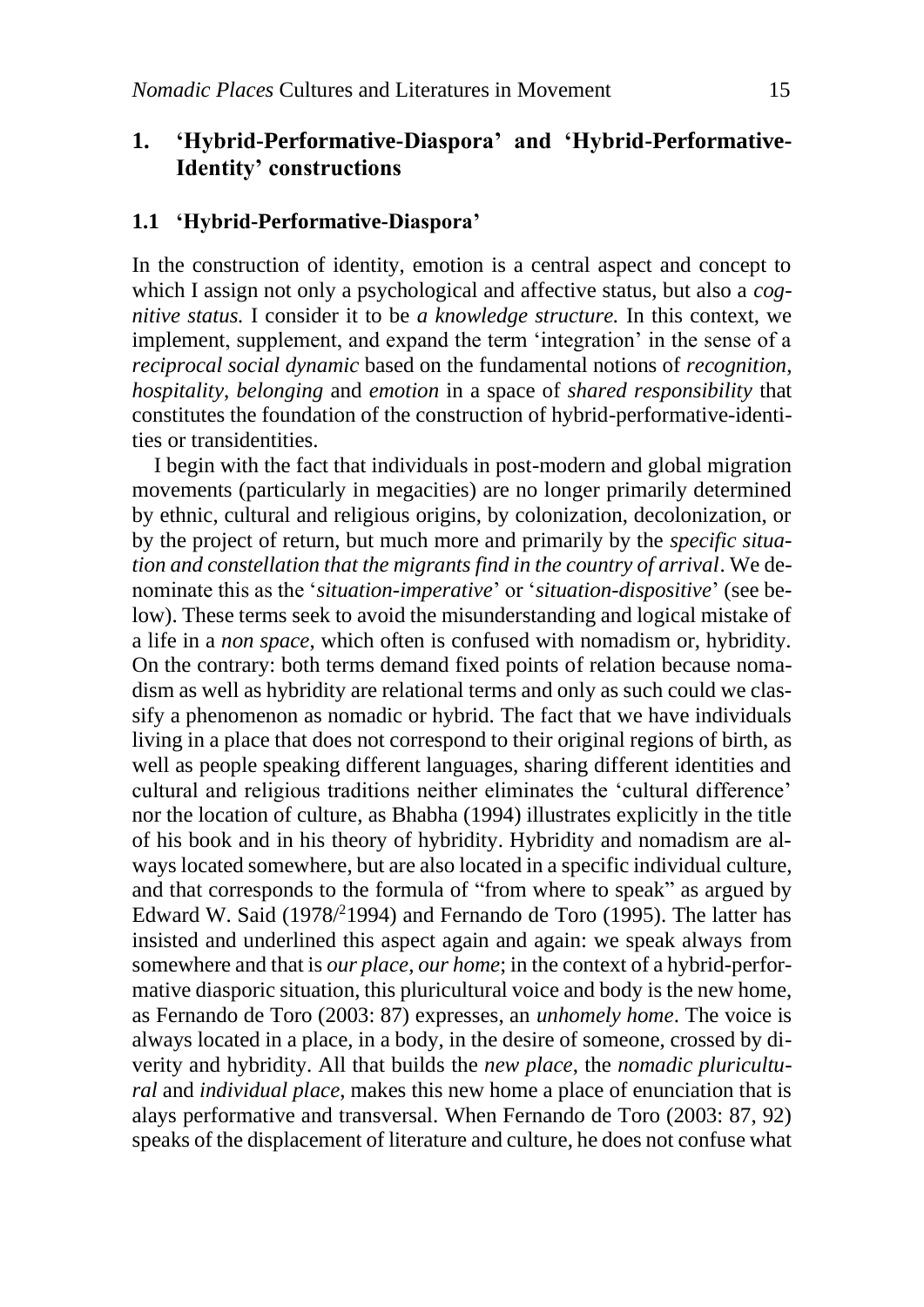scholars usually mix up: "It is not that the subject producing the literature is displaced, but rather the stories, narrated, inhabit displacement" (ibid.: 92). This is something completely different; he is not eliminating the category 'home' or 'identity.' We always have a home and an identity. The difference today is the particular way in which we construct our home or new diaspora and our new and multire-ferential identity. What we have, and what Fernando de Toro is arguing, is a *nomadic home*, in line with the argumentation of Guillermo Gómez Peña (1996). For him, culture is 'border' or 'borderland culture' and is equivalent to a new notion of 'home' as an open topography that is built by proliferating lines: "Home is always somewhere else. Home is both 'here' and 'there' or somewhere in between. Sometimes it's nowhere" (1996: 5). In his argument, 'somewhere' or 'nowhere' or 'somewhere in between', formulate the oscillation of identities between and through different cultures. 'Home' gets here the same status as 'unhomely' (as Homi Bhabha defines it 1994) and turns into a source for building a 'third space' (see Homi Bhabha ibid. and also Alfonso de Toro: 2006: 30 and 2006a).

In summary, to speak about nomadism, nomadic or displaced literature, culture or identity, and to speak about 'transculturalism' or 'transidentity' means to not at all have literatures, cultures, or identities without a location − a fixed point from where we speak, think, write, feel and live. What we have is a hybrid-performative location, a speaking, thinking, writing, feeling and living crossed by many traditions. That is what Fernando de Toro is descrybing when he speaks about new "sonorities and colors" (2003: 88) and has nothing to do with a literature or culture without a fixed place or with a homeless literature and culture. A home can be changed by another home, but the cultural anchorage that is imposed by situation-imperative or situation-dispositive is unavoidable to an individual or a community.

In the following section, my main interest will lie in the description of the crucial question of how individual members of an arriving culture in a new society can, after a while, develop the *feeling* of belonging to the new country, and whether they feel welcome and receive hospitality [\(Aprile/](http://www.amazon.fr/s/ref=ntt_athr_dp_sr_2?_encoding=UTF8&search-alias=books-fr&field-author=Sylvie%20Aprile)Montandon 2004).

In order to answer this, we have focused on diasporic formations related to hospitality and belonging in the context of the Maghrebian culture and the migration processes to Central Europe; now we put Spain in the center of our attention.

We consider the concepts of hospitality and belonging, which are closely related to those of emotion, body and desire (see below), to be fundamental in order to come to new politics of migration as well as new ideas, notions and conceptions of integration and citizenship. Thus we emphasize the psychological, affective, and subjective aspects of persons, without which nei-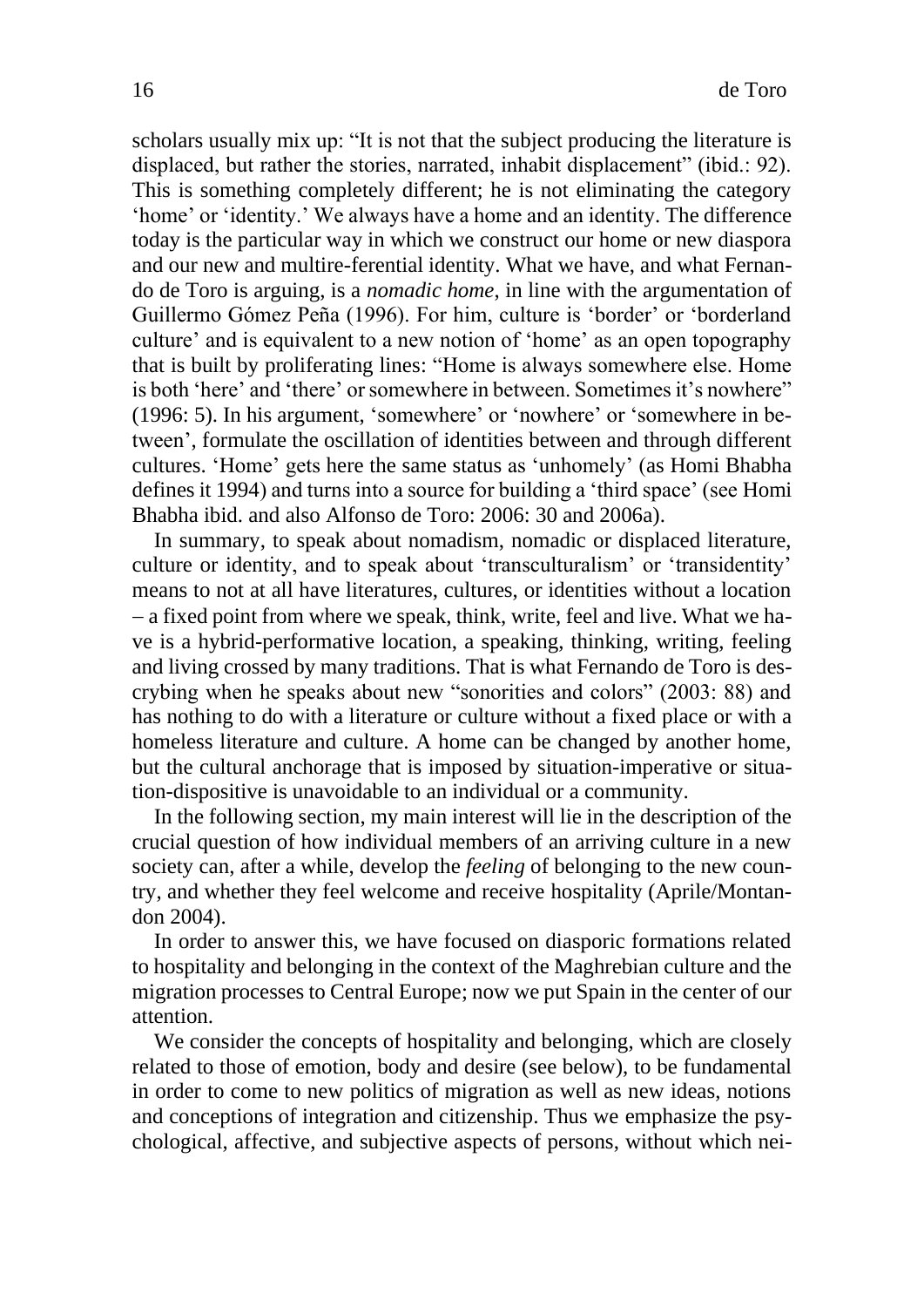ther hospitality nor belonging, nor any felt or experienced citizenship, would be possible. The emotion passes always through the body, which is registered by the gaze. This process delineates a fundamental moment in culture and society for the recognition or refusal of the 'Other' and is at the same time, the source of the desire. Therefore, I understand emotion − I repeat − as the experience of the hospitality that passes via the gaze, via the body, and via desire− and not only via citizenship, language, or via the "prothesis of origin" ("*prothèse d'origine*," Derrida 1996). Similar life experiences and destinies (for example the unfulfilled longing for the original homeland vs. the settlement in a new country for an indefinite length of time) determine the living situation of the new arrival. At the same time, individuals on the one hand develop a feeling of *emotional belonging*, and, on the other hand and at the same time, are dependent on and are vulnerable to external assignation, which also determines their *feeling of belonging.*<sup>3</sup> This ambivalent process should be understood as an individual experience with a fragmented belonging and identity that is collected through the *body* and the *emotionality* of the individual. This experience is then a *conditio* for cultural and social integration.<sup>4</sup> In this context, emotion refers to and implies a longing for the affective and psychological security of the inviolable rights of the individual and for access to individual possibilities for development such as education, work, respect, and so forth. With regard to the concepts of body and desire, we follow the theories of Deleuze/Guattari (i.a. *Capitalisme et schizophrénie*), Foucault (*Surveiller et punir*; *Histoire de la sexualité*), Butler, in the consideration of her concept of performativity (*Gender Trouble*; *Bodies that Matter*), and Kamper/Wulf (*Die Wiederkehr des Körpers*). We treat the concept of 'body' as an anthropological category, as a discourse formation, as "*archéologie du savoir*" that connects the fields of desire and sexuality with those of power and institutions and which builds them as a dispositive. Important in this context is the conception of a body as a *knowledge machine as a network of relations that bleed in every direction, through all kind of layers and social, scientific and institutional structures. The body is the place where experiences are performed and treated, it is the starting point and arriving point of experience, the archive of memory, the* '*heterotopic space*,'<sup>5</sup> the

<sup>3</sup> Vaassen (1996: 214 et seqq.) also refers to the self and external assignments when he speaks about the 'context of references.'

<sup>4</sup> See Tal Dingott Alkopher's contribution (2013/2014) where she speaks in a similar way about 'interculturalisme.'

<sup>5</sup> Foucault (1967b/1994/<sup>2</sup> 2001: 1575): '*hétérotopie*'; Foucault (1967/1990: 39): '*Heterotopie*.'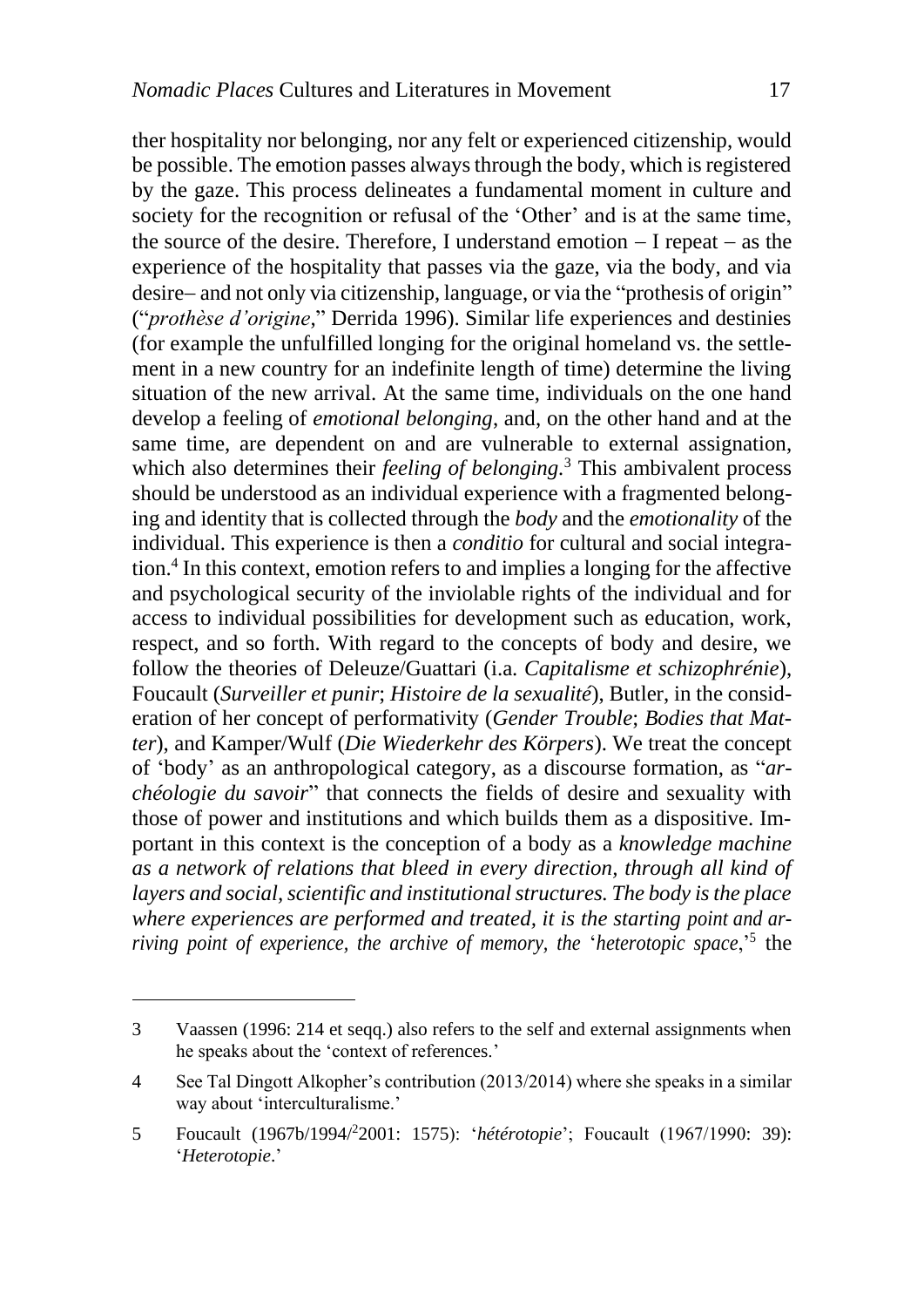*'crisis heterotopias*';<sup>6</sup> the '*sitting or placement*';<sup>7</sup> the '*relations among*  sites';<sup>8</sup> the '*heterogeneous space*';<sup>9</sup> the '*effective site*';<sup>10</sup> and the '*countersites*' <sup>11</sup> *of individual and collective history, the traced and tattooed surface.*

Emotion is constitutive for the disposition and willingness to accept and recognize, and to respectively refuse, the 'different Other' on the basis of positive or negative experiences, of rational or irrational, justified or unjustified fear, prejudices and other similar aspects. Emotion can be conceived as a dynamic and incessant process and is the determining factor for judgments, negotiations, and *finding a place in the world*, as for example, Nico H. Fridja (2000: 63) underlines.

As I already indicated, emotion can be understood as an essential part of knowledge and as an instrument of cognition in the encounter with 'different Others,' as Errol Bedford (1956/1957), George Pitcher (1965: 327) and Robert C. Solomon (2000: 11) have already argued. Following Errol Bedford (1956/1957) and René Ceballos (2016), we can assert that emotion must be considered to be conditions and fluctuations, as impulses that can explain, legitimate or sanction individual or collective behavior. Thus, emotion must be included in the political discourse on migration and considered constitutive for any concept of integration, no matter how it is conceived. For all of these reasons, I assign emotion also a pragmatic negotiation status.

Our concept of integration, as a *reciprocal and dynamic interaction*, *includes immigrant cultures as well as the society of arrival* and aims to create the possibility for 'recognition,' and consequently, for hospitality and belonging. They are the fundamental conditions for the cohabitation in difference in a hybrid space. Integration understood as reciprocal and dynamic interaction means a shared responsibility, a sort of permanent "third space" (Bhabha 1994) and a nomadic '*home*' and nomadic '*identity*' (= hybrid-performati-

- 9 Foucault (1967b/1994/<sup>2</sup> 2001: 1574): '*espace hétérogène*'; Foucault (1967/1990: 38): '*heterogener Raum*.'
- 10 Foucault (1967b/1994/<sup>2</sup> 2001: 1574): '*lieux effectifs*'; Foucault (1967/1990: 39): '*Wirksame Orte*.'
- 11 Foucault (1967b/1994/<sup>2</sup> 2001: 1574): '*sortes de contre-emplacements*'; Foucault (1967/1990: 39): '*Gegenplazierung*'/'*Widerlager*.'

<sup>6</sup> Foucault (1967b/1994/<sup>2</sup> 2001: 1575): '*hétérotopies de crise*'; Foucault (1967/1990: 40): '*Krisenheterotopien*.'

<sup>7</sup> Foucault (1967b/1994/<sup>2</sup> 2001: 1572): '*l'emplacement*'/'*la localisation*'; Foucault (1967/1990: 36): '*Lagerung*'/'*Plazierung*.'

<sup>8</sup> Foucault (1967b/1994/<sup>2</sup> 2001: 1573): '*relations d'emplacements*'; Foucault (1967/ 1990: 37): '*Lagerungsbeziehungen*.'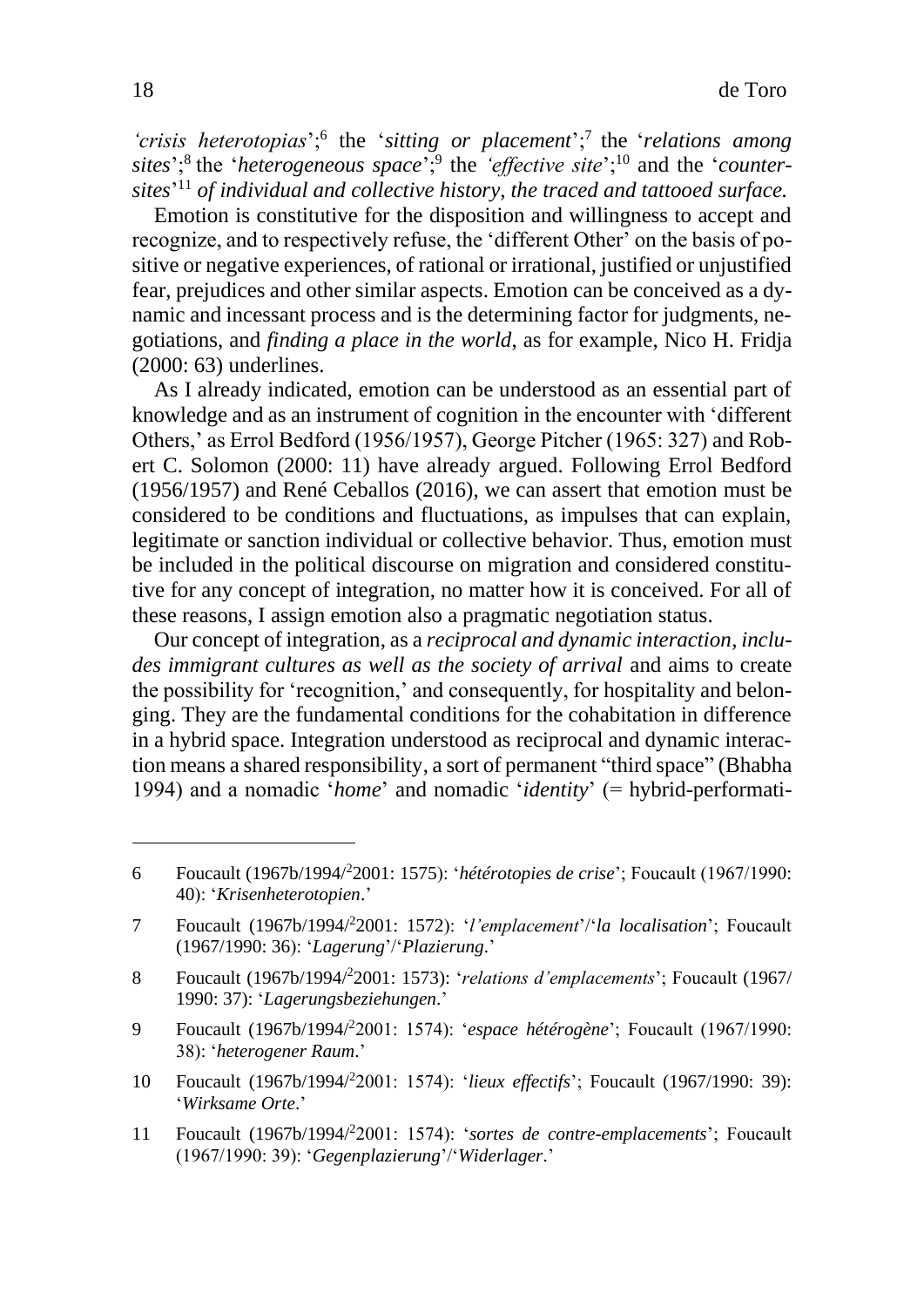ve-diaspora) that must be continuously performed, relocated, negotiated, and developed in an endless nomadic process.

These concepts and praxis are characterized in particular by the already mentioned '*situation imperative*' or '*situation dispositive*' as one of the columns of the concept and practice of hybrid-performative-diasporas. They are almost synonymous, two sides of the same coin: the first term refers to an inevitable situation that is imposed as such, so that it also demands the migrants become conscious of the new situation; the second term refers to concrete situations that migrants are confronted with, e.g. new rules and norms, language and culture, etc. These two terms encompass concrete and particular situations in which migrants live, as well as new cultural and social forms that are no longer only stemming from original homelands. This situation imperative or situation dispositive are built by situations that develop from concrete positive or negative circumstances and experiences, such as success or settlement, dual or multiple origins or cosmopolitanism. Further possibilities include a diverse and rich sense of being or living as an illegal alien, living with discrimination, living in poverty, being socially downcast, dependent, exploited, persecuted (in cases of illegal migration), or similar emotional and concrete situations such as living in fear, and living in ghettoes. We have also positive cases of successful lives and of social belonging. But in both cases the social milieu, the surrounding environments, the neighborhood, and its inhabitants comprise the determining situation imperative/situation dispositive with their similar or equal fates and life situations*.* In this context, individual or collective subjects must reinvent themselves in a complex interaction of self-determination and the determination of that which is foreign; they must find a new identity and a new sense of belonging.

Here, factors located both within and outside of the subject play a central role. These formations and situations become increasingly large and influential, so that for migrants, the 'micro-world' comes to play a larger role than the macro-world qua State or Nation. These in turn lose their primary identity-shaping influence. The 'micro-world-formations' do not compete with or question the State (with the exception of fundamentalist parallel societies) but rather they offer life alternatives that have altered and will continue to alter nations at their cores. From these diverse diaspora-dispositives and situation-dispositives, major issues and central questions emerge tied to security − the security of belonging, emotional, affective, and psychological security, the security of undistorted personal integrity, the secure access to opportunities and resources like education, work, respect, and acknowledgement − as we have already underlined above. The theory and praxis of the performative and hybrid diaspora-concept, constitutive parts of post-modern, global societies, express in the Ibero-American-Maghrebian-Morrocan-corpora diverse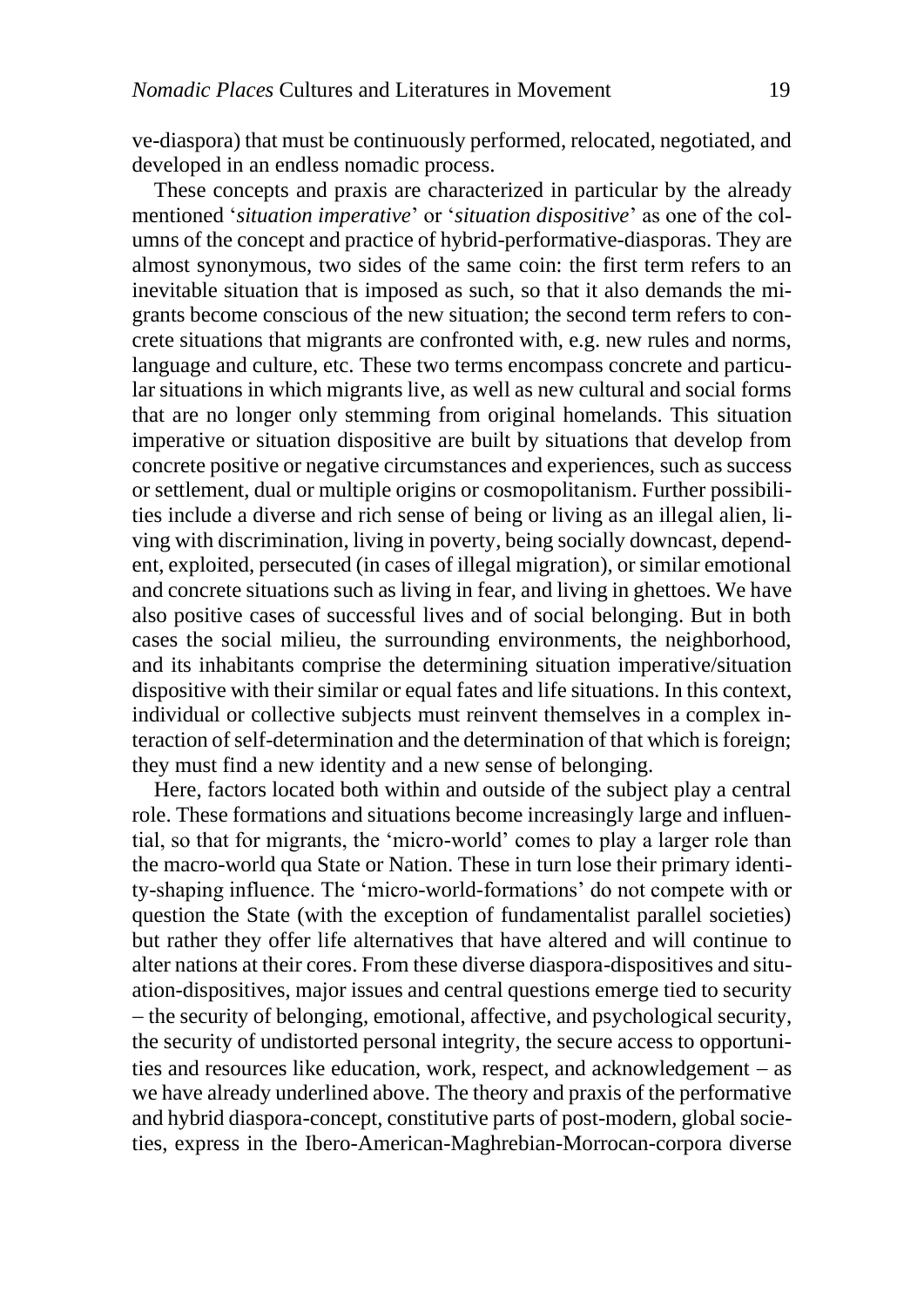experiences of writers and migrants in general. The oscillation between differrence and negotiation is a complex process that is rife with conflict. The degree of its complexity is made clear in light of this new concept of diaspora, which seeks at all costs to avoid the *clouding* of differences and conflicts within hybrid diaspora formations.

For this reason, we considered the performative/hybrid diaspora *to be a new form of economic, political, social, cultural and religious practice that do not consist primarily in a specific origin or with a particular form of government serving as its main reference. Furthermore it is independent from the number of members in, and the homogeneity of, any group, as well as independent from nostalgia or a longing to return − factors which no longer constitute a solid element of reality or primary objective*.

The concept and praxis of a performative and hybrid diaspora is also based on some particular characteristics. The following non-comprehensive list of features includes those that are not ethnic (or that are multi-ethnic) in nature. Here, the concept of ethnicity is not only understood in Hall's (1988/1996) sense of "*new ethnicity*" (which, in the context of my argumentation, is only one building aspect, one element among many others in the construction of performative/hybrid diasporas), but is also replaced by the term *sociocultural constellation*, since this is not as semantically, historically and culturally charged as the term "ethnicity."

The constituents of hybrid-performative-diaspora are:

- 1. Movement; de- and reterritorialization;
- 2. location in space and time;
- 3. identifiable structures;
- 4. awareness of being part of a diaspora, strong group interest;
- 5. similar experience of destiny;
- 6. similar life and emotional situations (unfulfilled yearning for home vs. a long-term locational project);
- 7. common forms of representation;
- 8. strong internal sense of loyalty and solidarity and external hybrid loyalty and solidarity;
- 9. transethnic, transcultural, transidentity;
- 10. reinvention of the self and invention of the homeland;
- 11. external assignations and internal description of the Self.

The advantage of this concept of diaspora is that it encompasses almost all of Cohen's (1997/22008) diaspora classifications, including the "victim diaspora," "work diaspora," "behavioral diaspora," and "deterritorialized diaspora" (those of the Post-Modernity and hybridity of the twentieth and twenty-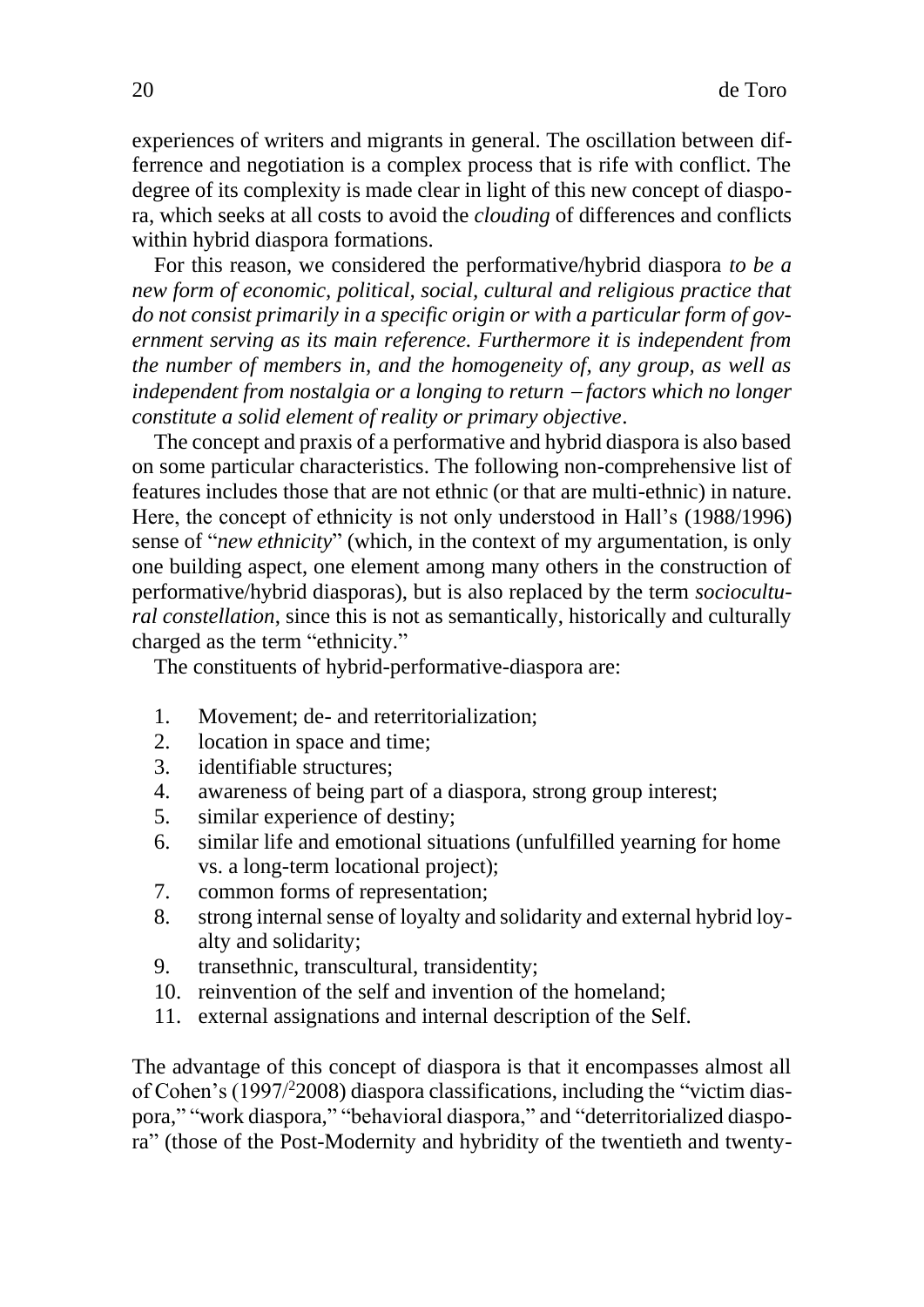first centuries). In addition to the Franco-Maghrebian diaspora, it also encompasses the 'Ibero-American-Maghrebian-Moroccan' diasporas that Cohen did not describe.

In this dynamic context, we use the term 'diasporization,' or the concrete appearance of diaspora formations, situations, representations and practices, in the sense of diverse *stagings* or *performances* of social, cultural and religious manners of cohabitation. This provides alternative or supplementary models to the traditional concepts of 'nation,' 'culture,' 'identity' or 'citizenship.' These new alternatives are based neither on the binomial 'blood/land' nor on the "*prothèse d'origine*," nor on the *language prosthesis*, nor on citizenship, but rather on the result of a web of relationships and constellations, stagings, and performances (see Krämer/Stahlhut 2001: 45-47, 56; Fischer-Lichte 1998, 2004, 2004).

The terms '*staging*' and '*performance*' indicate a dynamic, nomadic, open, negotiated and contested representation of culture, identity and diaspora. They also indicate the *negotiated* and *contested reinventio* of themselves in an open and indeterminate process. For this reason, the performative-hybrid diaspora term is distinct from the traditional one. It develops on the basis of a *self-determined belonging* and an *emotion* or *feeling of belonging* on the one hand, and on external assignments on the other. It thus develops not only at the interfaces of cultures, but also between different subjects. This should be understood as an individual experience with a fragmented belonging and identity that is collected through the *body* and the *emotionality* of the individual, and not through citizenship. This experience is then a *conditio* for global society, in which individuals and groups live in a permanent state of tension between the nostalgia of origin and foreignness, new loyalties and group or situational conditions.

The hybrid-performative-diaspora concept implies not only new economic, political, and social formations, as already stated, but also a concept and practice in which the decisive and sole determining reference is no longer the local or legal belonging to any nation state, but rather the social diasporic constellation. The hybrid-performative-diaspora concept means a '*warping*' of traditional dichotomy constructions like 'oneness vs. otherness,' 'local vs. migrant culture,' old community vs. foreign or new community,' or 'national citizens vs. foreigners.' We are dealing with cultural, psychological, and emotional constructions that yield 'micro-home-networks.'

This concept of hybrid-performative-diaspora no longer considers migrants as such, nor are they seen as negative migrants, *expatrias*, persons without a homeland. Rather they are a part of a cosmopolitan, restless, and fragmented world. It develops ideas of social cohesion and belonging, of being anchored, and of new homes ('*Heimaten*'). However, we must make cle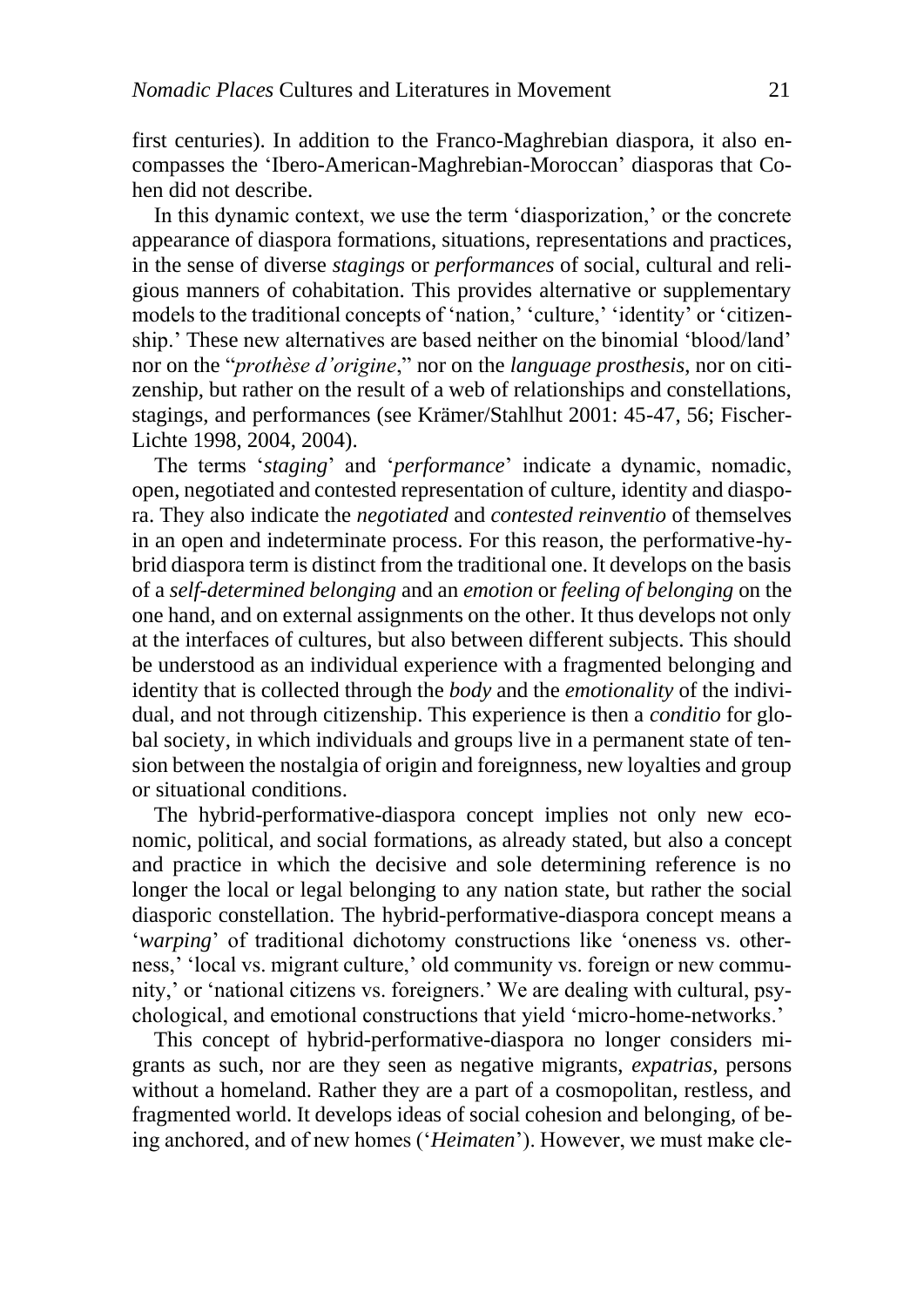ar that we understand new hybrid-performative-diaspora also as *societies that constitute temporal and spatial limits within which identification or cohesion becomes traceable or visible and that has an existential function for individuals or groups, regardless of which characteristics these individuals or groups evince.*

The concept of cultural performance and the idea of a performative identity or of a performative diaspora do not imply alienation, rootlessness, or the impenetrability of history, amnesia, or the undecipherable. The concept of performativity and that of performative diaspora do not represent a threat to cultural patrimony or to the national state. Rather, they mean the reinvention of the Self: this is an indeterminate process in which the past performs both itself and the present through experience and emotion. It is a radical individual and democratic system spread by occidental politics, but also devoured by the national state and by citizenship. It is a performativity of time, place, and of the individual, in which the 'I' *invents and re-invents himself* incessantly because the individual cannot exist within a language, place, and time that are inaccessible to him (Derrida 1996: 117):

[...] he is denied any language, and he has no other possibility, neither the Arab, nor the Berber, nor the Hebrew, nor any other language that have spoken his ancestors, because this monolingualism is a kind of aphasia  $[\dots]$ . (Ibid.)<sup>12</sup>

## **1.2 'Hybrid-Performative-Identity'/'Transidentity'/'Transversal Identities'**

In the context of post-modern and post-structural theory, I start from a type of 'multi-identity' or 'pluri-identity' that I have called in other essays 'transidentity' or 'transversal identity,' in the line of the term of transversality from Deleuze.<sup>13</sup> Here identity must always be renegotiated because, particularly

<sup>12</sup> […] qu'il est privé de toute langue, et qu'il n'a plus d'autre recours, ni l'arabe, ni le berbère, ni l'hébreu, ni aucune des langues qu'auraient parlées des ancêtres, parce que ce monolinguisme est en quelque sorte aphasique […]. (Derrida 1996: 117).

<sup>13</sup> See also Wolfgang Welsch here in the bibliography, and his theory of transversality from 1987 and particularly 1996, as well as his fundamental concepts of Identity/ Subjectivity, like '*Vielheit*'/ 'Multiplicity' (1991: 357 following Nietzsche, term that also developed in philosophy by Deleuze/Guattari (1972/1973 and 1980), or like '*Differenzierungs-, Begrenzungs- und Übergangsvermögen*'/'The capacity of differentiation, of delimitation and of crossing capability' (ibid.: 360; my translation); or like '*Identität in Übergängen'*/'Identity in passages; transversal identity constructions' (1990/<sup>5</sup>1998: 168 et seqq.; my translation); Alfonso de Toro, see bibliography and [http://www.uni-leipzig.de/~detoro/;](http://www.uni-leipzig.de/~detoro/) see Fernando de Toro (2003: 85 et seqq. and specially 90 et seqq. and 95 et seqq.).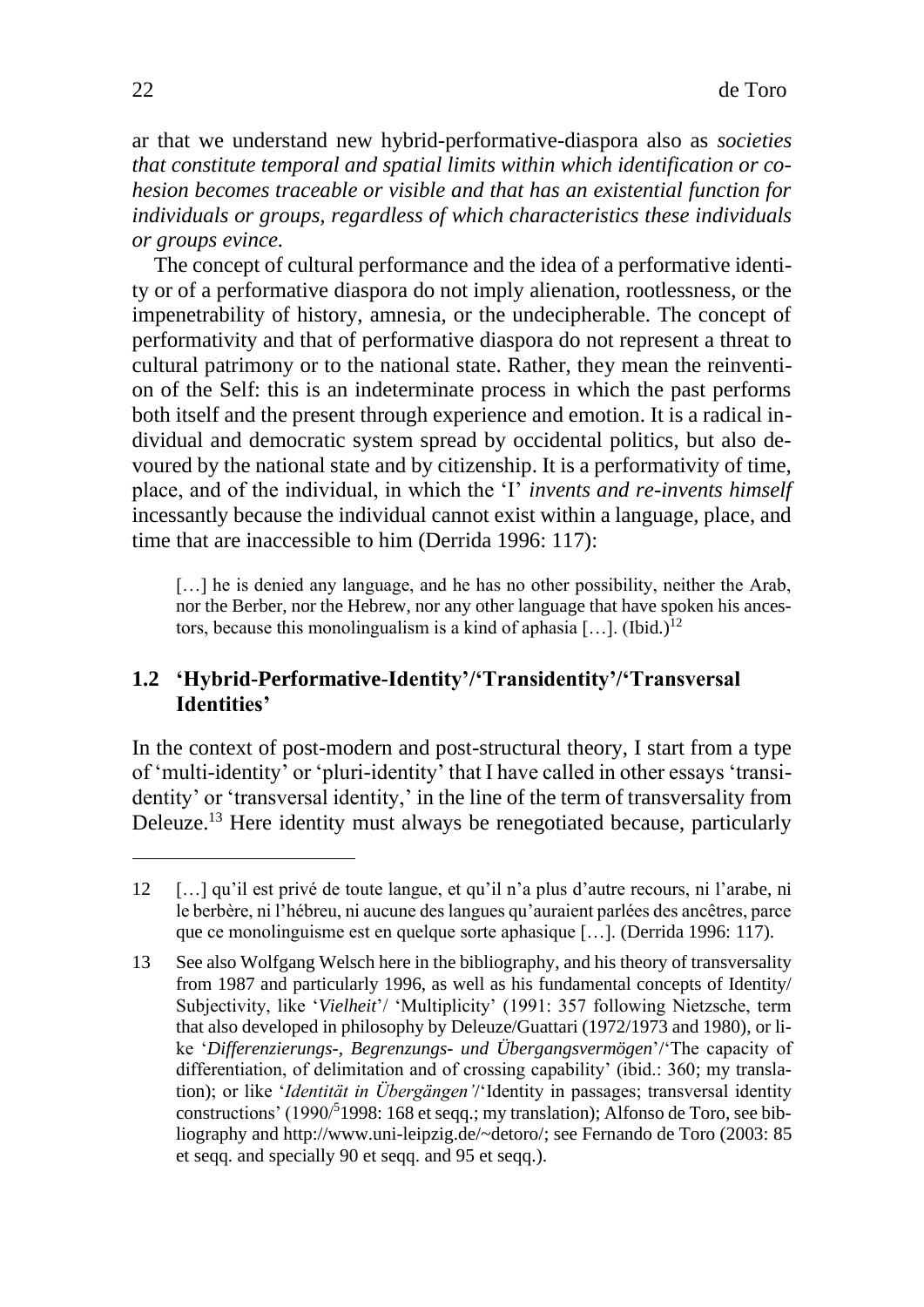in our age of globalization, it is located at the interface of cultures in contact with one another within a trans-territorial cartography (Bhabha 1994; A. de Toro 1995, 1999, 2009/ <sup>2</sup>2011, 2014a) that includes constant deterritorializations and reterritorializations in order to make the new place habitable and *cohabitable*. We also think identity as 'différ*a*nce,' as 'slide' ('*glissement*'), as performance and staging, and as a hybrid phenomenon that imposes itself through the dynamic of life in a given anthropological situation.

In the following pages, I would like to contextualize my concept of a 'performative-hybrid-Identity' (see particularly A. de Toro 2009/<sup>2</sup> 2011, and bibliography) in the frame of the international, and particularly the German, discussion of identity and in the context of this paper.<sup>14</sup>

I will not enter into the superfluous and unproductive discussion of whether the term identity should be avoided because it has become obsolete as a bourgeois construction of traditional civic societies.<sup>15</sup> Nor will I discuss whether this term is archaic or a product of hegemonic ideology or whether it is a monolithic and ontological, positivist and teleological construction.

The sciences of psychology, sociology, and philosophy have long since demonstrated that something like a *pure identity* or homogeneous construction of identity have never existed in human history, and if we find them in larges societies like nation states, they are the result of ideological nationalist constructions. Individuals do not have just one identity, rather the contrary is correct. Moreover, if we speak of hybrid identity or transidentity, we always work from a concept or idea of a specific identity. As a consequence,

<sup>14</sup> I would like to thank Dr. Sarah Moldenhauer (2015) who, in the context of her PhD-Thesis (*Kuba postmodern Denken. Identitätskonstruktionen in der schreibenden Praxis von Kubanerinnen während des período especial*), dedicated a chapter to new theories of identity coming from the Social Sciences, and made an important contribution to useful applications of it in cultural theory.

<sup>15</sup> For example Helga Bilden (1998: 29): "I tend to avoid the term Identity, because it evokes again and again the uniform idea, the civic idea of identity in the pejorative sense of 'bourgeois,' which has been inserted into all our heads. But in order to understand, it is often necessary" (my translation; original version: "Ich neige dazu, den Begriff Identität möglichst zu meiden, weil das Einheitsdenken, die bürgerliche Identitätsvorstellung, die in unser aller Köpfen steckt, dadurch immer wieder evoziert wird. Aber zur Verständigung ist er oft nötig"); on the contrary, I follow the very productive work of Vaassen (1996:200 et seqq.) who conceives of identity as negotiation '*Aushandeln*') and of Keupp, particularly from the late 1980s onwards; see bibliography and Keupp's *et alii* (1999/<sup>4</sup>2008) introduction about the stand of research in the field of identity; see Vaassen (1996: 200 et seqq.) who conceives identity as negotiation 'Aushandeln'); see Welsch (1991,1999, 1990a<sup>/5</sup>1998) and see A. de Toro (2002a, 2006, 2006a, 2009/<sup>2</sup>2011, 2014a, 2015).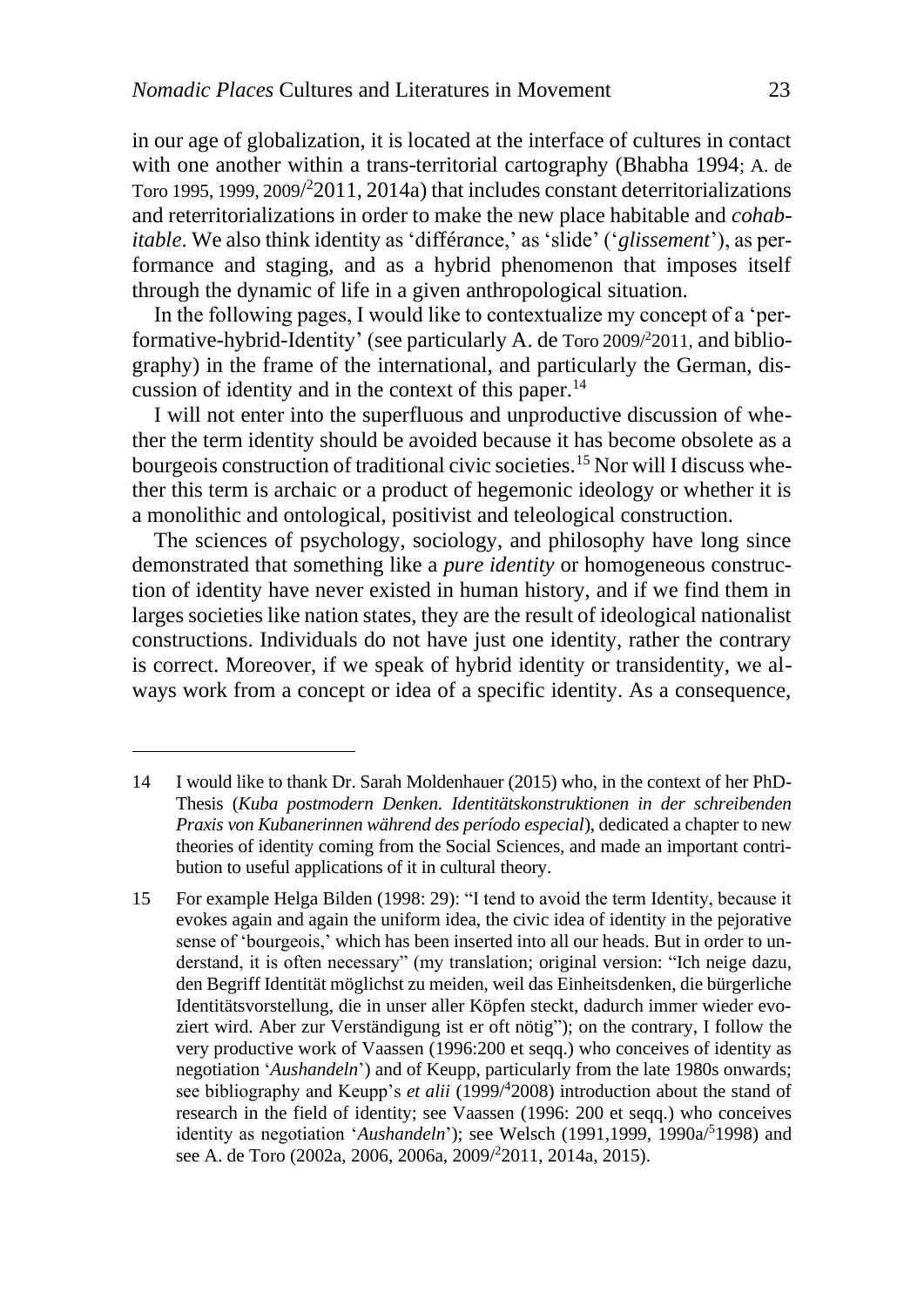the 'hybrid' and the 'trans' are only applicable in relation to some concepts of identity and to what is apparently not hybrid.

The concept of 'trans' or of 'hybrid' means always a complementation to a given identity. Every being with a subjective consciousness has an identity, and the interesting question is how we, as individuals, deal with living in a nation state that contains large communities with *multiple cultural identities*, with different loyalties and references. Furthermore, what space do we allow the different Other in the arrival society in the context of the national culture and heritage discourses and of the Nation State.

Can we, in Europe, continue to speak of 'our Nation,' 'our Culture,' despite the presence of millions and millions of immigrants or citizens that were not born in, and do not even have a passport from the country of arrival, and are living in European countries in the third or forth generation? We can hardly do so as is shown by the current and very critical political debate, at least in Germany, and the new waves of refugees since August 2015.

In several publications about hybridity in the sense of differ*a*nce, I have defined and understood this term and strategy as the negotiation of difference, as a tensional oscillation in a space of conflicts and frictions.<sup>16</sup> Since the 1990s, I have insisted on and developed a concept of performative identity, based on concepts of hybridity, which is now a *locus communis* for many other scholars, for example Junge:

To the critical reservations belong current considerations that work from the assumption that precisely the assumed idea of the unity of the system of a personality under postmodern conditions can no longer be relied upon. At the latest, with the socio-theoretical and socio-philosophical arguments of Loyotard about the End of the Meta-Narrations, there has been a progressive tendency in the social theory no longer to work from the fictive assumption of a uniform/ homogeneous personality, but rather to understand the Self as a multiple Self, as an amalgam of a multifaceted Fragmented-Self […] and thus to displace the concept of an uniform personality. (Junge 2010: 117-118; my translation)<sup>17</sup>

<sup>16</sup> See here similarly Reckwitz (2006: 88): "This Hybridity does not construct itself in a passive process of tradition, but in an active process of selective appropriation" (original version: "Diese Hybridität konstituiert sich nicht in einem passiven Prozess der Tradierung, sondern in einem aktiven Prozess der selektiven Aneignung", my translation; and also de Toro's concept of '*hybride Identität*,' 2004 et seqq., specially 2014a, and Welsch 1987).

<sup>17</sup> Zu den kritischen Vorbehalten gehören in der Gegenwart Überlegungen, die davon ausgehen, dass gerade die vorausgesetzte Idee der Einheit eines Persönlichkeitssystems unter postmodernen Bedingungen nicht mehr gewährleistet werden kann [...]. Spätestens seit der sozialtheoretischen und sozialphilosophischen Erörterun-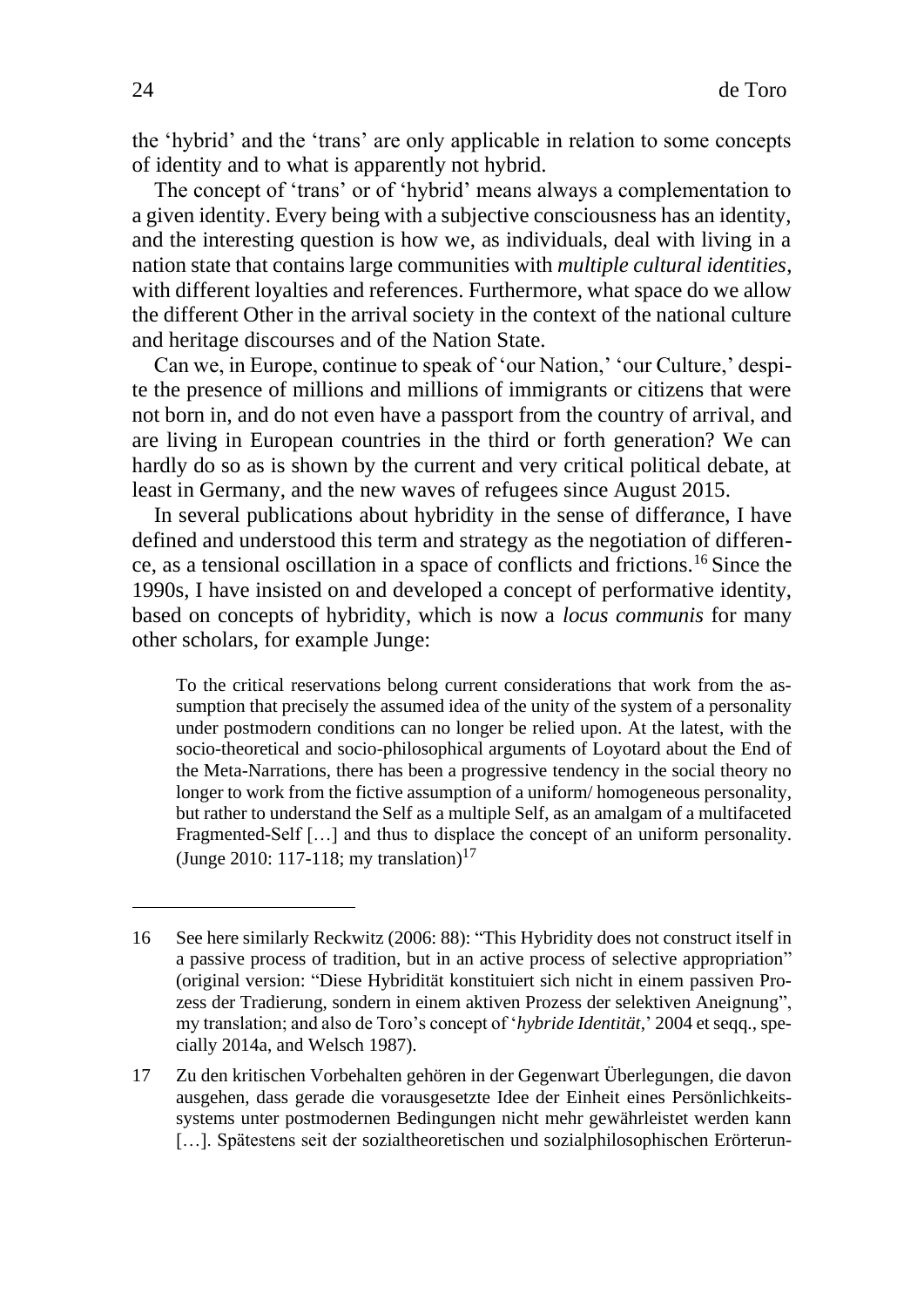Or in Vaassen's (1996) enlightening work in which he also developed a concept of 'transversal' and 'performative identity:'

In the way in which a decentralized understanding of a person can become, for us, thinkable and 'lived,' a new concept of freedom and ethics can open […]

The idea of an 'inner nucleus,' an instance that governs and controls the experience and behavior of a person, has itself epistemologically crystalized as untenable and as ever less socially 'lived,' for as the possibility of the delimitation is performed, the limits of the own person volatilize. The origins of actions can no longer be localized in preconceived structures of persons, but as narrative sequences that encompass the person (in their significance).

[…]

The topic of identity in this context of references with terms like person, I, Self, etc. [...] may have important consequences for Psychology and Social Sciences in general. (Vaassen 1996: 214, my translation)<sup>18</sup>

Particularly the contributions by Keupp  $(1999/42008)$ , who speaks of a 'patchwork Identity' in 'late Modernity' (I should say in 'Post-Modernity'; see Keupp 1988: 146) as well Gross' (1985: 78-81) theory of the 'tinker mentality' ('*Bastel-Mentalität*'; also quoted by Keupp 1988: 144) and the 'paradigm of the rag-rug' ('*Paradigma des Fleckerlteppichs*' (ibid.: 80);<sup>19</sup> also

Die Thematik der Identität in ihrem Verweisungszusammenhangmit Begriffen wie Person, Ich, Selbst usw. […] [kann] maßgebliche Konsequenzen für die Psychologie und auch für die Sozialwissenschaften allgemein [haben]. (Vaassen 1996: 214)

19 The term I use is originally from Thomas Luckmann (1980). Gross uses the terms 'tinker mentality' ('Bastel-Mentalität' and the 'rag-rug' ('*Fleckerlteppich*' in his highly ideological, ranting article − crowded with clichés and half-digested theories

gen von Lyotard über das Ende der Meta-Erzählungen hat sich auch in der Sozialisationstheorie schrittweise eine Tendenz entfaltet, nicht mehr von der fiktiven Unterstellung einer einheitlichen Persönlichkeit auszugehen, sondern vielmehr das Selbst als ein multiples Selbst, als ein Amalgam vielfältiger Teil-Selbst […] zu verstehen und insofern das Konzept der Einheitlichkeit einer Persönlichkeit beiseite zu legen. (Junge 2010: 117-118)

<sup>18</sup> Insofar as a 'decentralized' understanding of the person and identity becomes thinkable and liveable, new concepts of freedom and ethics emerge […]: Die Vorstellung eines 'inneren Kerns,' einer Instanz, die Erleben und Verhalten der Person steuert und kontrolliert, hat sich als epistemologisch unhaltbar und sozial immer weniger ,lebbar' erwiesen, denn in dem Maße, wie sich eine Entgrenzung der Möglichkeiten vollzieht, verflüchtigen sich die Grenzen der eigenen Person. Ursprünge von Handlungen lassen sich nun nicht mehr in entitativ verstandenen Strukturen von Personen lokalisieren, sondern in narrativen Sequenzen, die die Person (in ihrer Bedeutung) mitumgreifen.

<sup>[…]</sup>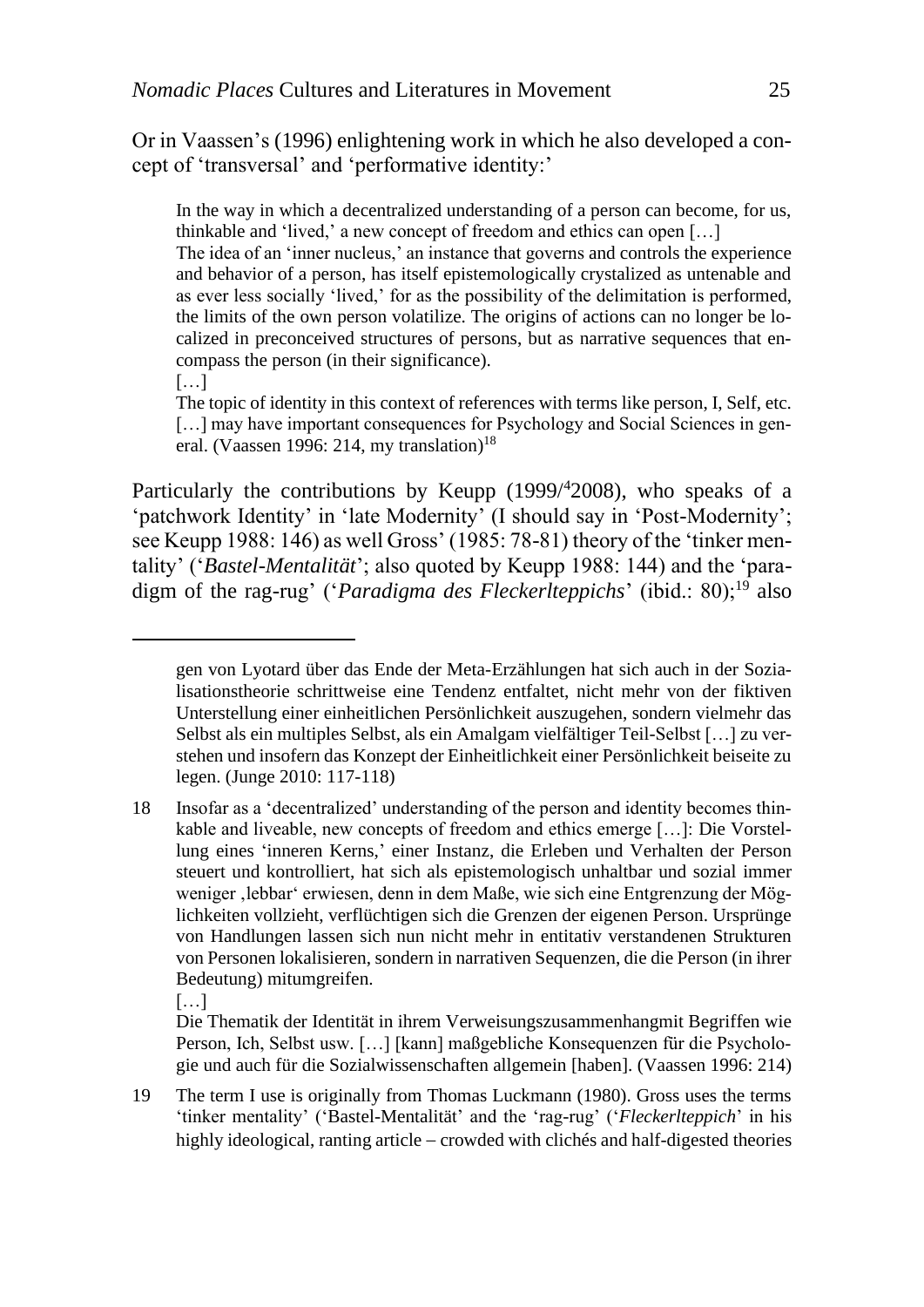quoted by Keupp 1988: 145) or Vaassen's (1996: 211) 'Pastiche-Personality' ('*Pastiche-Personalität*') are fundamental to the concept of identity in my approach and coincide with my own positions. Keupp defines his term of the 'tinker identity' in a way similar to ours and following Lacan and Derrida, as a 'decentralized identity' ('*dezentralisierte Identität*' (Keupp 1988: 147); Vaassen (1996: 214; A. de Toro 1999 et seqq.). With the end, or with the change status, of Western logocentrism, and with it, of binaries; with the end, or with the change of status, of the meta-discourses or of messianic claims of truth; with the awareness of the Lacanian definition of the Self through a Third-Self-Instance, and with the awareness that every enunciation is an '*Entäußerung*,' (a 'relinquishing,') and that every discourse is part of a paralogical power structure (Lyotard, Foucault), societies develop in direction of a radical pluralism. The logical consequence of this development is that a conception of a homogenous Self and of an 'auto-defining identity' is impossible to formulate. Identities are in post-structural-deconstructionist, post-colonial and post-modern theory, a construction and a highly differentiated and complex system of relations (see Reckwitz 2001: 31, 32; A. de Toro 1999, 2004 et seqq.). In contrast to monolithic, populist and demagogical, political national discourses on nation, culture, history, identity, we have to be aware that all those concepts are also and always constructions and that they are submitted to the imperative of the local and temporal situation and of cultural performativity. In this context, the notions of nomadism and of the processing of identity construction, as for example Reckwitz understands them, are also important:

When identities are no longer understood as a dispositions structure, but as an interpretation of the Self, then for post-modernist authors it follows that the interpretation of the Self, and thus the assignment of specific meanings vis-à-vis the Self, no longer build a fixed structure, but represent a temporal problem, in that the meanings can continually slide and transform themselves. (Reckwitz 2001: 33, my translation) $^{20}$ 

of Post-Modernism − in a negative way. I see in those terms an adequate description and an expression of a highly developed society in terms of freedom and self-determination. Both terms can be seen as equivalent to the term of 'paralogy' of Lyotard (1983).

<sup>20</sup> Wenn Identität nicht mehr als Dispositionsstruktur, sondern als Sinnverstehen des Selbst begriffen wird, dann ist für die postmodernistischen Autoren die Annahme konsequent, daß dieses Sinnverstehen, das heißt die Zuordnung bestimmter Bedeutungen gegenüber dem Selbst, keine fixe Struktur bildet, sondern einen zeitlichen Prozeß darstellt, in dem sich die Bedeutungen beständig verschieben und wandeln können. (Reckwitz 2001: 33)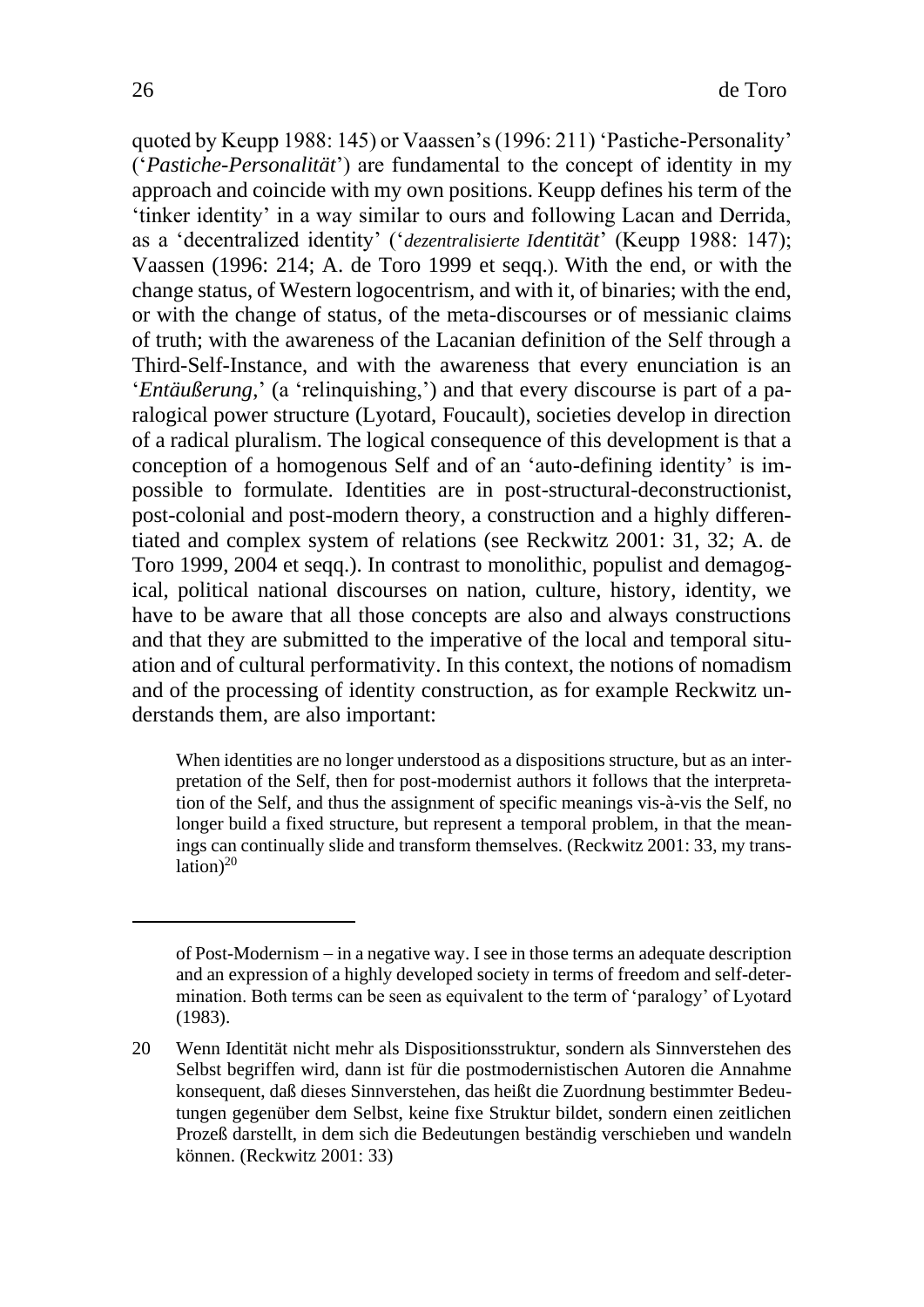identity  $-$  as already told  $-$  can never be, and has never been, something static, but rather in our age of Post-Modernity and globalization, it represents a radical dynamic construction. According to Reckwitz and, as we have already illustrated in other essays, and particularly according to Lacan, Derrida, and the Franco- and Ibero-American-Maghrebian-Morrocan authors, the dynamic of identity constructions consists in the fact that, on one hand, they are built by '*self-assignments*' on the part of the Self, and on the other hand, by '*external assignments*' coming from other Selves. This basic role of performativity, upon which we have always insisted in past years (A. de Toro 1999 et seqq.), has been now underlined in different contexts, particularly as an instrument against the binary and dichotomy construction of society and culture. In line with the formulations of, for example, Krämer/Stahlhut (2001: 55-56), performativity is in "a particular form of building a situation [...] in a medium of any kind of symbolic acts" (see ibid.: 45-47), or as Fischer-Lichte (2005: 236, 2004: 32) formulates, "the construction of cultural acts" or of "institutional and social relations." We draw our concept of hybrid-performative-identity from the destabilization and overcoming of binary logic as a consequence of the Derridian deconstruction of logocentrism, from the Lyotardian collapsed meta-discourses, and from the Lacanian anthropological decentring of the Self.

If identity has always been basically and fundamentally built by different factors through self- and external-assignments, then identity is, in a globalized world and in the context of diasporic formations, in a very particular and determined way, the result of very different and often contradictory forms of individual and collective experiences of origin and new cultural experiences, and they are determined by the situation imperative or situation dispositive, which corresponds to Nünning's statement:

Mutual consent seems, however, to reign concerning the circumstance that identity, unlike terms like 'Self,' 'Personality,' or 'Character,' already implies a relational term (something that can only be identical to something else), that is named is and located within a network of relations in which the respective constituting relations depend on the different facets of identities are generated: as transtemporal continuities, as transsituative consistencies, and as compensation for inner and external perspectives.

[…]

Thus, it follows that identity can neither be understood as a tangible static dimension […] nor as simply given, but as the process of construction and revision of self-perception implemented by the individual subject at a point of intersection of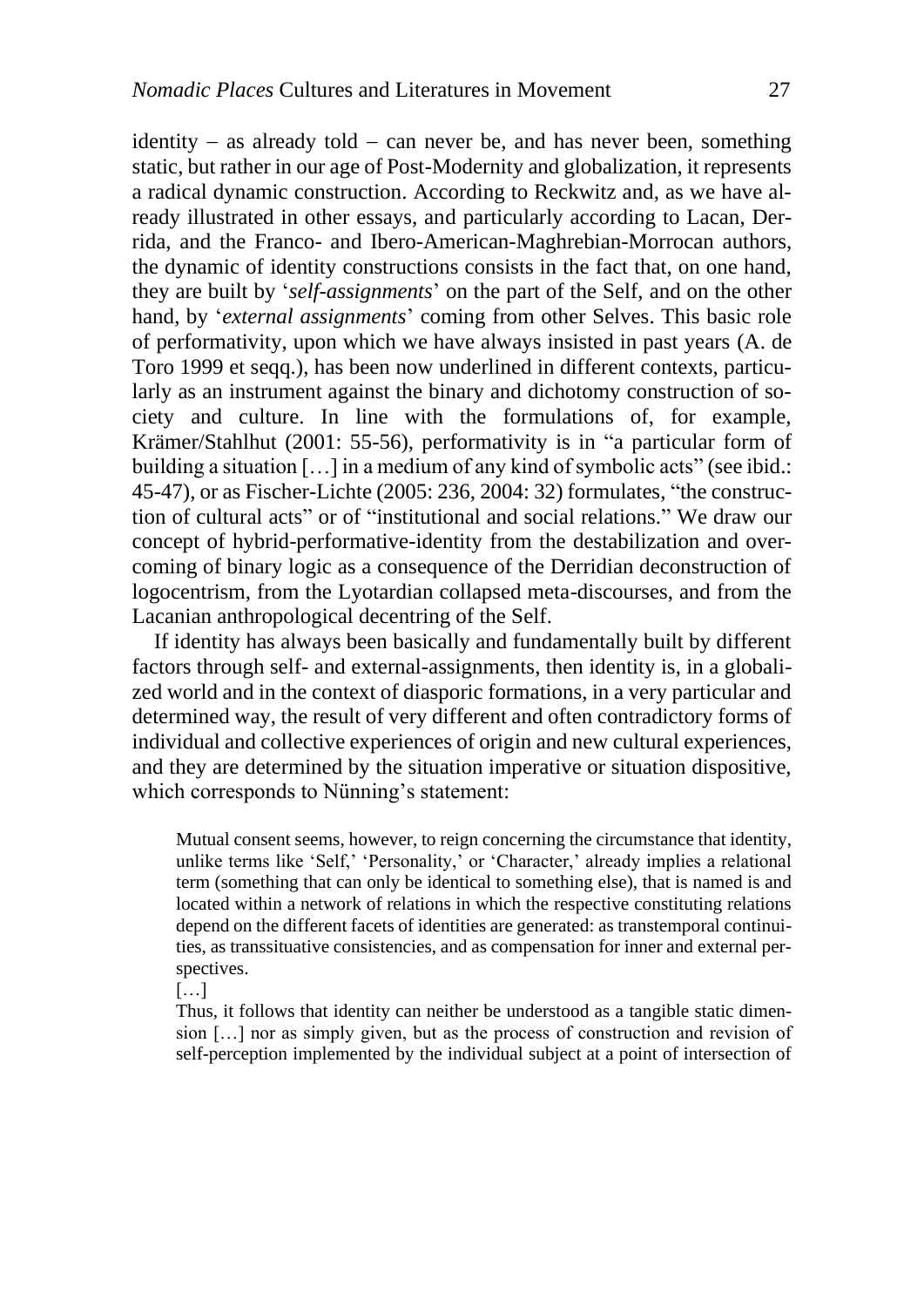social interaction and individual biographies, which must be accomplished over and over again. (Nünning 2008: 306-307, my translation)<sup>21</sup>

And in this process − as we have already developed in other contexts (A. de Toro 1999 et segg.) – the hybridization of identity may be more or less intentional and more or less conscious; yet, it happens, and happens permanently and independently, whether the individual wishes it to do so or not. Also Wieviorka underlines the constructivity of identity as that

[...] new identities are constructed from migration, often at the price of a considerable distance, identities that, still extant, revive the elements borrowed from tradition – they 'tinker' in the famous words of Claude Lévi-Strauss – but above all give birth to new faces of alterity. (Wieviorka 2001: 116, my translation)<sup>22</sup>

These "new faces of alterity" is what she calls the '*seconde figure de l'immigré*' (ibid: 118).

Saurwein (1999: 9-27, here particularly 9) also shares the same position and refers explicitly to that which, once again, I denominate the situationimperative or situation-dispositive when he affirms,

Collective identities can only be generated and contested through communication. Questions of identification […] are questions of a prevalent social 'definition of the siuation.' […]

 $[...]$ 

The term of the collective identity refers to the prevailing *Idea* that should prevail in a distinguishable communicative and action context that connects the different

<sup>21</sup> Einigkeit scheint jedoch bezüglich des Umstandes zu herrschen, dass Identität anders als Begriffe wie 'Selbst'; 'Persönlichkeit' oder 'Charakter,' als relationaler Begriff (etwas kann nur identisch mit etwas sein) bereits impliziert, dass sich das Bezeichnete innerhalb eines Beziehungsgeflechtes situiert, wobei die hierfür konstitutiven Relationen je unterschiedliche Facetten von Identität aufscheinen lassen: als überzeitliche Kontinuität, als übersituative Konsistenz, wie auch als Abgleich von Innen- und Außenperspektive. Hieraus folgt, dass Identität weder als dinghafte, statische Größe […] noch als einfach gegeben zu verstehen ist, sondern als der von der oder dem Ein-zelnen immer wieder zu bewerkstelligende, am Schnittpunkt von gesellschaftlicher Interaktion und individueller Biographie stattfindende Prozess der Konstruktion und Revision von Selbstbildern. (Nünning 2008: 306-307)

<sup>22</sup> […] se forment des identités nouvelles à partir de l'migration, au prix souvent d'un éloignement considérable, identités qui, là encore, reprennent des éléments empruntés à la tradition – 'bricolent,' selon le mot célèbre de Claude Lévi-Strauss – mais donnent surtout naissance à de nouvelles figures de l'altérité. (Wieviorka 2001: 116)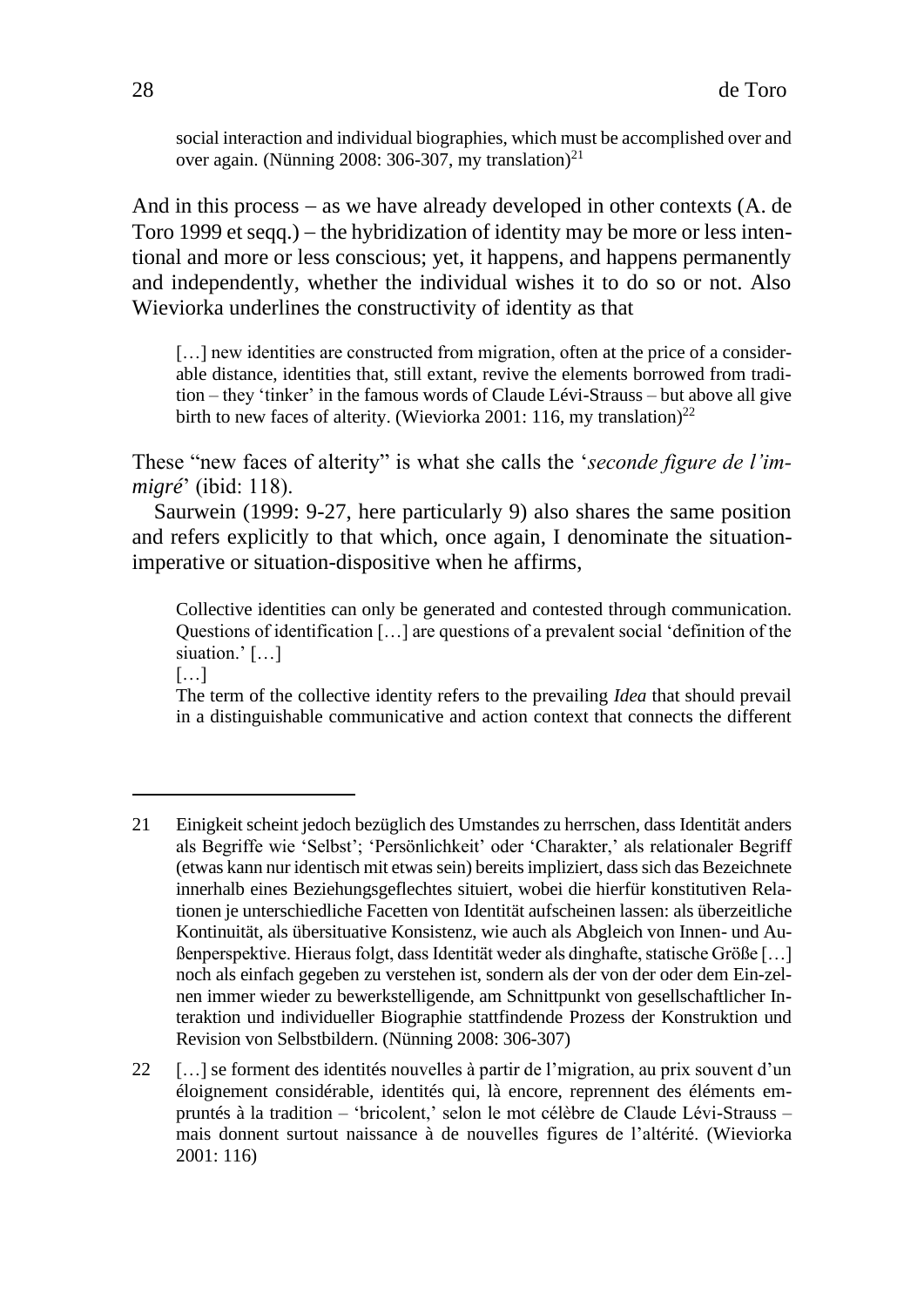members [of a community/diaspora] through specific solidarity expectaions. (Saurwein 1999: 9, my translation)<sup>23</sup>

This aspect of solidarity results from the constitution of the situation imperative or situation dispositive (and not of a particularly ethnos, but rather of a social group) as we have already worked out (A. de Toro 2014a: 11).

At this point, we cannot enter into the systematic description of the multiple socio-psychological effects and consequences of the theory of the "*diffé*a*nce*" of Derrida (1967, 1967a, 1972) or of the hospitality of Derrida (1977)/ Levinas (1971/2008) in relation to the theory of Keupp's '*Patchwork-Identity*' and my concept of hybrid-performative-identity (A. de Toro 2009/<sup>2</sup>2011 et seqq.). The short panoramic view that I offered here should be sufficient, I hope, to follow what I mean by the term of 'performative-hybrid-identity' and its central role in the current cultural-social-political debate that is related to the new diasporas.

# **2. The case of the Ibero-American-Maghrebian-Morrocan Literature and Culture Studies**

### **2.1 Some preliminary observations**

It is no surprise that to this day − with some exceptions − Ibero-American-Maghrebian-Morrocan literatures has enjoyed neither strong reader interest nor much academic attention in the field of literary criticism and cultural studies.

One can list many different reasons for this. On one hand, we see one century of dominance of Franco-Maghrebian literature, through which a considerable number of now internationally and globally renowned authors and masterpieces, supported by publishing houses in the Maghreb, but particularly in France and in Europe, have been brought to the forefront over the years.

Many of them have won multiple important literary awards and have been translated into other languages, particularly into German and English. This

<sup>23</sup> Kollektive Identitäten können nur kommunikativ erzeugt oder bestritten werden. Identitätsfragen betreffen […] die Frage nach der sozial geltenden 'Definition der Situation.' […] Der Begriff der kollektiven Identität bezieht sich auf Vorstellungen vom Gelten und Geltensollen eines unterscheidbaren Kommunikations- und Handlungszusammenhangs, der ihre Teilnehmer durch spezifische Solidaritätserwartungen verbindet. (Saurwein 1999: 9)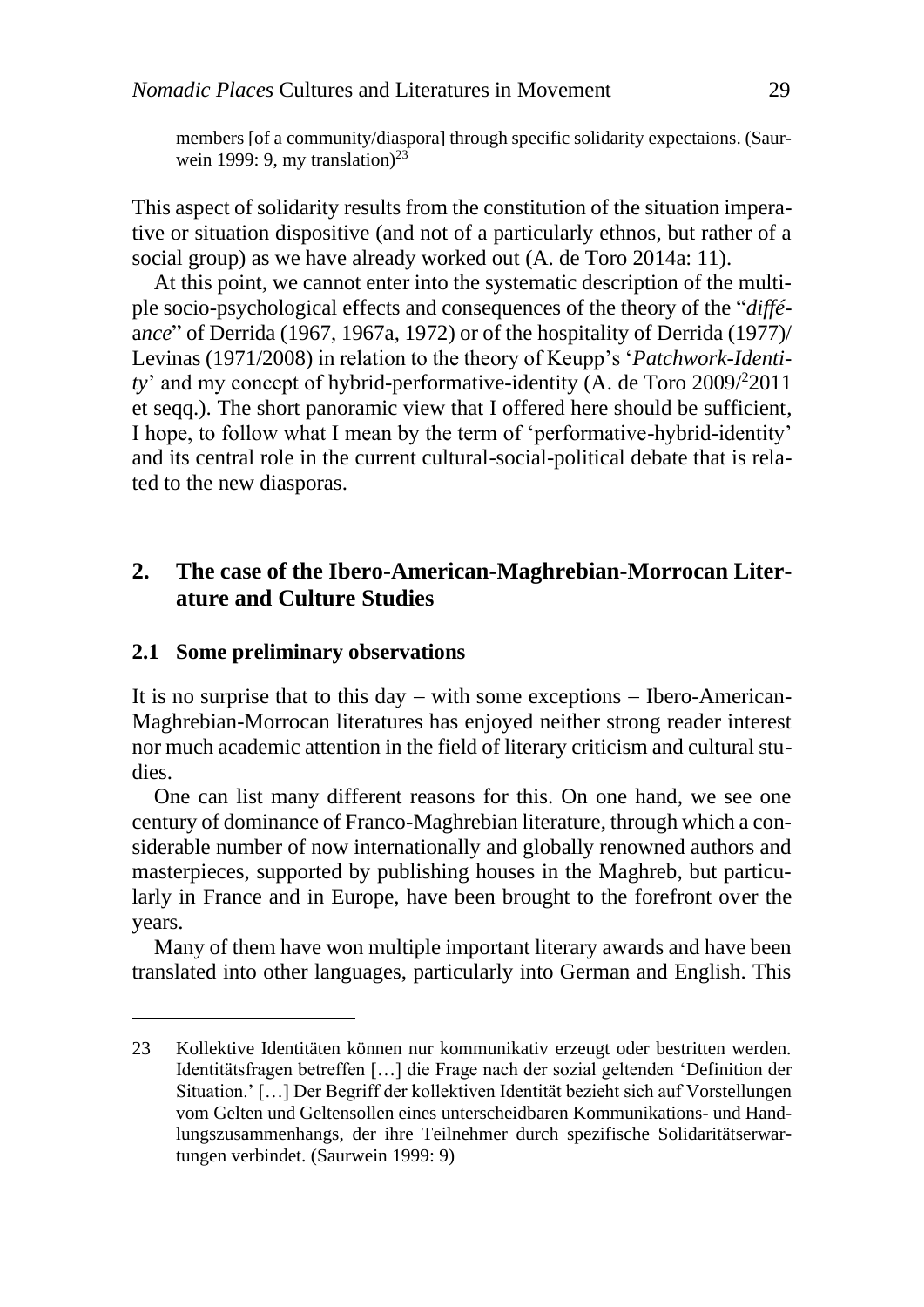has opened access to journals and other media, and has drawn the attention of scholars. The final result has been a broad and diverse audience. Taken together, all this has created this literature's remarkable reputation.

In light of this situation, it is no wonder that Ibero-American-Maghrebian-Morrocan literature has been relegated to a peripheral and niche position, not only because of the dominance of Franco-Maghrebian literature, but also because Ibero-American-Maghrebian-Morrocan literature seems to have no such reputation in Spain itself. To this day, it takes enormous effort and is a true adventure to procure thesebooks, which are printed in small numbers and tend to go out of print quickly (see Vera 2000; Lomas López 2011). In many cases, the books' imprints indicate that the authors must often finance their own publications. In addition to all this, we must also note the relatively small number of academic publications concerning the Ibero-American-Maghrebian-Morrocan literature, although this situation has been changing rapidly since the late 1990s.

What we really see continuously is a great deal of good information onlyne, a large number of publications by journalists, and many important anthologies (although these are not always available) with orientating introductions. These text fragments may be unfit substitutes for comprehensive texts, but they are helpful and invaluable given the circumstances. Many conferences and publications on the topic of Ibero-American-Maghrebian-Morrocan literature have also been organized und edited.<sup>24</sup>

Because of the difficulty finding academic publications in common international bibliography databases, it is difficult to get an overview of where the focus of research is placed at the moment. Some informative bibliographies from different origins contribute to the building of the academic field, which we find in e.g. *Crítica literatura marroquí.*

The Iberian Peninsula without a doubt produces the majority of criticism on Ibero-American-Maghrebian-Morrocan literature and culture, but some important publications also come from the U.S. Here, Cristián H. Ricci has played a considerable role in the development of criticism. In addition, some contributions have also come from Switzerland, the Netherlands and Germany.

In the German context, post-colonial and culture studies are essential. These have been established in Hispanic research since 1990 at the latest (A. de Toro 1995). Furthermore, in the context of the Franco-Maghrebian Literature in Post-Colonial studies, without forgetting that of France and other places of the francophone world (e.g. Walters 2003; Bonn 2005; Gauch 2007; Miragli 2007; A. de Toro 2008, 2009/<sup>2</sup>2011; Rosello 2009; Cheref 2010;

<sup>24</sup> See the PhD of Yasmina El Haddad (2013).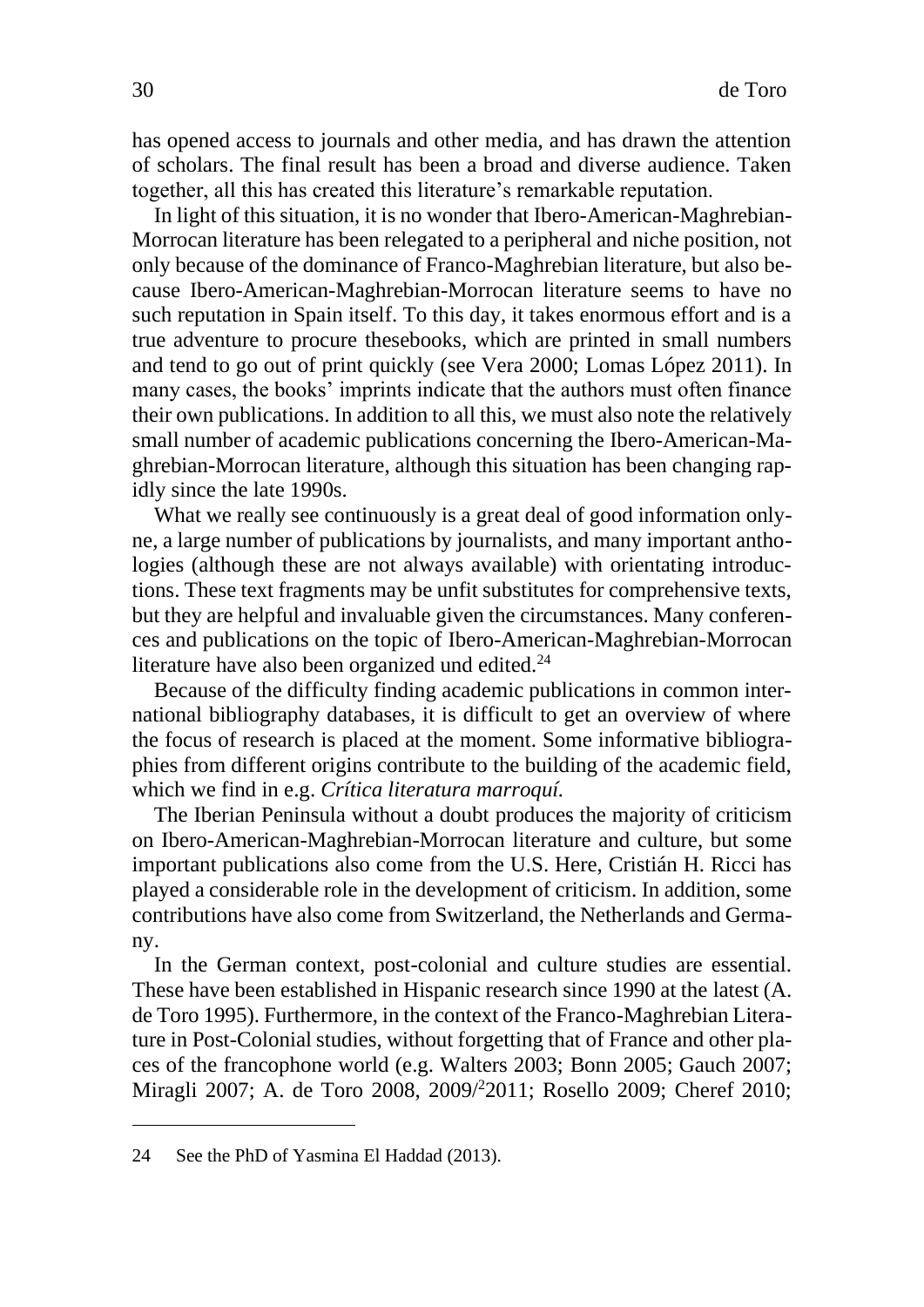Barclay 2011; Pears 2001), important texts had already been published in the late 1990s and 2000, thereby also helping to prepare the field. But at the same time, in the context of Hispanic cultural studies, we find some publications on post-colonialism and Ibero-American-Maghrebian-Morrocan literature (s. here Campoy 2011: 67-74; Ricci 2014: 95-130), a field, like post-colonial studies, that Spanish academia (but not only this group) have completely neglected. Until now, this approach has been confronted with remarkable ideologically motivated prejudices. In any case, the current Ibero-American-Maghrebian-Morrocan literature has its place partially beyond Post-Colonialism and is to be placed in the frame of what I understood as 'Post-Coloniality,'<sup>25</sup> and the 'hybrid-performative-diaspora as it results from diasporasing situations, dispositive situations, or imperative situations, as we will see later. Importantly, I do not use the terms 'periphery,' 'border' or '*orilla*' in the traditional context of culture theory in the sense of marginalization. Rather, since 1999, I use it in the sense of an *epistemological place of enunciation*, of a laboratory, of a *subversive and innovative* as well *powerful production* at the *interfaces of cultures, thinking, traditions, and writing* in the context of hybrid processes – not only in the sense of negotiation of Homi Bhabha and Gómez Peña, but also in the sense of epistemological strategies. In this sense, my terminology has little, or nothing, to do with that of '*literatura periférica*' or '*modernidades periféricas*' or '*heterogéneas*' in the context of Latin American cultural theory (see A. de Toro 1999, 2002-2002a and following publications up to 2008 and 2009/<sup>2</sup>2011), and has not really much to do with the term '*orilla*' as it has being used in current Hispano-Maghrebian criticism.

In consequence, the texts that we will analyze in the context of this essay are of a different kind of enunciation and we do not classify them normatively. We are interested only in their productivity and in the epistemologicalcultural results for the description of that which we call 'new hybrid-performative-diaspora or identities'.

## **2.2 Creating and constructing the field: some important literary references**

## 2.2.1 Literary texts

Here is not the right place for a systematic, and even less for an exhaustive, survey on the origin, development, and current situation of Ibero-American-Maghrebian-Morrocan literature and studies. However, we want to dedicate

<sup>25</sup> About this concept and theory see below.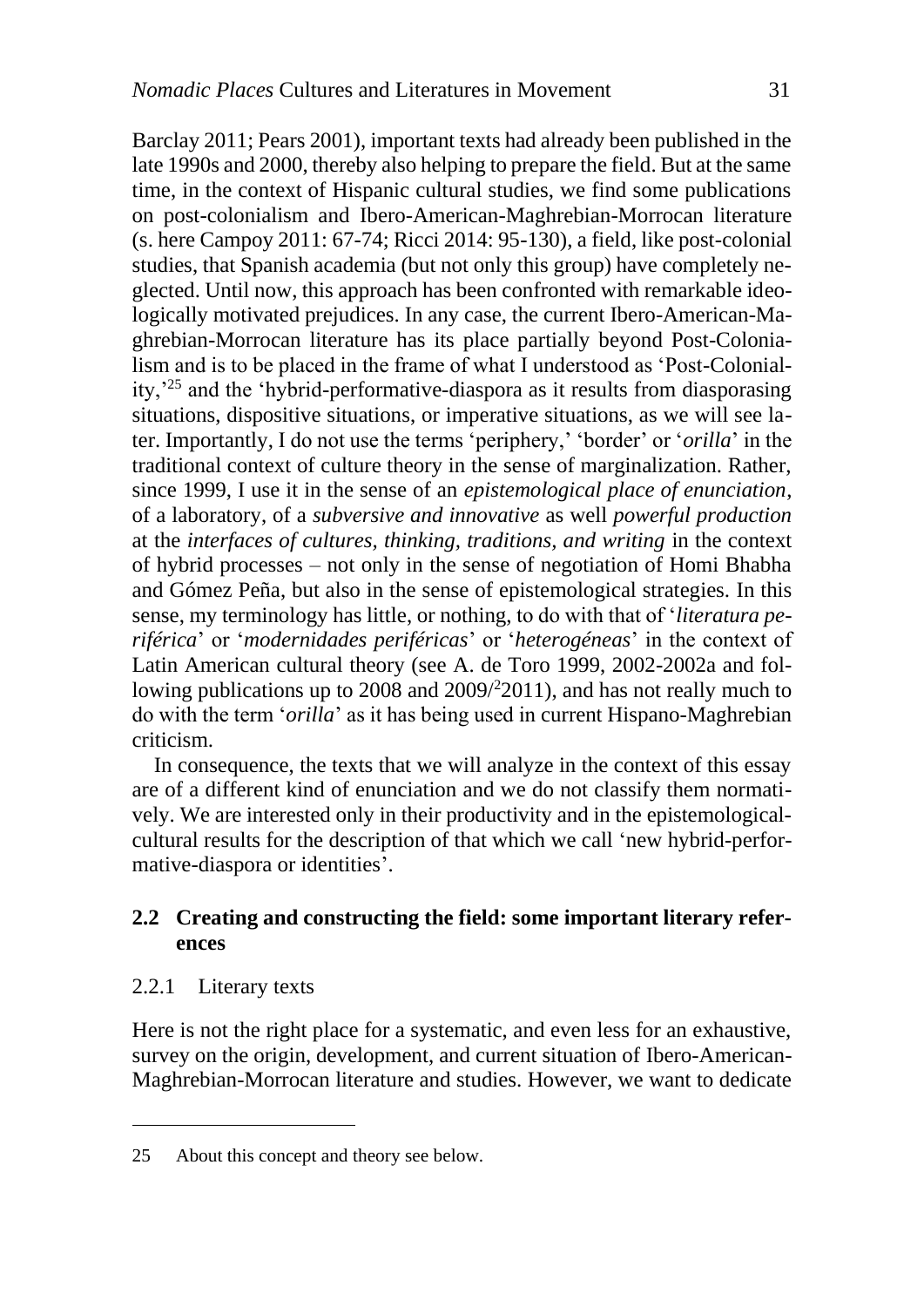some lines to a brief survey and some moments of this remarkable literature, referring at the same time to the bibliography in order to give some information about, of course only a part of what has been published, but also especially about some useful sources.

We are not getting into the (from my point of view) superfluous discussion of whether we can talk about a genuine Ibero-American-Maghrebian-Morrocan (or Hispano-Maghrebian') literature. This is a discussion that is char-ged largely by colonial and neo-colonial ideology, by different interests and norms, like the high or low/poor quality of literary production, which reminds me of the introductory normative observations of Harald Bloom (1994  $/2$ 1995), discussions that have been carried out in the context of Ibero-American-Maghrebian-Morrocan (Hispano-Maghrebian) literature particularly by Madariaga (01.10.2007) following the tirades of Driss Jebrouni (2007) in a debate with Mohamed Lahchiri (2007). For me, the only important aspect is the fact that different texts appear on the academic market and in the cultural arena, and that they are generating an important public discussion. And the form of publications at the beginning of an author's career is so laborious and unproductive to discuss, that it is better not to do so.

In spite of all that, at the end of the 1970s, we find a text by Pedro Martínez Montávez, *Nuevos Cantos Árabes A Granada* (1979) and in the 1980s, a large number of texts were published, of which I would like to mention *Del Atlas al Tigris: relatos árabes de hoy*, published by Mayid Al-Rubay'i, Abdel-Rahmán et alii (1985), the *Antología de relatos marroquíes en lengua Española*, published by Mohamed Chakor (1985 ff.), and Tomás García Figueras et alii's, *Cuentos de Yehá. Sevilla* (1989).

In the 1990s, we have an impressive production of texts, e.g., those of Mohamend Sibari's *El Caballo* (1993), who also edits the *Judería de Tetuán*  (1994) and publishes *Sidi Baba* (1999), or Lourdes Ortíz's *Fátima de los Naufragios* (1998), or the anthology edited by Jacinto López Gorgé, *Nueva Antología de relatos marroquíes* (1999), *Intramuros* by Mohamed Bouissef Rekab, also from 1999, and Rachid Nini (1999) *Diario de un ilegal.*

In the 2000s, we really see an explosion of publications, of which we only want to mention a few that we find representative for the purpose of this essay. The first to be mentioned is Nieves García Benito's *Al-Yazar*. *Por la vía de Tarifa* (2000), followed by Mohamed Sibari, who edited two compilations of short stories, and as well his own *Relatos de las Hespérid* (2000) and *Relatos del hammam* (2001) and *Pinchos y divorcios* (2002), another two compilations, *El Babuchazo* (2005) and *De Larache al cielo* (2006)*.* Another very productive writer is Said Jedidi, who published *Grito primal* (2001), *Autodeterminación de invernadero* (2002), *Precintado* (2005), and *Yamma o memoría íntima* (2006), but also the work *El dédalo de Abdelkrim*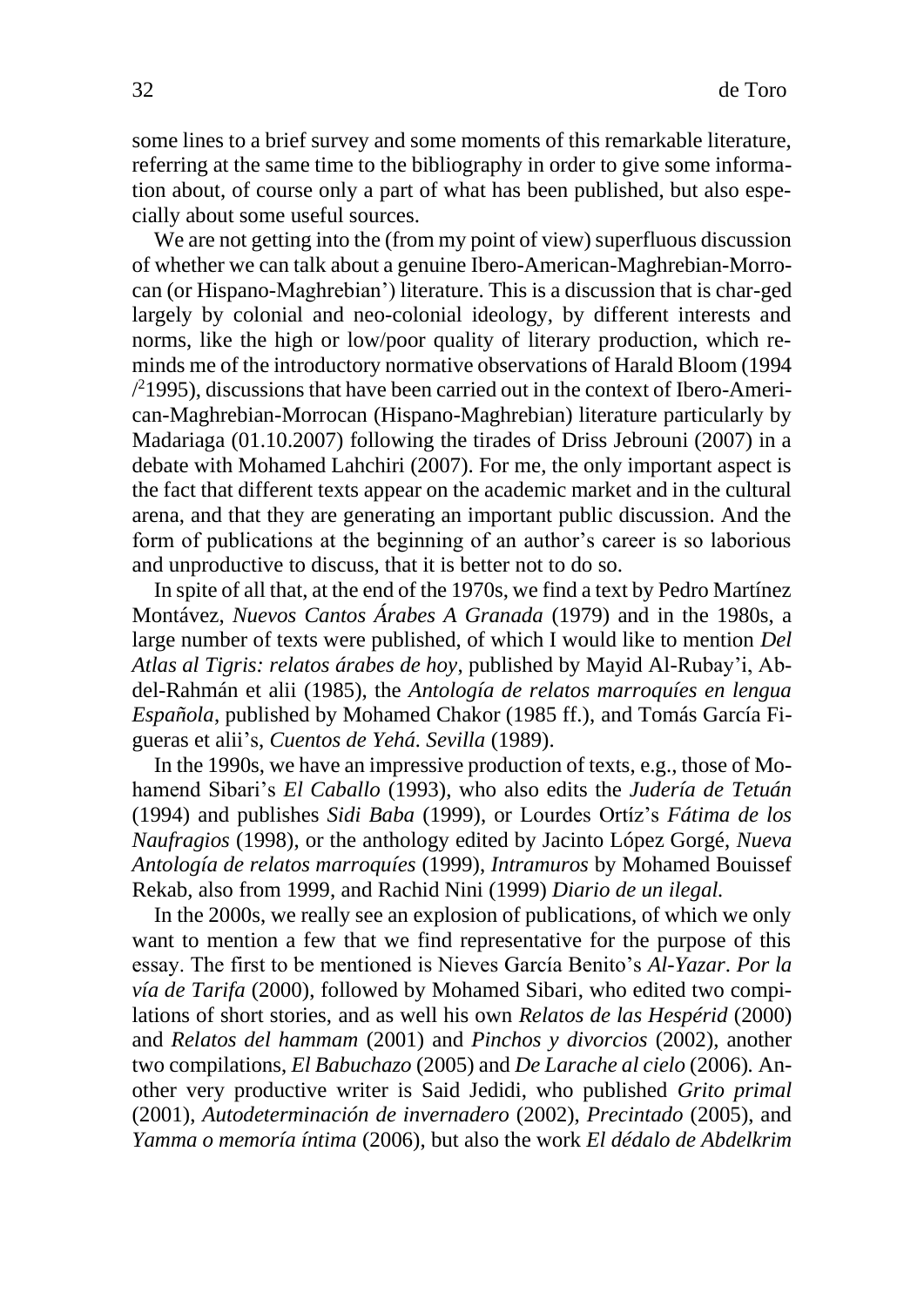by Mohamed Bouissef Rekab (2002) must also be mentioned. In the same year, we have the film on the representation of migration and 'identity' in Spain, *Poniente. Guión cinematográfico* by Chus Gutiérrez (2002).

The period 2003-2004 is one of the most productive, and during this time some of the most striking texts for the constitution of a Ibero-American-Maghrebian-Morrocan literature were published, supporting its international breakthrough. These texts include Mohamed Akalay's collective work *Entre dos mundos* (2003), followed by another compilation, *Entre Tánger y Larache* (2006), and Larbi El Harti's *Después de Tánger* (2003; Premio Sial de Narrativa 2002), Abderrahman El Fathi's *Primavera en Ramallah y Bagdad*  (2003) and *Desde la Otra Orilla* (2004), as well as Antonio Lozano's *Donde mueren los ríos* (2003). In 2004, Mohamed Lahchiri edited the *Cuentos ceutíes,* and two years later *Una tumbita en Sidi Embarek y otros cuentos ceutíes*  (2006); also in 2004 follows Mohamed Lemrini El-Ouahhabi's *Viaje al pasado* and Marta Cerezales et alii's remarkable anthology, *Puerta de los vientos. Narradores marroquíes contemporáneos* (2004). In the same year, Najat El Hachmi published *Jo també sóc catalana* (2004), and four years later she published two more texts, the short story '*L'home que nedava*' [\(2008:](http://ca.wikipedia.org/wiki/2008) 23- 32), and a novel in Catalan and Spanish, which would transform her into an international star and would contribute as no other text to the visibility of Ibero-American-Maghrebian-Morrocan literature, *El último patriarca*/*L'últim patriarca* (2008; Spanish 2011; for this novel she received the Ramon Llull Award in 2008), and one of her last texts is *La caçadora de cossos* (2011), *La cazadora de cuerpos*. Other significant texts are that of Laila Karrouch, *De Nador a Vic* (2004), and Sara Alaui's *Sólo mujer* (2005).

The year 2006 is an interesting period with regard to Laila Karrouch's *Un meravellós llibre de contes àrabs per a nens i nenes*, and Mohamed Bouissef Rekab's *El Motín del Silencio*. In the same year, he published *La señora* and a year later (2007) *Aixa, el cielo de Pandora*, which had been preceded by the influential anthology by José Monléon, *Cuentos de las dos orillas II*  (2006) and by Angela Vallery's *Cruce de civilizaciones* (2006), as well as by Carmelo Pérez Beltrán's, *Entre las dos orillas. Literatura marroquí en lengua española* (2007), which included numerous outstandig writers with very diverse texts. Also to be mentioned are texts by Rachida Gharrafi, "*Cartas al estrecho*" (2007), "*El sacrificio de los corderos*" (2007), as well as by Mohamed Chakor, "*El menor*" (2007a) and in the same year "*Las dos orillas, el mar y la muerte*."

In addition to the texts by Najat El Hachmi, we count among the major anthologies from the year 2008 *El llibre de La Marató. El llibre de la Marató. Vuit relats contra les malalties mentals greus* and Manuel Gahete Jurado's *Calle del agua. Antología contemporánea de Literatura Hispanomagebrí*, followed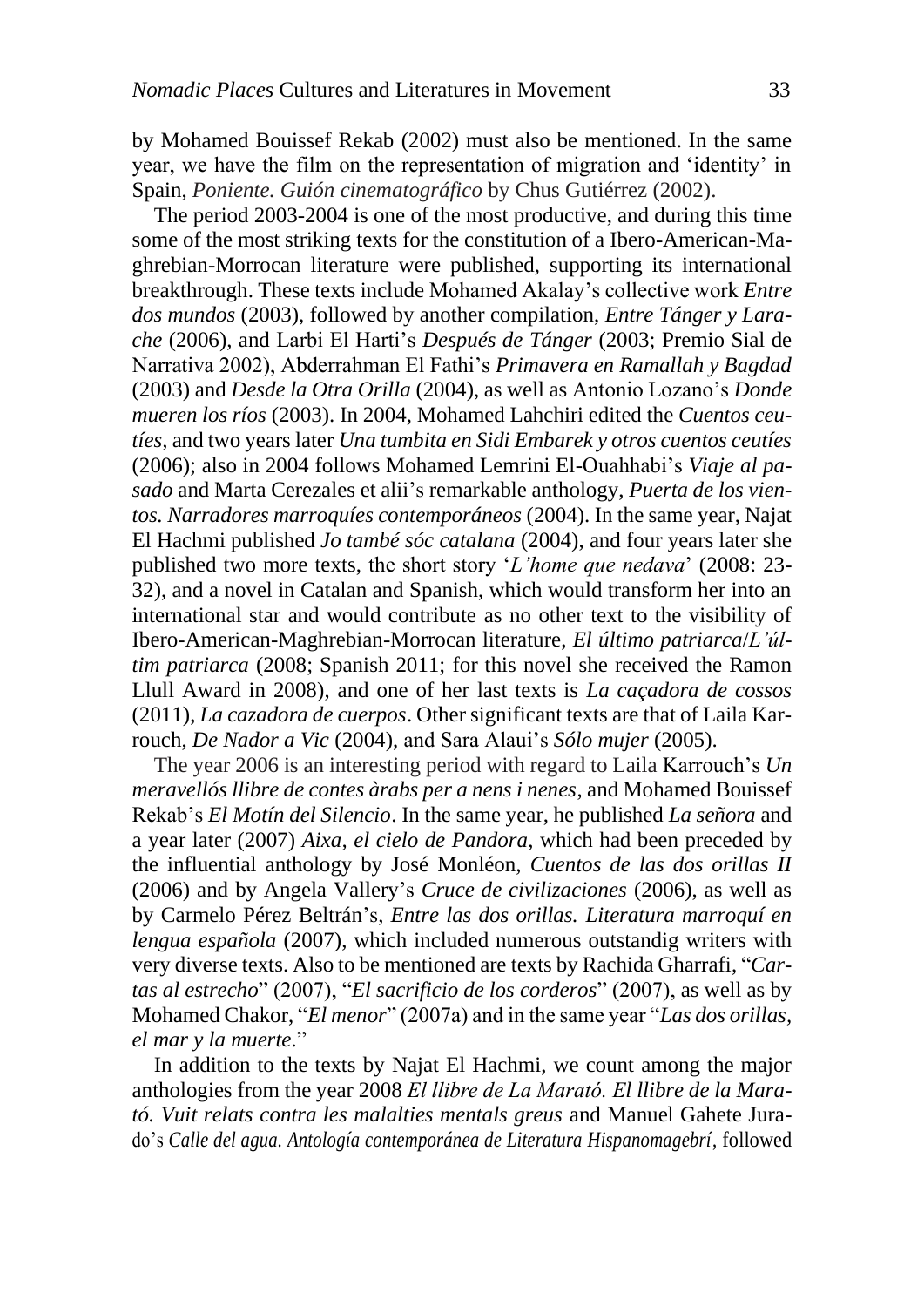by Ahm Oubali's *Chivos expiatorios y otros relatos* (2009), Salah Jamal's *Aroma Arabe. Recetas y relatos* (2011) and Cristián Ricci's anthology *Letras Marruecas. Antología de escritores marroquíes en Castell-ano* (2012).

### 2.2.2 Literary Criticism

Of course, the thematic boundaries of many of these texts are not static, and many of them also consider other fields. There are many diverse topics, such as that of Moroccan women (Amo 2000; Pears 2001; Walters 2003; Miraglia 2007; Cheref 2010), the question of the existence of post-colonialism in the Ibero-American-Maghrebian-Morrocan literature, and the question of the existence of a genuine Ibero-American-Maghrebian-Morrocan literature, etc.

In the field of Islam, prominent publications include those by Abdellah Dibilou (1986, 2007), who deals with visions of the Orient in different cultural contexts and societies; that of Mohamed Chakor (1989), who deals with characteristic of Islamic culture; or that of Darcy A. Zabel (2006) on the Arab diaspora in the Americas; followed by Daniela Flesler (2008) with the polemic theme of 'the return of the Moor', related to the issue of Moroccan migration. In the same year, a prominent bibliography was published with the title: *Mil y un Libro. Para asomarse al mundo arabe 09* with a important list of books compiled on one hundred and twenty-five pages covering all relevant themes within the subject.

It is evident that the Moroccan literature in Spanish or 'of Spanish expression' mostly deals with migration, diaspora, and 'identity' and is related particularly to literature. But in recent years, we have seen some special publications that treat the migration issue in a transdisciplinary way and from the perspective of the social sciences, such as those of Irene Andrés-Suárez et alii (2002) and (2004) published in Vervum and Ana Rueda's compilation from 2010, in which she makes a helpful panoramic introduction and considers a large number of literary texts, which has won her broad reception and dissemination. A text in which migration and racism are considered together is that by Beatriz Celaya-Carrillo (2011), and it takes as its starting point Najat El Hachmi's novel *L'últim patriarca* (2008), which would go on to be the object of several publications such as the ones by Ricci (2010) or Ingenschay (2011).

But the largest field of research is concentrated on literature. Here, many publications focus on the problem of the status and denomination of this new literature, on whether there is a genuine Ibero-American-Maghrebian-Morrocan literature or not, and whether or not the concepts are borrowed from the Francophone Moroccan literary criticism such as '*literatura marroquí en español/en castellano/de expresión española*,' as we already pointed out.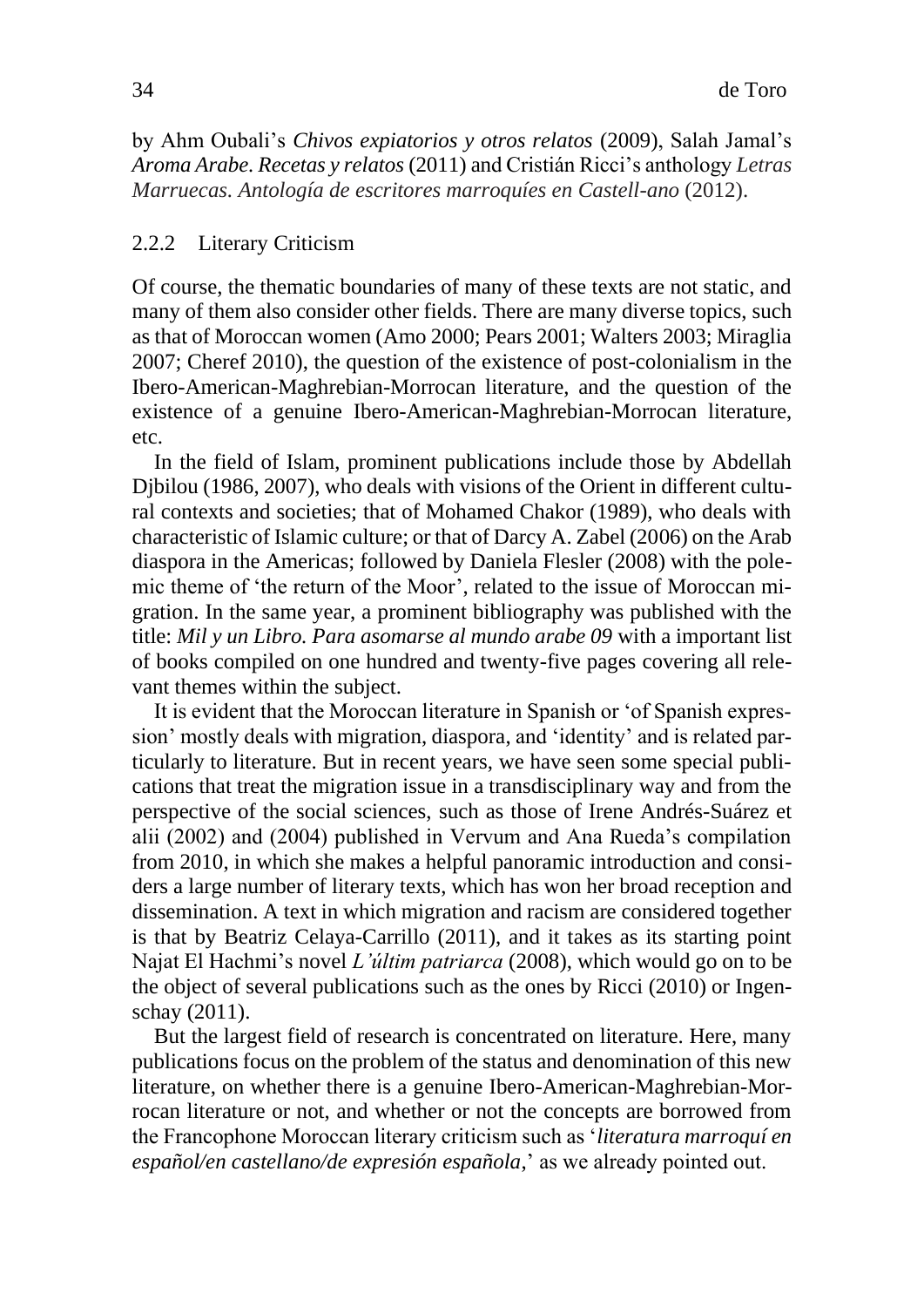In the link of *Crítica,* we determine that, starting in the early 1990s, there is production of literary criticism on Ibero-American-Maghrebian-Morrocan literature: Chakor/López (1985), Chakor (1987), Chakor/Macías (1996). But it is only in the new millennium that we have a significant growing number of publications, such as the much quoted collective work of Aziz Tazi (2004) followed by Mohamed Bouissef Rekab's esteemed and much discussed essay "*Escritores marroquíes de expresión Española*" (2005) and Gonzalo Fernández Parrilla's (2005, 2005a, 2006) essay about cultural relations and contemporary Moroccan literature and novels. The most productive scholar in this field is − as already stated − without doubt Cristián H. Ricci who, from 2006 until 2015, covered numerous themes and authors. He is thus the scholar who has contributed most impressively to establishing serious literary criticism in the field of Ibero-American-Maghrebian-Morrocan literature not only by offering some panoramic introductions but particularly by caring about, dealing with, and considering issues such as 'identity' (particularly an Amazigh-Catalan identity in Najat El Hachim's *L'Ultim Patriaca*), post-colonialism, post-modernity (which he calls 'transmodernity,' following the terminology of Latin American culture theory), periphery literature/culture (a term that also comes from Latin American cultural theory), migration, hybridity, problems of 'Orientalism,' etc. (see also A. de Toro 2006, 2010, 2012, 2012a, 2014a; see also Adolfo Campoy-Cubillo 2011, 2012).

Other publications that deal with the status of what this new literature is and how to denominate it are divided into pro and contra positions. − e.g., the proposition of Mohamed Lahchiri (2007) and the contra position in the polemic contribution by Driss Jebrouni (2007), who provoked a heated discussion that was taken up by the well-known historian María Rosa Madariaga (2007).

Other contributions are dedicated to the gaze of Western critique on Oriental culture and a comparison between Spain and Morocco by Carla Fibla García-Sala (2005) and Gonzalo Fernández Parrilla 2005 and 2005a or such as the texts by María Victoria Alberola Fioravanti/Juan Manuel Vizcaíno Plaza (2006), by Abdellah Djbilou (2007), and by Max Doppelbauer/Stephanie Fleischmann (2011). A long list of books of literary criticism that was published in 2008 has already been referenced above, *Mil y un Libro*, as was an eighty-page compilation of literary texts, *Acercarse a la Literatura marroquí en Español*.

The literary criticism becomes more specialized in 2010, and we find some comparative studies on Ibero-American-Maghrebian-Morrocan and Sarahui literature, e.g., from Enrique Lomas López (2011); or on Moroccan literature written both in Catalan and Spanish, by Roselia Ekhause (2012); and some publications about the relationship Islam-Maghreb-Spain, e.g., that by Adolfo Campoy-Cubillo (2012).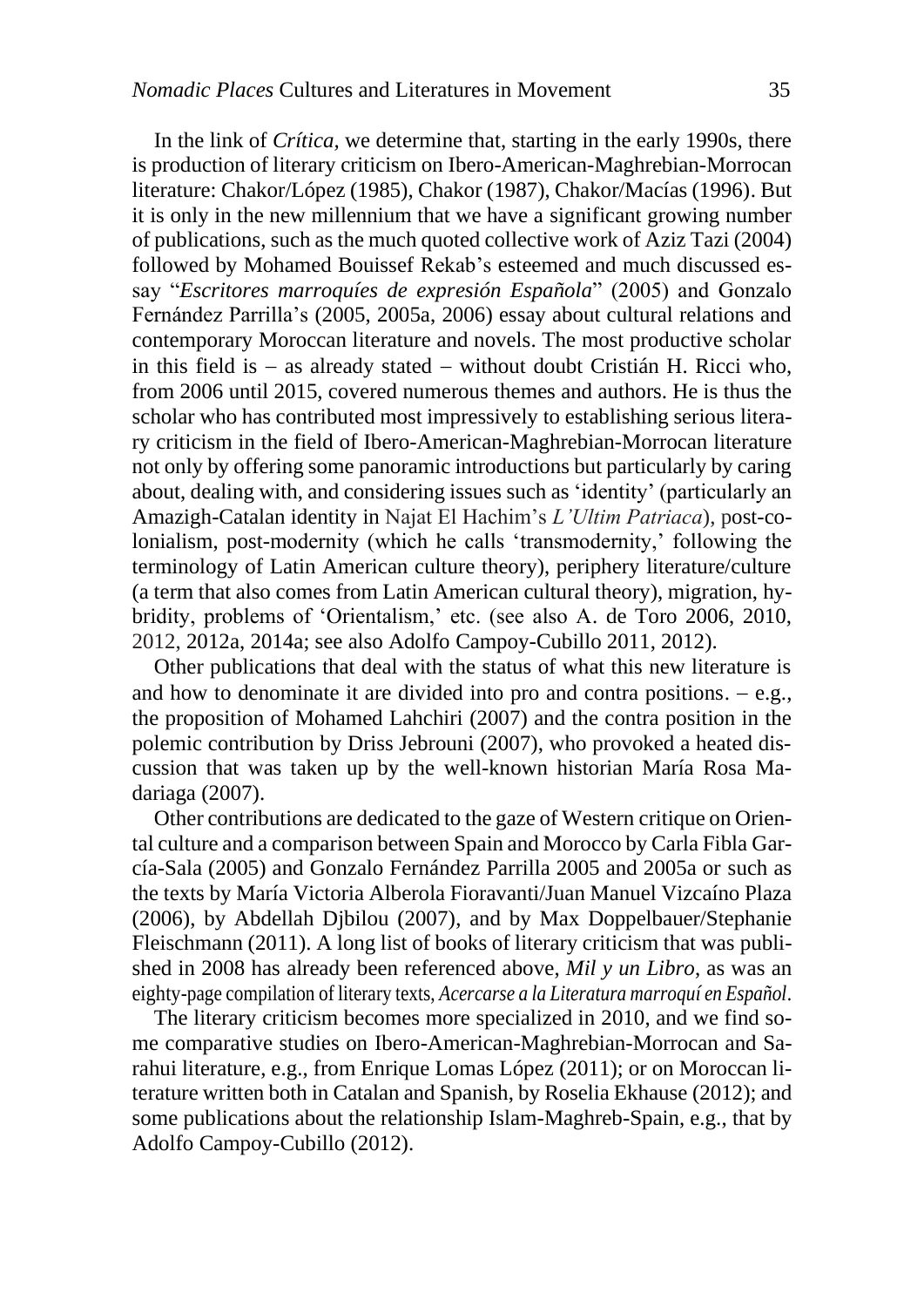# **3. The Construction of 'Hybrid-Performative-Diaspora' and 'Identity' in Najat El Hachmi's** *L'Ultim patriarca* **and** *Jo també sóc catalana*

### **3.1** *L'Ultim Patriarca*

This is not the place to enter into an academic discussion of the different interpretations of this novel. My interest in this part of my article is exclusively to describe, to analyze and to interpret a new form of hybrid-performative-diaspora and identities in this text by El Hachmi.

Several central aspects of El Hachmi's *L'Ultim Patriarca*, like religion, the identity of an Afro-European modern woman, some acceptable and some hypothetical and highly speculative intertextual relations, and particularly the central aspects of sexuality, violence, and oppression have already been described i.a. by Cristián H. Ricci (2010: 71-91). Moreover, following the interpretation of Ricci, much relevant content has been fleshed out by Ingenschay (2011: 57-70; see also Crameri 2014; Celaya-Carillo 2011).<sup>26</sup>

El Hachmi's *L'Ultim Patriarca* is a wonderful example of my theory of performative and hybrid constructions of identities and diaspora, a theory that is definitely a product of the new social processes and of this new literature coming not from the Franco-Maghrebian, but from the Ibero-American-Maghrebian-Morrocan context.

We want to describe these concepts on the basis of the two major characters, Mimoun Driouch, also referred to by the Spanish name Manel, the father, ironically called the 'Patriarch,' and his nameless daughter, $27$  at the same time the narrator of the story, and who we are calling the 'daughter-narrator'; <sup>28</sup> both will be at the center of our considerations.

<sup>26</sup> It is surprising that no scholar mentions the tremendous literary influence of García Márquez in the literary style of El Hachmi and the adoption of some strategies of the magic realism.

<sup>27</sup> All members of the family, e.g. her brothers, with the exception of the mother, called Mila, are simply mentioned as "my brother" or "my uncle," "my grandfather," "my grandmother," "my aunt," etc.)

<sup>28</sup> Because we have to do with a novel, with a fiction, and not with an autobiography, we do not consider equivalent the 'daughter-narrator' and the author of the novel El Hachmi, and this in spite of diverse autobiographic elements that are known in internet or deduced form the essay *Jo també sóc catalana*. This is also because I do not know the biography of the author and because at latest, since the structural semiotics (e.g. Doležel 1980, 1985, 1988), it becomes obvious that even the utilization of real names in fiction have to be considered as fictional. El Hachmi herself wants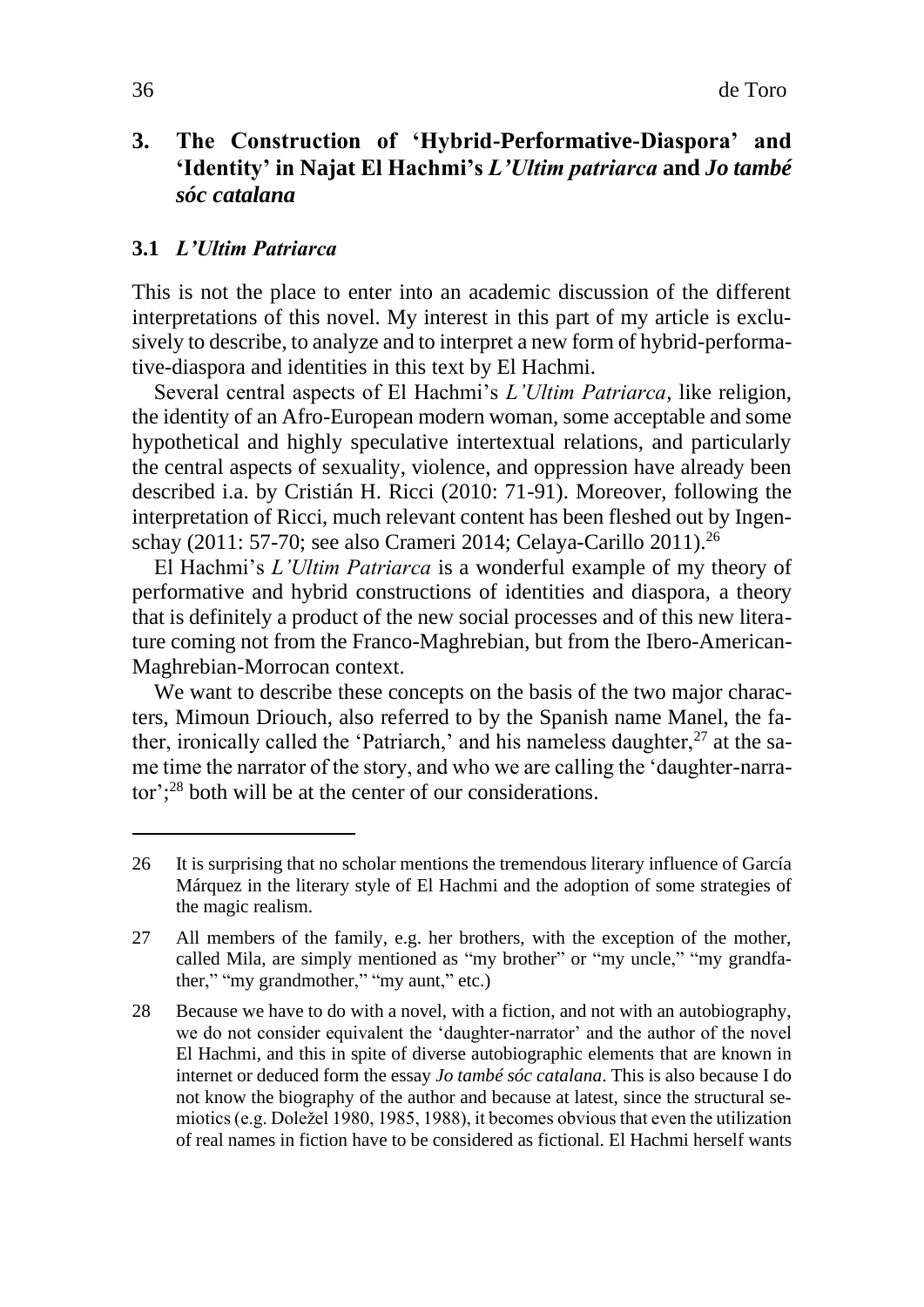#### *Nomadic Places* Cultures and Literatures in Movement 37

Emotion is a central aspect that dominates Mimoun as the 'daughter-narrator.' But as we shall see, emotion is in most cases by Mimoun/Manel a destructive force, for himself and for the others members of the family, and is mostly accompanied by violence, brutality and suffering. Emotion is for the 'daughter-narrator,' on the contrary, a source of knowledge, experience, self-discovery and the self-identification process. In this context of 'auto-assignments' or 'self-reinvention', and its opposite, the 'external assignments', we find the highly discriminating and racist term of '*moro*' in which it inscribes on the one side historical processes of colonization, and decolonization, that have been deconstructed in the frame of 'Post-Coloniality' strategies. On the other side, this term is located at the interfaces between racism and the overcoming of racism. It is a structure of cultural and social translation and becomes the status of a 'hybrid-figure,' as a 'border-category,' and as a productive strategy. We have the Hispanic tradition and the gaze on the '*moros*' and it deconstruction. In this sense this novel is to be considered partly as 'Post-Colonial,' but in the sense of 'Post-Coloniality' (A. de Toro 1995, 1996, 1999), as a new form of cultural pluralistic and international dialogue between the periphery and the center, between social and gender, religious and political minorities. This conception of 'Post-Coloniality' surpassed the traditional binary oppositions. 'Post-Coloniality' as part of 'Post-Modernity' (ibid.) is rather transtextual and transcultural deconstructionist thinking that has the capacity of re-codifies and decentred history. It is a system of both subjective and of radical particularity and diversity. Post-Coloniality is not exclusionary, rather, it includes multidimensionality, the interaction of diverse codified series of knowledge and experiences, which is ultimately capable of unmasking that which, in Colonialism and Neo-Colonialism, have been established as power and traditions, as *the* history, as *the* irrefutable truth, as something contradictory and irregular, as plural and multiple.

The 'daughter-narrator' decolonizes itself from her own cultural tradition, as Khatibi and Sansal demand an auto-decolonization<sup>29</sup> and that means in

evidently to avoid this equivalence thereby she does not give a name to her narrator. Considering my essay from 2014 on Frida Kahlo, we prefer to speak, following Barthes' (1980: 54) of 'bio-graphemes' for the simple reason that the real name, or the person, is the product of a linguistic performance. It is transformed in language. We have to do with this very evident phenomenon that Magritte embraces in his painting "La trahison des images," ('*Ceci n'est pas une pipe*'). Finally El Hachmi underlines the hybrid status of the text, the oscillation between real fragments and fiction in *Jo també sóc catalana*:

És per això que quest llibre es perfila com una espècie d'híbrid transgenèric: unes memòries que no són ben bé memòries, experiències reals que semblen fictícies i un component d'anàlisis d'aquest relat vivencial que no és ben bé assaig. (El Hachmi 2008: 13)

<sup>29</sup> C'est pourquoi lorsque nous dialoguons avec des pensées occidentales de la différence (celle de Nietzsche, de Heidegger, et parmi nos contemporains proches,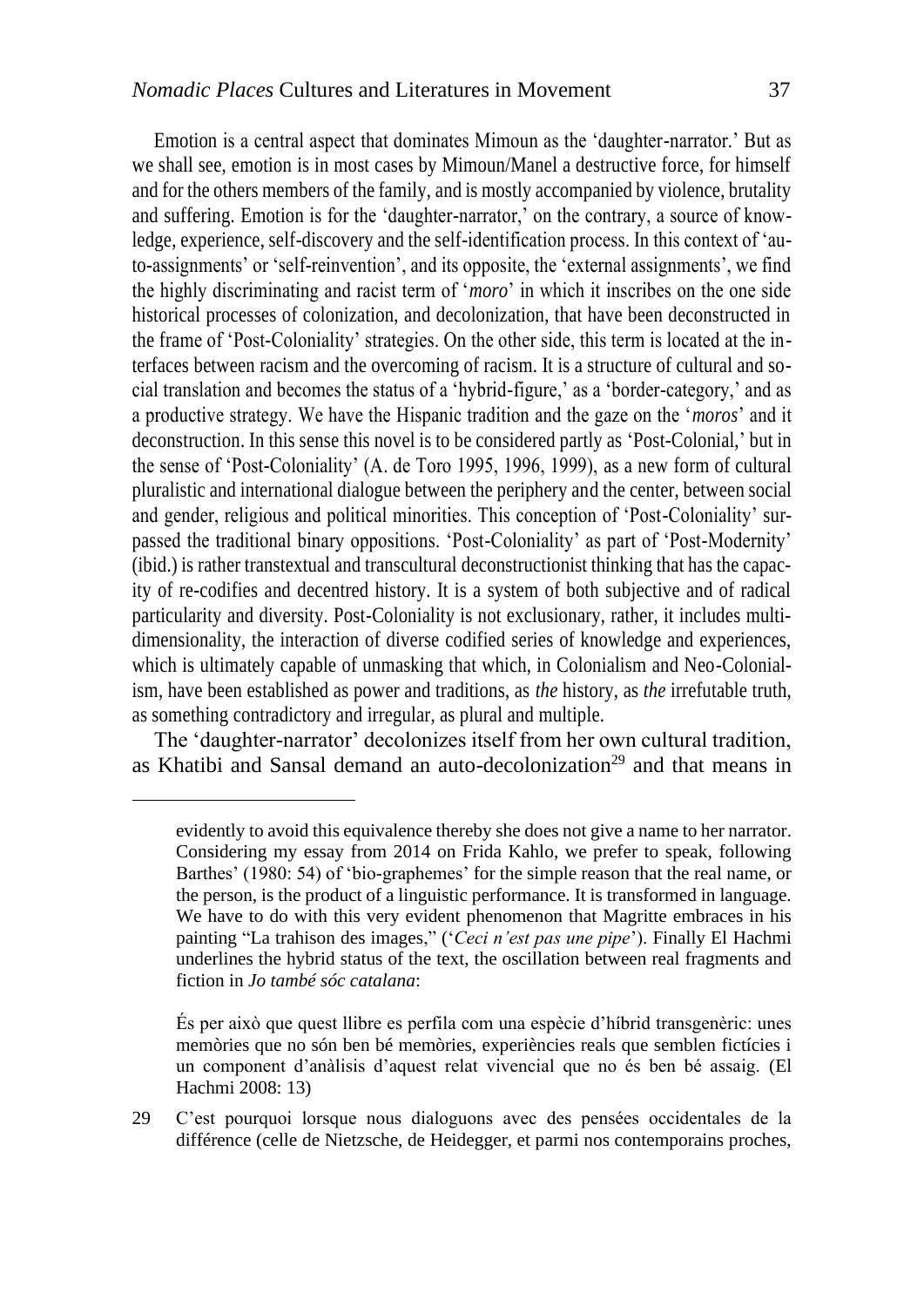our case to break free from her father's authority, despotism, violence and surveillance, and to become a 'normal' woman with civic rights.

The performativity of diaspora we find in the behavior of Mimoun/Manel who, contrary to his uncle, that receives him at his arriving for the first time in the Vic, near Barcelona, arrives without a project of return. Mimoun/ Manel is a commuter between two worlds: Spain and Morocco. He travels five times between the two continents in a period of more than ten years. He is, as well as the 'daughter-narrator,' primarily determined by the specific situation and constellation that he finds in his new work and social context, in his new 'home,' where he, in a way, gains a freedom and a liberty from his father, the real patriarch, and from all the social and cultural pressures and expectations of his clan. Now he accepts and enjoys his freedom and sexual privileges; he adapts, as well as the 'daughter-narrator,' to that we have called situation imperative or situation dispositive. Now both develop, unlike the mother who never learned to speak Spanish, a nomadic and hybrid life with two references: in Spain and in Morroco. Hybridity and nomadism are now performed at the interfaces of both worlds as *unhomely home*.

#### 3.1.1 The Deconstruction and Overcoming of the Patriarch figure

Performativity and hybridism are present even in the title of the novel *L'Ultim patriarca*, as the word '*patriarca*' both insinuates and denotes power, authority, respect, and innovation: the exact opposite of what Mimoun/Manel represents. The first name 'Mimoun' is highly ironic and derisive, both because it is usually a first name given to young boys, and because it is a very common name for peasants. Moreover the name has no particular meaning (El Khayat 2006: 165). What's more, it contrasts with 'Mimouna,' the feminine version, which means "she who is certain of her victory" (ibid.: 79; original version: "*celle qui est assurée de la victoire*"; see more below).

Let us remember that the etymological meaning of the term *patriarca* in Greek πατριάρχης (*patriarchēs*) means 'chief or father of a family,' as the result of two sub-terms: πατριά (*patria*), in the sense of 'family,' and ἄρχειν (*archein*), in the sense of 'to rule' or 'the rule.' Under Roman

[…]

celle de Maurice Blanchot et de Jacques Derrida), nous prenons en compte non seulement leur style de pensée, mais aussi leur stratégie et leur machinerie de guerre, afin de les mettre au service de notre combat qui est, forcément, une autre conjuration de l'esprit, exigeant une décolonisation effective, une pensée concrète de la différence.

Se décoloniser serait l'autre nom de cette pensée-autre. (Khatibi 1983: 20; 51)

Se 'débarrasser […] de [ces] complexes de colonisé colonisateur et [à] mettre [le]patrimoine linguistique à la portée de tous.' (Sansal 2006: 42)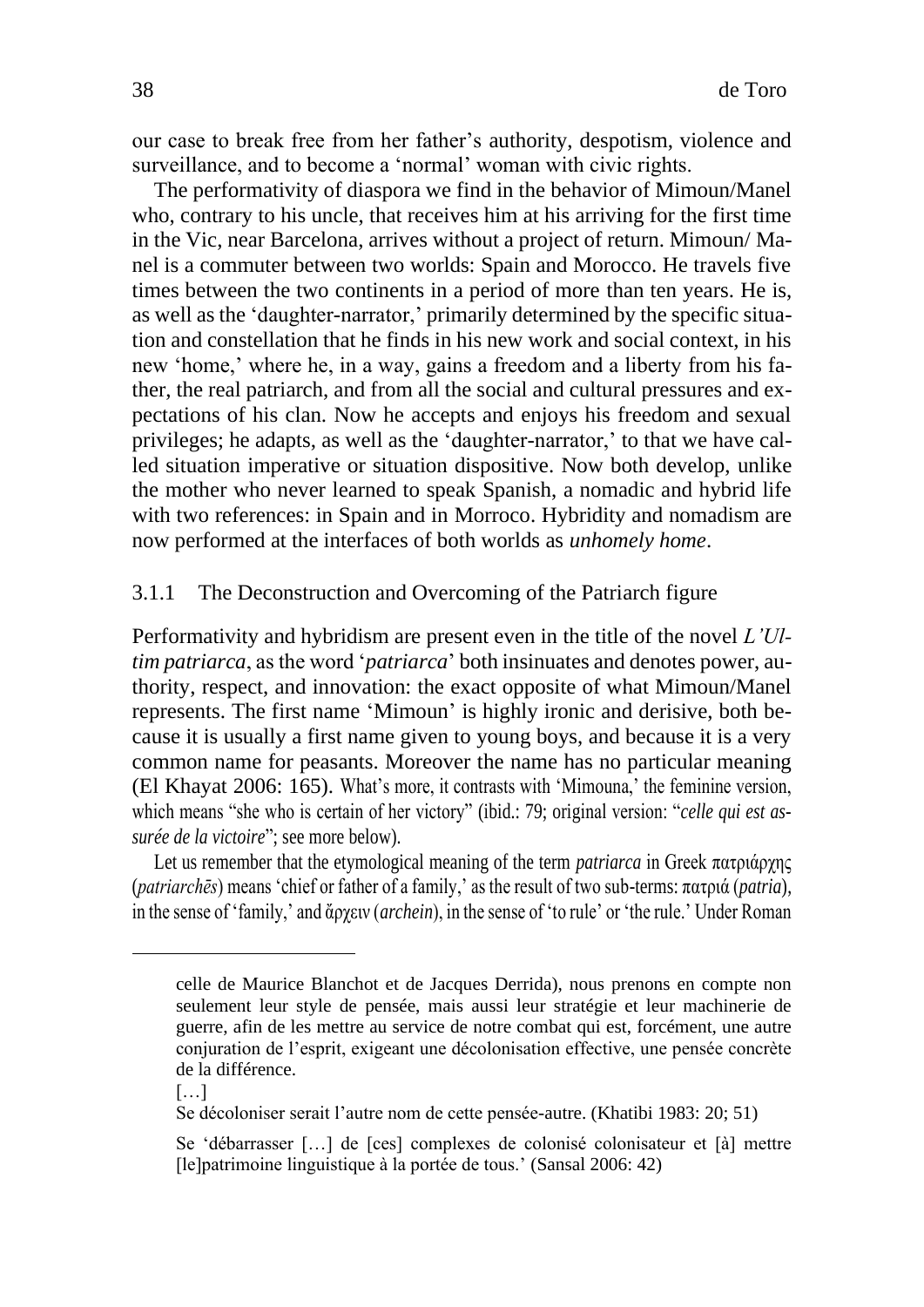law, the patriarch was the *pater familias*, equipped with numerous rights, powers, and privileges. He was the chief of the whole family-clan. This structure is comparable to some Magrehbian family traditions, where the father-patriarch is responsible for social organization, and especially for maintaining and sustaining the family. Thus, he represents *the* authority, as he privileges the male line.

But from the start, Mimoun/Manel is very far from embodying these attributes. His life is a failure; he is a loser and an underdog. He was beaten by his father at six months old, he murdered his younger brother (a baby) at seven, and he was assaulted by a relative at twelve. He further suffered epileptic attacks and he dropped out of school. His life as an adult in Barcelona is more or less the continuation of his failed youth. He becomes addicted to alcohol and uses violence excessively.He is not the ultimatepatriarchat all and never resembled one.Here, we see the ironic distance ofthe 'daughter-narrator' to the patriarch construction: Mimoun/Manel is a highly deformed and paradoxical patriarch: he has a disturbed personality and an inclination to pedophilia in his relationship with his daughter (2008: 216). The title of the novel, with its calculated irony, represents the first break with Moroccan family tradition.

For the 'daughter-narrator,' irony and paradox are two instruments of liberation. Irony is executed in repetition and emphasis, and in the utilization of constant iteration. The paradox here is built by the traditional, nearly mythical, idea of the patriarch's concept and its erosion in the person of Mimoun. With these tools, the 'daughter-narrator' renders the term and the idea of a patriarch obsolete. Many of the very violent passages are described with extreme irony: The description of the slap that Mimoun receives from his father as a child is always given in an iterative mode, creating a comic or droll situation.

I would like to demonstrate this ironic and deconstructive strategy in two series, calling the first one the '*slap-plaf!-*series' and the second the '*patriarch*-series.'

A) The '*slap-plaf!-*series'

Mimoun va rebre la seva primera bufetada als sis mesos. Plaf, va sonar, sorda. La mà que s'hi havia encastat amb prou feines havia tingut prou superficie on estavellarse, però de totes maneres havia sonat així, plaf, sorda. (El Hachmi 2008: 15)

[…]

Deixant de banda l'incident de la bufetada, plaf! (Ibid.: 19)

Sobretot després de l'incident de la bufetada, plaf!

[...] a causa de l'incident de la bufetada, plaf! (Ibid.: 24f.)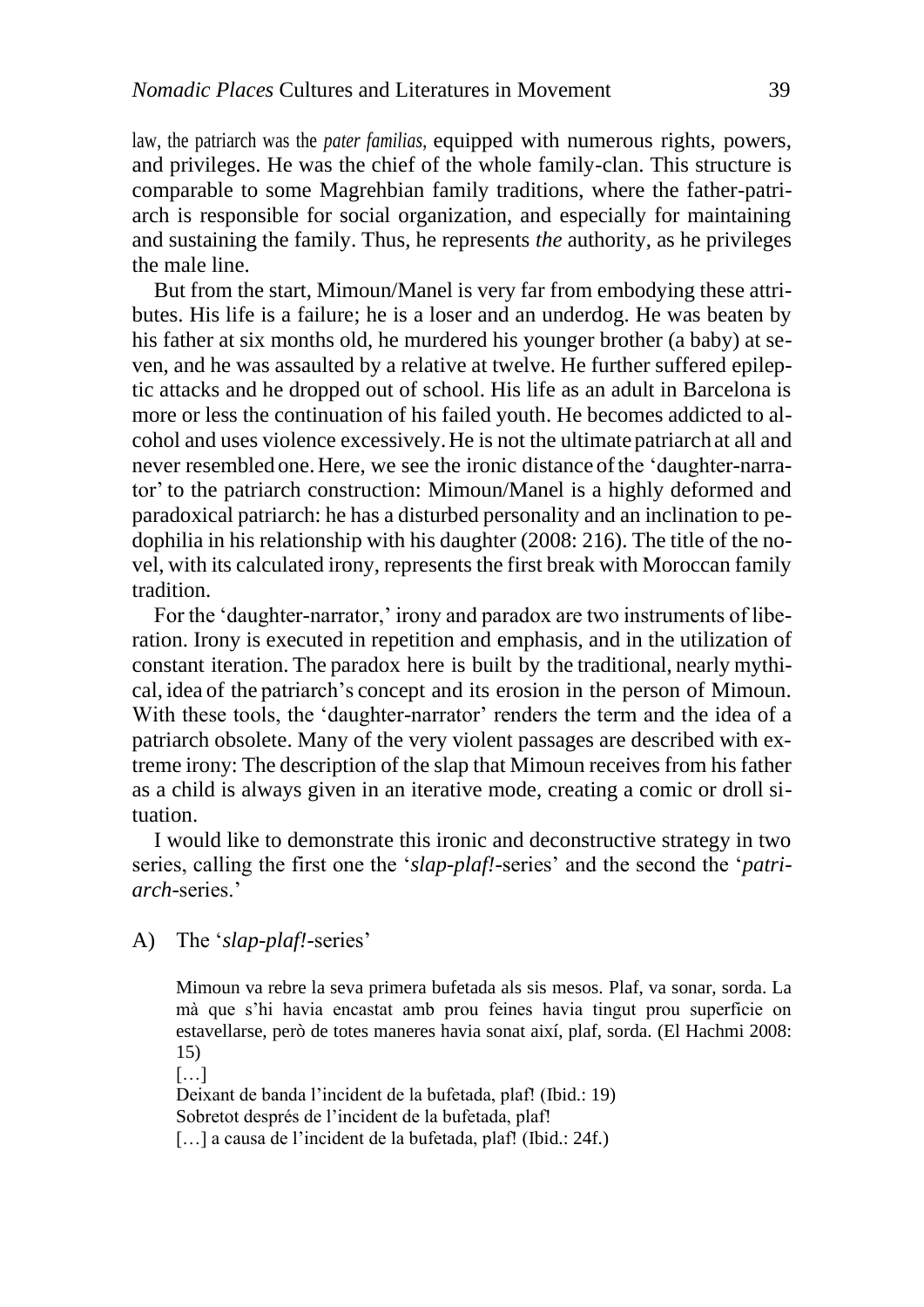[...] I si la teoría de l'àvia per explicar la manera com era el seufill era la de la bufetada, plaf! (Ibid.: 32)

[...] Probablement va vendre alguna conilla per evitar aquells crits horrorosos que li recordaven sempre la bufetada, plaf, ben sorda. (40) […] encara que tot fos per culpa de la bufetada que havia sonat, plaf! (Ibid.:  $136^{30}$ 

The slap is for Mimoun's mother one of the main sources of her son's many psychological problems. However, the iterative mention of the slap as a justification for his inexcusable behavior in situations in which Mimoun has lost control and becomes extremely violent, loses its convincing function and reverts to the contrary, e.g., to comedy and ridicule. Mimoun's violence and lack of control is out of proportion with the slap that he received at six months of age, and his behavior delegitimizes it.

- B) The '*patriarch*-series'
	- (1) És la seva història i la història de l'últim dels grans patriarques que formen la llarga cadena dels avantpassats de Driouch. Cadascun d'ells havia viscut, actuat i influïten la vida de tots els que els envoltaven amb la fermesa de les grans figues bíbliques. De com es forma un gran patriarca o un patriarca mediocre en sabem poques coses […] d'aquest tipus d'ordre social, que ha existit des de sempre i encara avui perdura. […] El fet és que Mimoun marca la finalització abrupta d'aquesta línia successòria. Cap més fill seu no s'identificarà amb l'autoritat que el precedia ni intentarà reproduir els mateixos esquemes discriminatoris i dictatorials. (El Hachmi 2008: 7)
	- (2) I així va ser. Aquell dia va néixer Mimoun, l'afortunat, el que tindria l'honor de cloure les generacions i generacions de patriarques destinats a fer del món un lloc ordenat i decent. Amb ell s'acabaria per sempre més lacondemna del patriarcat. (Ibid.: 14)
	- (3) Així fou com el gran patriarca va poder conèixer la mare. (Ibid.: 61)
	- (4) I tot i ser l'últim gran patriarca, no podem deixar d'imaginar-nos-el ate morit allà a la coberta del ferri, aferrat am força a la barana sense atrevir se a mirar el mar. (Ibid.: 76f.)

Todo tras el incidente de la bofetada, ¡plaf! (Ibid.: 20)

<sup>30</sup> Mimoun recibió su primera bofetada a los seis meses. Plaf. soñó, sorda. la mano que se había encastrado a duras penas había tenido superficie donde estrellarse´, pero de todas formas había soñado así, plaf, sorda (El Hachmi 2008a: 15) […] Dejando a un lado el incidente de la bofetada, ¡plaf! (Ibid.: 19)

<sup>[...]</sup> a causa del incidente de la bofetada, ¡plaf! (Ibid.: 24)

Y si la teoría de la abuela para explicar el carácter de su hijo era la bofetada, ¡plaf! (El Hachmi 2008a: 32)

Es probable que vendiera alguna coneja para evitar aquellos gritos horroro-sos que le recordaban siempre la bofetada. (Ibid.: 41)

<sup>[...]</sup> aunque fuera por culpa de la bofetada que soñó, ¡plaf! (Ibid.: 140)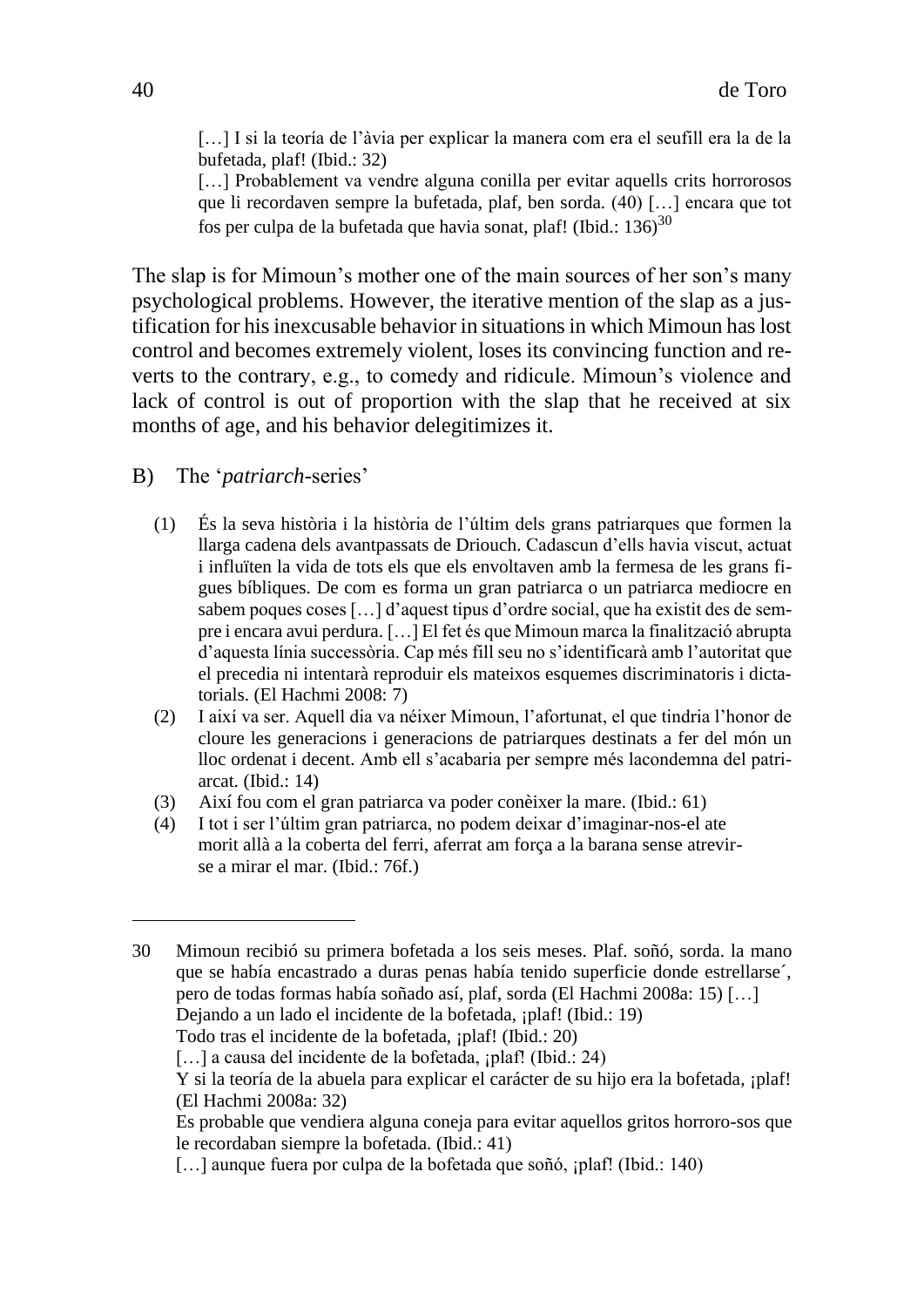### *Nomadic Places* Cultures and Literatures in Movement 41

- (5) Mimoun devia estar mig atemorit i mig emocionat de tantes coses noves, tot i que hauria d'acabar sent l'últim gran patriarca. (Ibid.: 82)
- (6) Però el Manel tenia aquella mena d'instint de caçador que han de tenir per força els que están destinats a ser grans patriarques i no entenia que no era no. (Ibid.: 91)
- (7) […] perquè al gran patriarca se l'ha vist poques vegades penedit de debò […]. (Ibid.: 98)
- (8) Era així com Mimoun aconseguia sempre que les dones de la seva vida l'anessin convertint en patriarca. (Ibid.: 99)
- (9) Mimoun pegava [a seva dona] cada vegada més fort (ibid.: 111) […] i Mimoun no parava de repetir que li havia de fer cas en tot el que li digués, en tot. La mare es va estar no se sap quants diez amb les cames plenes de morats que no podia ni caminar […] (ibid.: 112). Des que havia passat tot allò, que la mare ja se sabia del tot domesticada i el gran patriarca va començar a exercir com a tal. (116)
- (10) Sí que és cert que el que seria el gran patriarca va anar a para una nit a sota la pedra antiga del pont romànic […]. (Ibid.: 128)
- (11) Així va ser que el gran patriarca, que encara no l'era del tot, es va veure entrant al pis del carrer de la Gelada, un pis tan atrotinat com el primer, però allunyat de tantes pudors de riu i adoberies. (Ibid.: 129)
- (12) La qualitat de vida del gran patriarca va millorar molt a partir de conèixer Jaume […]. (El Hachmi 2008: 131)
- (13) Tota nava com havia d'anar. Fins que el gran patriarca es va acostar a les noies que estaven rentant els melons en una palangana […] tant era el motiu del coportament del gran patriarca. (Ibid.: 136)
- (14) El gran patriarca, però, encara es va especialitzar més. (Ibid.: 143)
- (15) I a l'altra banda de l'estret el patriarca se sentía mig content i mig enfurismat per tenir una filla que no era seva o que no podia asegurar que ho fos. (Ibid.: 148)
- (16) Mimoun va deixar hibernant la seva tasca de gran patriarca, només volia oblidar-ho tot, desfer la maleta definitivament. Ho intentaba anant al llit amb tantes dones com podia […]. (Ibid.: 156)
- (17) Jo era la seva preferida, la niñeta dels seus ulls […]. Un marge de llibertat que no solen tenir les dones i de què jo gaudia sense precedents en la successió de patriarcats. (Ibid.: 182)
- (18) […] havia nascut per fer de gran patriarca. (Ibid.: 249)
- (19) […] o era que començava a teixir el camí cap a l'enderrocament definitiu del patriarcat. (El Hachmi 2008: 303)<sup>31</sup>
- 31 (1) Es su historia y es la historia del último de los grandes patriarcas que forman la larga cadena de antepasados de los Driouch […] Casa uno de ellos vivió, actuó e influyó en la vida de todos lo que lo rodearon con la firmeza de las grandes figuras bíblicas. Sabemos poco acerca de cómo se forma un gran patriarca o un patriarca mediocre […] este tipo de orden social, que ha existido desde siempre y que aún hoy perdura. […] El hecho es que Mimoun marca la finalización abrupta de esta línea sucesoria. Ningún otro hijo suyo se identificará con la autoridad que lo precedía ni intentará reproducir los mismos esquemas discriminatorios y dictatoriales (El Hachmi 2008a: 7)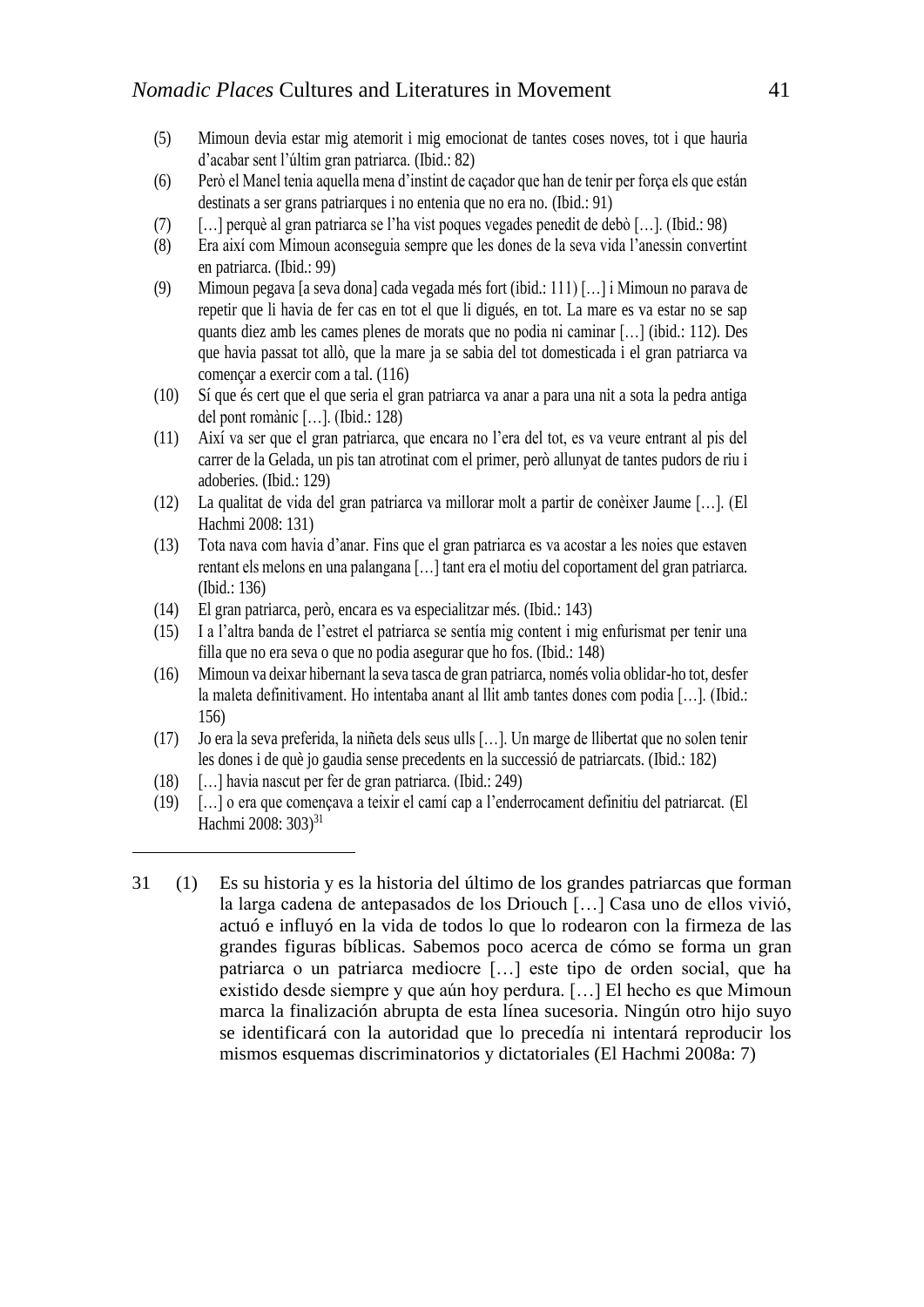- (2) Y así fue. Aquel día nació Mimoun, el afortunado, el que tendría el honor de luir las generaciones y generaciones de patriarcas destinados a hacer del o un lugar ordenando y decente. Con él se acabaría para siempre la condena patriarcado. Ibid.: 14)
- (3) Así fue como el gran patriarca pudo conocer a madre. (Ibid.: 63)
- (4) Y a pesar de ser el último gran patriarca, no podemos dejar de imaginarlo atemorizado en la cubierta del ferry, aferrado a la barandilla sin atreverse siquiera a mirar al mar. (Ibid.: 79)
- (5) Mimoun debía de estar medio atemorizado y medio emocionado por tantas cosas nuevas, a pesar de que acabaría siendo el último gran patriarca. (Ibid.: 86)
- (6) Pero Manel tenía esa especie de instinto de cazador que a la fuerza deben tener los que están destinados a ser grandes patriarcas y no entendía lo que era un no. (Ibid.: 95)
- (7) […] porque al gran patriarca pocas veces se le ha visto arrepentido de verdad. (Ibid.: 102)
- (8) Así era como Mimoun conseguía siempre que las mujeres de su vida le fuesen convirtiendo en patriarca. (Ibid.: 103)
- (9) Mimoun le pegaba [a su mujer] cada vez más fuerte […] y Mimoun no paraba de repetir que le tenía que hacer caso en todo lo que le dijera, en todo. Madre se pasó no se sabe cuántos días con las piernas tan llenas de moretones que no podía ni caminar […]. Desde que sucedió todo aquello madre ya se supo del todo domesticada y el gran patriarca empezó a ejercer como tal. (El Hachmi 2008a: 120).
- (10) Sí que es cierto que el sería el gran patriarca fie a parar una noche debajo de las antiguas piedras del puente románico. (Ibid.: 132)
- (11) Así fue cómo el gran patriarca, que todavía no lo era del todo, se vio entrando en el piso de la Gelada, un piso tan deteriorado como el primero, pero lejos de las pestilencias del río y de los curtidores. (Ibid.: 133)
- (12) La calidad de viuda del patriarca mejoró mucho desde que conoció a Jaume [...]. (Ibid.: 136)
- (13) Todo iba como es debido. Hasta que el gran patriarca se aceró a las chicas que estaban levantando los melones […] tanto daba el comportamiento del gran patriarca. (Ibid. 140)
- (14) Pero el gran patriarca se especializó más. (Ibid.: 147)
- (15) Al otro lado del estrecho el patriarca se sentía medio contento y medio enfurecido por tener una hija que no era suya o que no podía asegurar que lo fuera. (Ibid.: 152)
- (16) Mimoun dejó hibernando sus funciones de gran patriarca, que quería olvidarlo todo, deshacer la maleta definitivamente. Lo intentaba encamándose con tantas mujeres. (El hachmi 2008a: 160)
- (17) Yo era su preferida, la niña de sus ojos […] Un margen de libertad que no acostumbran a tener las mujeres y del que yo gozaba, algo sin precedentes en la sucesión de patriarcados. (Ibid.: 186)
- (18) […] había nacido para hacer de gran patriarca. (Ibid.: 253)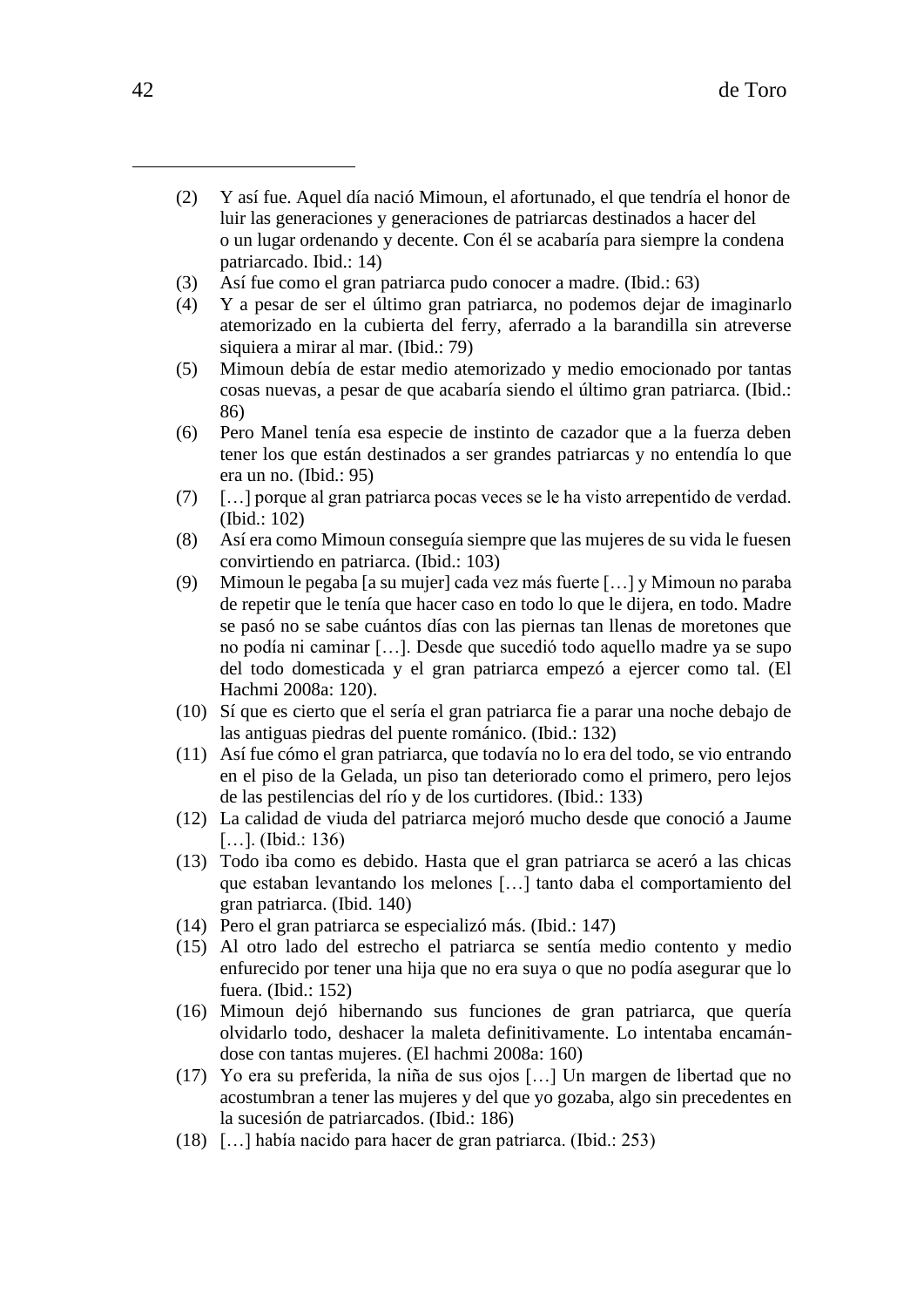The iterative mention of the term '*patriarca*' has two functions. The first is a deconstruction and delegitimization of this status, while the second contributes to the loss of semantic meaning, to an erosion of its semantic power, and to the elimination of its social function.<sup>32</sup>

Concerning the first function, the 'daughter-narrator' gives (example 1) a description of the nearly mythical status of the patriarch in society, and in the collective imaginary, and she compares the patriarch with the 'great biblical personages.' At the same time, however, she anticipates that Mimoun will represent the end of this tradition (example 19), from which point onward no one will identify with such a disturbed figure nor seek to reproduce it. Thus the 'daughter-narrator' narrates the history of a failure (also example 19). From the ruins of this social construct, she will see the beginning of a new way of life.

From the very beginning of the story, Mimoun/Manel becomes an object of derision, mockery, and ridicule, and the sarcastic tone of the 'daughternarrator' becomes increasingly evident throughout the narration. Again and again, the 'daughter-narrator' (example 2) returns to the figure of the paradox, using it as a weapon of resistance and emancipation, when she, e.g., calls Mimoun/Manel the "fortunate," meaning happy, lucky, and successful:<sup>33</sup> all these are attributes that represent just the opposite of what Mimoun/Manel really is.

This sarcasm and irony is reinforced and intensified by the attribution of the term 'honor,' meaning an honorable person who can create a well ordered and decent world; the contrary of the very amoral and psychologically disturbed Mimoun/Manel. He is called 'patriarch' in his weakest moments, (as in examples 4, 5, and 19) when he feels anxious and lost, or when he uses violence against his wife (example 9).

The narrator says that this is the moment when he, Mimoun/Manel, *begins to perform his role as the great patriarch*, using violence as a major instrument for the institution of the patriarch, just as it was in the case of Mimoun's father.

In another passage, he is called now "Manel, the patriarch," which represents once more a use of irony and paradox: A real Moroccan patriarch would never change his Arabic name. It is well known that names generally have a deep significance in the Arab and Muslim world; they are rooted in tradition,

<sup>(19) […]</sup> o era que empezaba a tejer el camino hacia la derrota definitiva del patriarcado. (Ibid.: 308)

<sup>32</sup> Concerning the phenomenon of the relation between iteration and meaning, see Lotman. (1972: 122 et seqq.)

<sup>33</sup> Apparently derived from the feminine first name Mimouna.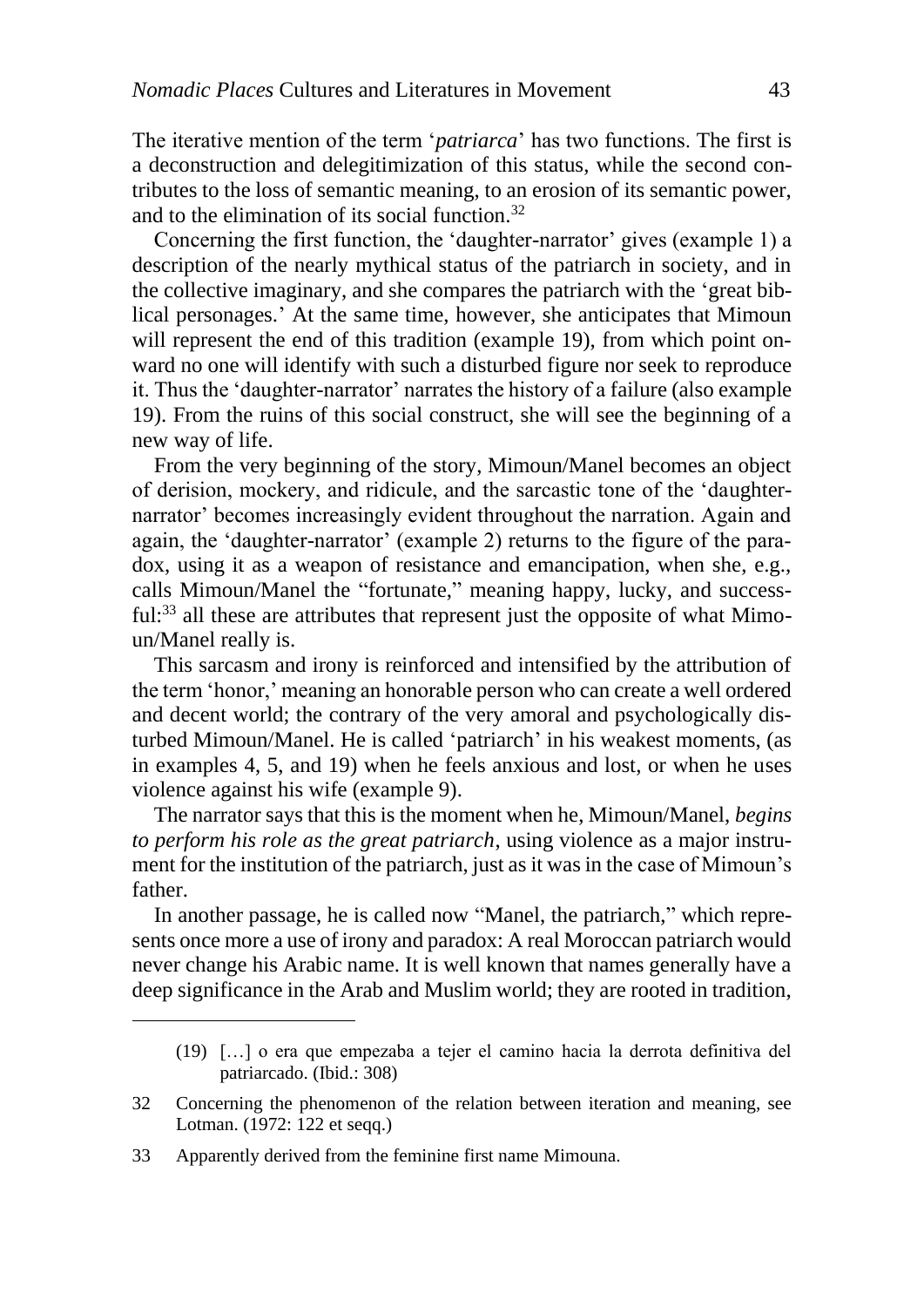they serve to coin unique identities, and so forth. Considered from a very strict perspective, a patriarch who loses his birth name is someone who has lost his original identity, and who therefore can never serve as an example of power, authority, respect, preservation or innovation of a tradition. He can never be at the head of the family or of the law.

In (example 5) Manel is considered a patriarch because he has the power and the instinct of a "hunter," but he is a hunter of women, whom he uses as sex objects. He exploits and degrades them, and because he is a successful hunter in this sense, it is the "hunted" women who make him into a patriarch (example 8), not his upright behavior or the protection of his family, which is constantly subjected to brutal violence.

3.1.2 The Construction of a 'Hybrid-Performative-Identity-Diaspora': Mimoun/Manel and the narrator

### 3.1.2.1 *Mimoun/Manel or the restless wanderer*

Mimoun/Manel is driven, a wanderer between the worlds of Morocco and Spain. His individual and social transformation is not an act of will, nor an autonomous decision. It is determined by what we call, once more, the situation imperative/dispositive. This begins with the area in which he lives, with many slaughterhouses for pigs full of fetid, decomposing offal (El Hachmi 2008: 81). In addition to this, we have the disgusting, unsanitary conditions of his new home (ibid. and 86). He has to do housework, women's work in his Moroccan home: "*Ja ho veus, aquest és el nostre reialme, sense dones i sense ningú que ens faci la feina*" (ibid.: 81).<sup>34</sup> Finally, he pays no mind to whether he eats pork or beef:

[...] Ramona, quella dona tan grassa que li omplia una vegada i una alta el plat de macarrons amb carn o botifarra amb seques. No era pas que ja no el preocupés allò del tipus de carn que menjava, només que de vegades arribava tan afamat de la feina que ni tenia temps de fixar-se en què hi havia i què no dins del plat. Per bona educació tampoc gosava preguntar què era i encara menys hauria refusat un plat cuinat amb tanta destresa per la senyora de la casa. (Ibid.:  $85^{35}$ 

<sup>34</sup> "Ya ves, éste es nuestro reino, sin mujeres y sin nadie que nos haga las tareas de la casa" (El Hachmi 2008a: 85).

<sup>35</sup> Ramona, aquella mujer tan gorda que le llenaba una y otra vez el plato de macarrones con carne o butifarra con judías. Eso no quería decir que ya no le preocupase el tipo de carne que comía, sólo que en ocasiones llegaba tan hambriento del trabajo que ni tiempo tenía de fijarse en qué había y qué no dentro del plato. Por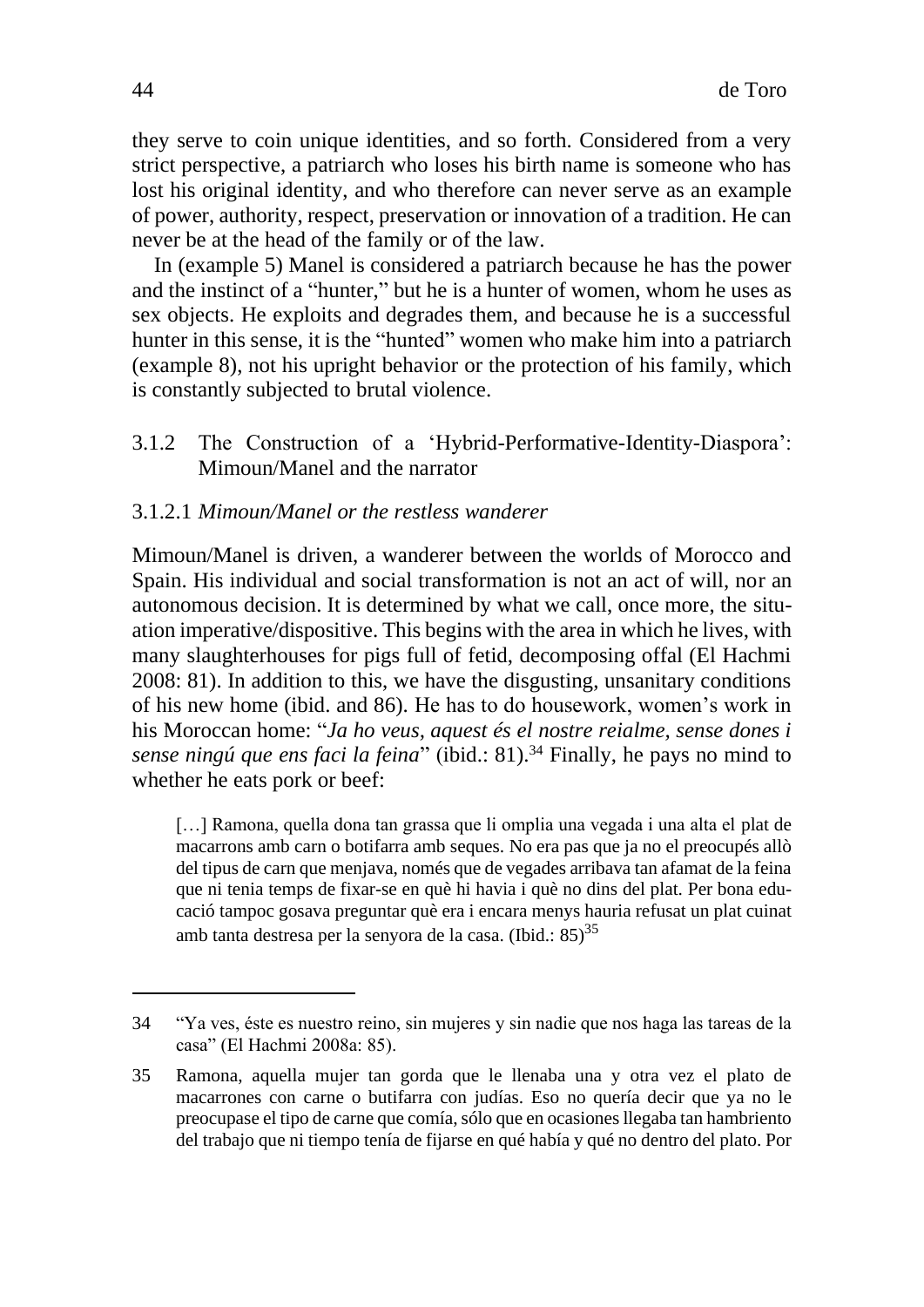At the very beginning he shares his room not only with his uncle, but also with a gypsy. For nearly eight years, Mimoun/Manel forgets his traditions and his family and lives a new life in Spain. He travels back and forth between the two cultures. For a while, he also discards his cultural and religious traditions, using them only strategically, e.g. when he seeks to convince his lover, the wife of his supervisor, to allow him to penetrate her in the anus, arguing that this practice is a Muslim social and religious tradition, holy as the Quran itself:

Va, dona, diria, si això és un costum musulmà, pensa que totes les generacions de la meva família ho han fet i és el primer que aprenen les dones en sexe. Ho diu la nostra religió, que ho hem de fer, és tan sagrat com l'alcorà o resar cinc cops al dia. I ella li deia que no i que no i que ell no resava, ni llegia l'alcorà, i que l'únic precepte islàmic que volia complir era el de follar-la er allà. (El Hachmi 2008: 90)<sup>36</sup>

Mimoun/Manel celebrates Christmas together with Rosa, one of his lovers, called by the 'daughter-narrator' 'the butane bomb' ('*la bomba de butano*'), and with his own family (all of whom live in the same apartment complex):

Amb aquest ordre nou establert vam celebrar el nostre primer Nadal, l'únic durant molt de temps […] t'agradarà anar a comprar un arbre amb nosaltres i les boles de colors i els llums que s'apaguen i s'encenen. Joho vaig explicar a l'escola: aquest any ja celebrem el Ndal, i tothom es devia pensar, mira ja són com d'aquí, aquests, quin pare més obert que tenen. (Ibid.:  $200 \text{ f.}$ )<sup>37</sup>

The tables turn for Mimoun/Manel when Isabel, another former lover, throws him out of their shared apartment because of his chronic infidelity. Now he lets his abandoned family come to Spain to live in pitiable conditions. This

buena educación, tampoco se atrevía a preguntar qué era y aún menos habría rechazado un plato cocinado con tanta destreza por la señora de la casa. (El Hachmi 2008a: 89)

<sup>36</sup> Va, mujer, diría, si es una costumbre musulmana, piensa que todas las generaciones de mi familia lo han hecho y es lo primero que aprenden del sexo las mujeres. Lo dice nuestra religión, que lo tenemos que hacer, es tan sa-grado como el Corán o como rezar cinco veces al día.

Y ella le decía que no y que no y que él no rezaba, ni leía el Corán, y que el único precepto islámico que quería cumplir era el de follarla por ahí. (El Hachmi 2008a: 94-95)

<sup>37</sup> Con este nuevo orden establecido celebramos nuestra primera Navidad, la única durante mucho tiempo […] te gustará ir a comprar un árbol con no-sotros y las bolas de colores y las luces que se apagan y se encienden. Yo lo conté en el colegio: este año celebramos Navidad, y todo el mundo debía de pensar, mira estoy ya son como de aquí, que padres tan abierto tienen. (El Hachmi 2008a: 205)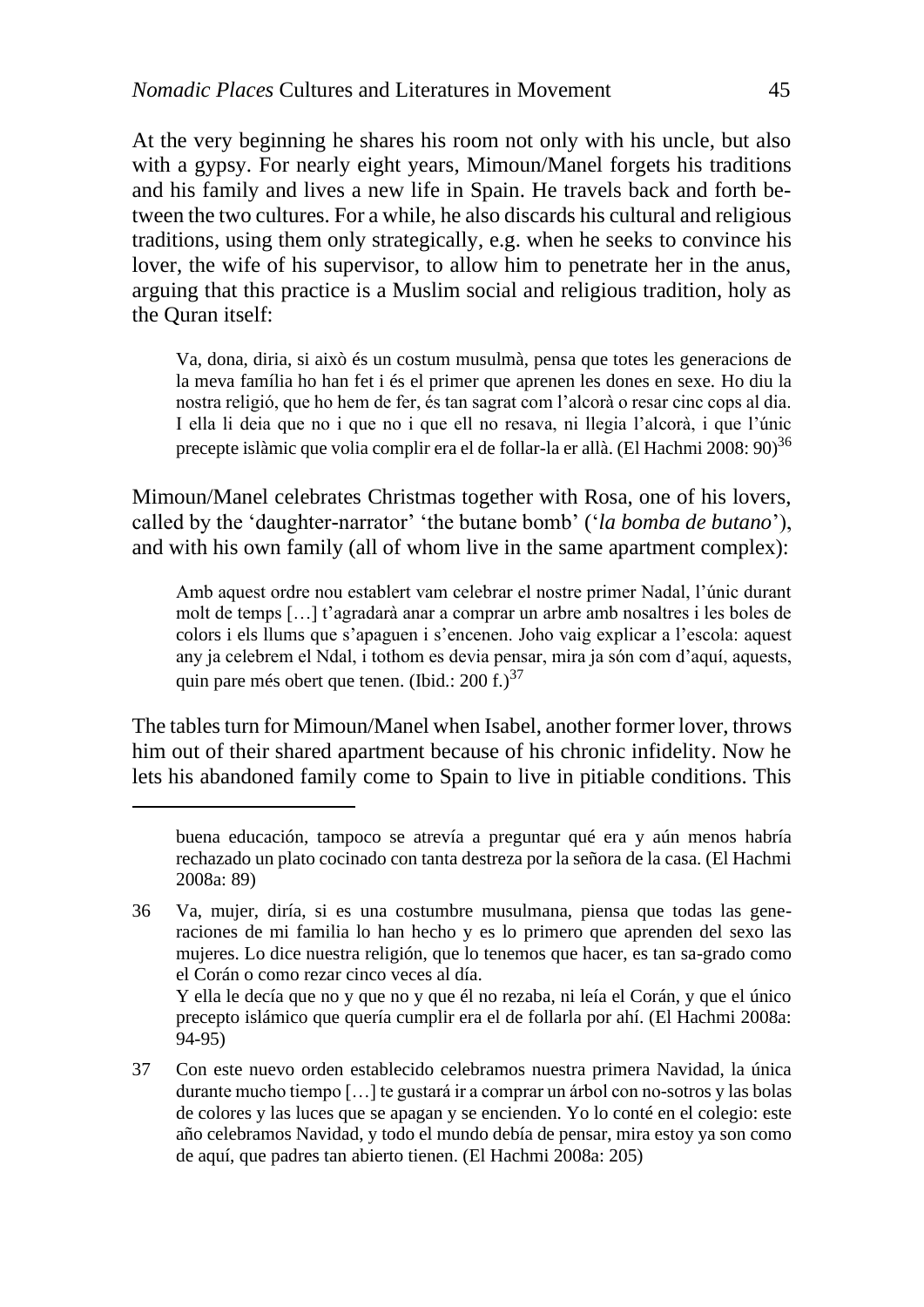change will not mean that Mimoun/Manel will become a good husband and father in the long term; on the contrary, he will continue his life with several women, and he will go on drinking and spending his money for pleasure. Moreover, his family will be constantly subjected to extreme violent outbursts. The children grow up in fact as orphans (ibid.: 207). But one crucial incident occurs: Mila, Mimoun/Manel's wife, retaliates for the first time: she slaps Mimoun/Manel's lover Rosa and expels her from their home. This initiates a deep change in Mimoun/Manel's character. From then on, he wants to become a "good Muslim", and he begins to frequent the mosque and to read holy texts. The whole family becomes religious, begins to pray five times a day and to observe Muslim dietary restrictions (El Hachmi 2008: 225-227). This transformation − the performance of Western/Spanish and Muslim cultural practices, the oscillation between these two worlds – has consequences for Mimoun/Manel, but also for the 'daughter-narrator,' as we will see below. When the daughter, motivated by her religiosity, begins to wear a headscarf, it is amazingly her father who forbids her to go out while wearing it. For him, the scarf is a clear symbol of shame and foreignness, to the extent that the second time she wears it, he beats her brutally (ibid.: 228- 229).

This behavior shows that Mimoun/Manel is highly divided between Muslim and Western cultural practices, as the 'daughter-narrator' underlines:

Tot i que continuava mirant les pellícules de missatges divins i anticolonials, alternades amb les de Bud Spencer i Terence Hill i les gravacions del Tom i Jerry que li agradaven tant. (Ibid.: 226 f.) $^{38}$ 

On the other side, he exercises a permanent control over the modern clothes that the 'daughter-narrator' wears (ibid.: 252, 286) and over her own sexual maturity (ibid.: 268). It is at this moment that all of Mimoun/Manel's forgotten social practices and all of his prejudices break through. A time of rigid control begins for the 'daughter-narrator,' with frequent psychological torture and beatings. This control is then expanded to all of her social activities, e.g. at school (ibid.: 267 et seqq.). The 'daughter-narrator' experiences increasing restriction (ibid.: 266, 282 et seqq.) and despotism (ibid.: p. 270 et seqq.).

The last step of his transformation is the complete loss of his power, the end of this imagined patriarchy and of the control over the daughter, who does not feel any respect for him. She admits to engaging in a sexual act with

<sup>38</sup> A pesar de que continuaba mirando las películas de mensajes divinos y anticoloniales, alternadas con las de Bud Spencer y Terence Hill y las grabaciones de Tom y Jerry que le gustaban tanto. (El Hachmi 2008a: 231)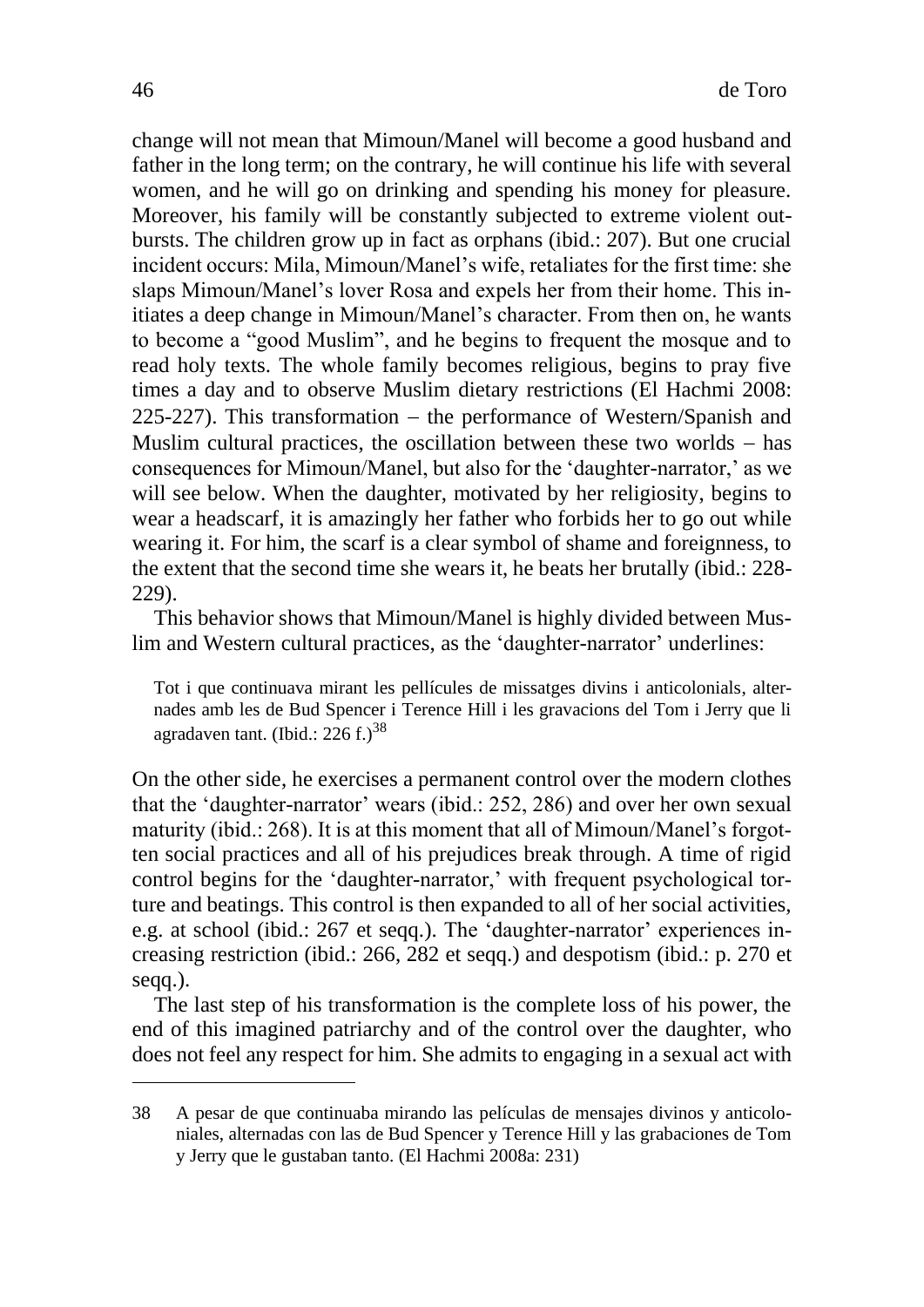her uncle, the younger brother of Mimoun/Manel, whom Mimoun/Manel has suspected for years to be the real father of his daughter, and she leaves the curtains open, allowing Mimoun/Manel to watch while the uncle penetrates her anus:

Ho confesso: va ser expressament que vaig deixar les persianes amunt i el llum obert. […] Ho has fet mai pel darrere?, havia dit sobtadament entre tanta tendresa, i jo no, que fa mal, i ell no pateixis, jo te n'ensenyaré, si saps com fer-ho no ha de fer mal. Qui millor que el teu oncle per ensenyar-te aquesta mena de coses, eh? Són la mena de coses que han de quedar en família. Va dir porta l'oli d'oliva i no va ser la mantega del Marlon Brando, que nosaltres som mediterranis. Va dir deixa't anar, així, i jo només de tenir-lo sobre ja havia tingut un orgasme. […] Va ser allà mateix, en aquell mateix momento, que van trucar al timbre i al videoporter va aparèixer la cara del pare. Un pare que ja no tornaria a ser patriarca, no pas amb mi, que el que havia vist no ho podria explicar, que una traïció tan fondaa no l'hauria imaginada ni ell i encara menys venint d'una filla tan estimada. (El Hachmi 2008: 331 f.)<sup>39</sup>

## 3.1.2.2 The 'daughter-narrator' and her liberation

The 'daughter-narrator' grows up with her mother, brothers, and grandparents in Morocco in a climate of love, peace, and security, despite the poverty they suffer after being abandoned for eight years by Mimoun/Manel. At the beginning of her life in Spain, she enjoys the freedom that her father gives her as his "favorite child" (ibid.: 182, 203 et seqq., 212 et seqq.). However, the problems − mentioned above − begin when she reaches adolescence. Her father seeks to control her every move and wants to marry her to the Moroccan man of his choice. Another critical moment is that in which she becomes aware of her hybrid socio-cultural identity and 'belonging.' After her father decides to become a good Muslim, she imitates him, but being also influenced by negative and a few positive experiences coming from the Spanish community, she becomes aware of her a very complex and hybrid world:

<sup>39</sup> Lo confieso: dejé expresamente las persianas subidas y la luz encendida […] ¿Lo has hecho laguna vez por atrás?, dijo de pronto entre tanta ternura, y yo no, que duele, y él no te preocupes, yo te enseñaré, si sabes cómo hacerlo no tiene que hacer daño, Quién mejor que tu tío para enseñarte este tipo de co-sas, eh? Son el tipo de cosas que deben quedar en familia. Dijo trae el aceite de oliva, y no fue la mantequilla de Marlon Brando, que nosotros somos mediterráneos. Dijo déjate llevar, así, y en cuando lo tuve encima ya sentí un orgasmo. […] Fue allí mismo, en aquel mismo instante, cuando llamaron al timbre y en el videoportero apareció la cara de padre. Un padre que ya no volvería a ser patriarca, no conmigo, porque lo que había visto no podía contarlo, que ni él hubiera imaginado nunca una traición tan honda, y aún menos viniendo de una hija tan amada. (El Hachmi 2008a: 336- 337)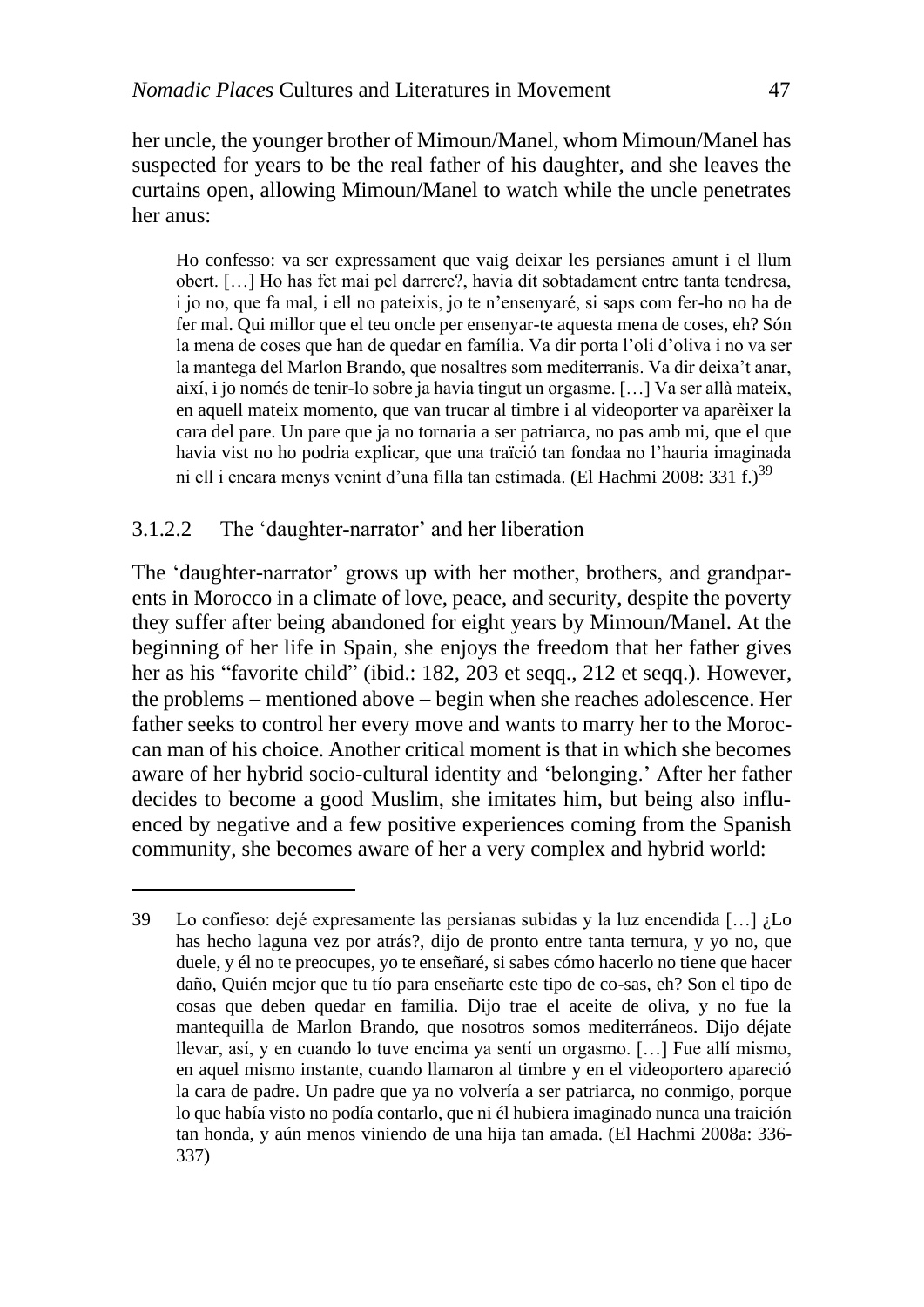Jo em vaig proposar de ser una bona musulmana, la millor. […] Una cosa va portar l'altra. Un musulmà que no havia nascut musulmà va fer els plànols de la que havia de ser la mesquita, i la seva dona, que havia nascut musulmana, ens va venir a veure. [...] L'arquitecte ni aixecava l'esguard per mirar cap dona que no fos la seva. Quina pau, no semblava ni que haguessin tingut mai Roses a casa seva ni bombones de butà ni gots o ganivets voladors. Tot perquè estimaven Déu i seguien al peu de la lletra el que ell havia dit que havien de fer. (El Hachmi 2008:  $226$ )<sup>40</sup>

The civilized behavior of the couple quoted in this passage deeply impresses the 'daughter-narrator.' She deduces that religion is the solution for the conflicts in her family and becomes very pious for pragmatic reasons.

Jo havia de fer igual, havia de ser com aquella família que s'estimaven tant i es respectaven. Així la nostra es transformaria. Resava cinq cops al dia i acabava demanant si us plau, Déu meu, fes que el pare torni al bon camí, però ho deia en la llengua de la capital de comarca perquè en la llengua dels musulmans jo no hauria sabut com dir-ho. S'hi valia: en l'ultima part de l'oració, on demanes alguna cosa

directament a Déu, podies fer servir la llengua que et fos més còmoda. (El Hachmi  $2008: 226$ <sup>41</sup>

Here we have a typical hybrid-performative-situation in that she prays to a Muslim God, but instead of doing so in Arabic language, she uses the Spanish language, a Christian language. Once again, the behavior of the 'daughter-narrator' is determined by her situation. She becomes more and more aware of her hybrid state and tries to find an *identity-home* in a "third space" − or "in-between" − by searching for a foothold in her religion and linking this to the real situation. She also observes Ramadan, and hopes that Mimoun/Manel will someday be prepared to return with them to Morocco

<sup>40</sup> Yo me propuse ser una Buena musulmana, la mejor. […] Una cosa me llevó a la otra. Un musulmán que no había nacido musulmán hizo los planos de lo que habría ser la mezquita, y su mujer, que había nacido musulmana, vino a vernos. […] El arquitecto no levanta la vista para mirar a otra mujer que no fuese la suya. Qué paz, parecía que nunca hubiesen tenido Rosas en su casa ni bombones de butano ni vasos a cuchillos voladores. Todo porque amaban a Dios y seguían al pie de la letra lo que él habría dicho que debían hacer. (El Hachmi 2008a: 230)

<sup>41</sup> Yo debía hacer igual, debía ser como aquella familia que tanto se quería y respetaba. Así la nuestra se transformaría. Rezaba cinco veces al día y ter-minaba pidiendo por favor, Dios mío, haz que padre vuelva a buen camino, pero lo decía en la lengua de la capital de la comarca porque no habría sabi-do cómo expresarlo en la lengua de los musulmanes. Era válido: en la últi-ma parte de la oración, en la que pides algo directamente a Dios, podías uti-lizar la lengua que te fuese más cómoda. (El Hachmi 2008a: 230)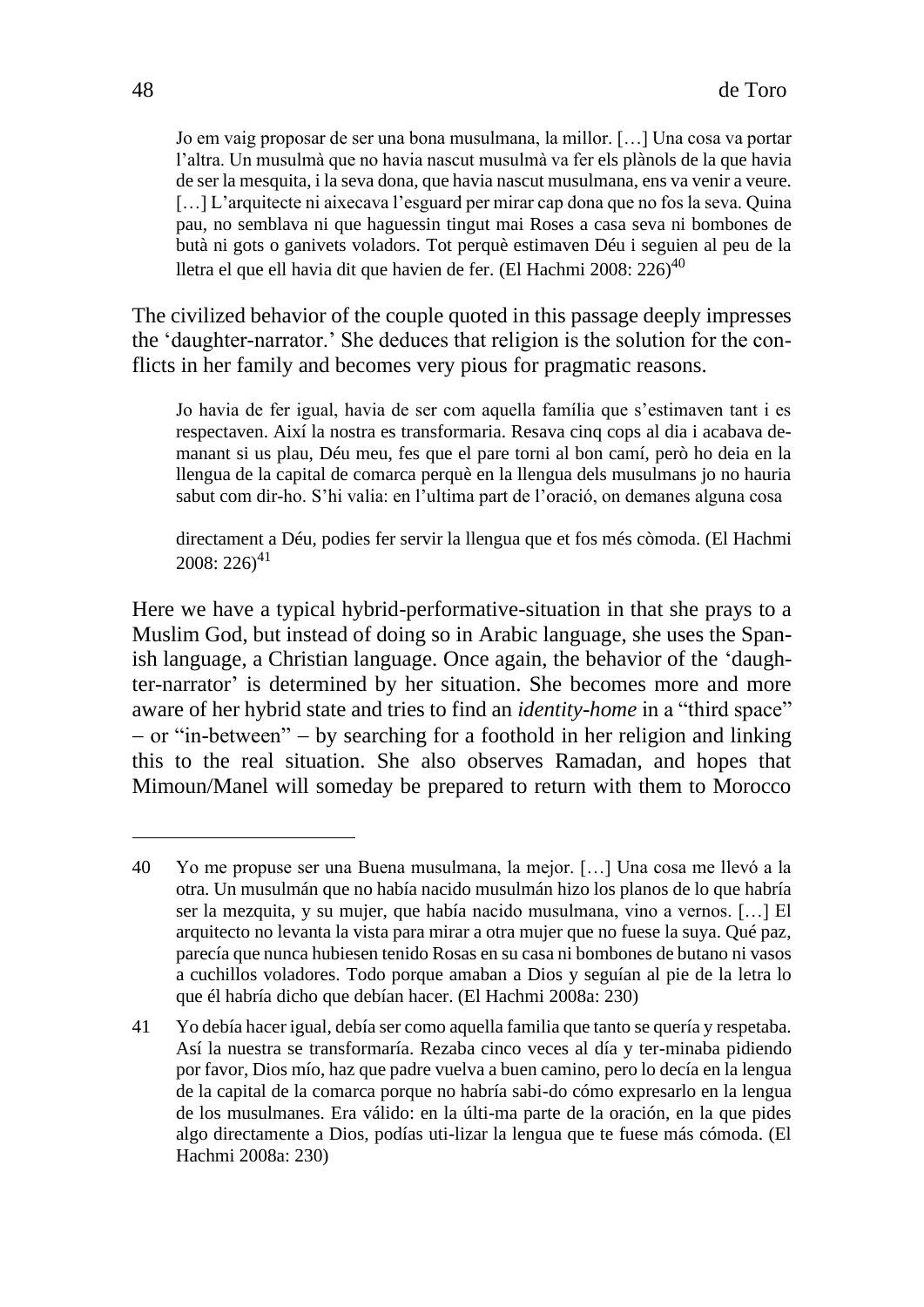together as a family (ibid.: 226). At this point, she begins to watch his eating habits carefully:

Vaig començar a llegar les etiquets dels aliments. Mare, aquestes galetes porten porc. I ella, què dius, ara, si són les que hem menjat de tota la vida. Posa greix animal que, en el millor dels casos, és greix d'algun animal que no ha estat sacrificat com ha de ser i en el pitjor dels casos és greix de porc a seques. Anàvem a comprar formatge tallat a llesques i dèiem ens neteges la màquina, si us plau, que abans hi has tallat pernil, i jo no me'n sabia avenir que pogués ser tan d'aquella manera. (Ibid.:  $227)^{42}$ 

She is permanently situated at the interfaces of oscillating cultural practices, e.g. at school where the pupils sing Christmas carols, and she feels like a traitor. On the other hand, she has nothing against receiving presents at the Epiphany:

Les mestres ens feien cantar nadales i jo no podia dir que no, que jo no les vull cantar igual que no ho fan les filles de testimonis de Jehovà, que no. I em posava entre els nens i cantava i no cantava, tot dissimulant, només movent els llavis i per dins, dient, perdona'm Déu meu, perdona'm, ja sé que Jesús no és fill teu, ja sé que estan equivocats i ja sé que és de cristians cantar aquests cançons. Però no m'hauria fet res tenir regals por reis o celebrar un altre Nadal [...]. (El Hachmi 2008: 227)<sup>43</sup>

She then begins to wear a scarf at prayer and when leaving the house, as we have already discussed. On the other hand, at the same time, she also has her first sexual experiences with two of her classmates, Lalia and Marta, and with a young man named Arumí (ibid.: 243, 248), consequently initiating her emancipation. One central motor of this emancipation is the discovery of her sexuality (also ibid.: 275 et seqq.), which contrasts with the fanatic and neurotic control exercised by Mimoun/Manel and with her trip to Morocco,

<sup>42</sup> Comencé a leer las etiquetas de los alimentos. Madre, estas galletas llevan cerdo. Y ella, qué me dices, hala, si son las que hemos comido toda la vida. Pone grasa animal que, en el mejor de los casos, es grasa de un animal que no ha sido sacrificado como debe ser y en el peor de los casos es grasa de cerdos a secas. Íbamos a comprar queso cortado en lonchas y decíamos: nos limpias la máquina, por favor, que antes has cortado jamón, y yo no me acostumbraba a eso. (El Hachmi 2008a: 231)

<sup>43</sup> Los maestros nos hacían cantar villancicos y yo no podía decir que no, que yo no los quiero cantar, como tampoco lo hacen las hijas de los testigos de Jehová, que no. Y me situaba entre los niños y cantaba y no cantaba, disi-mulando, sólo moviendo los labios y por dentro diciendo, perdóname, Dios mío, perdóname, ya sé que Jesús no es hijo tuyo, ya sé que están equivo-cados y ya sé que es de cristianos cantar las canciones. Peor no habría la-mentado para nada tener regalos para Reyes p celebrar otra Navidad […]. (El Hachmi 2008a: 231)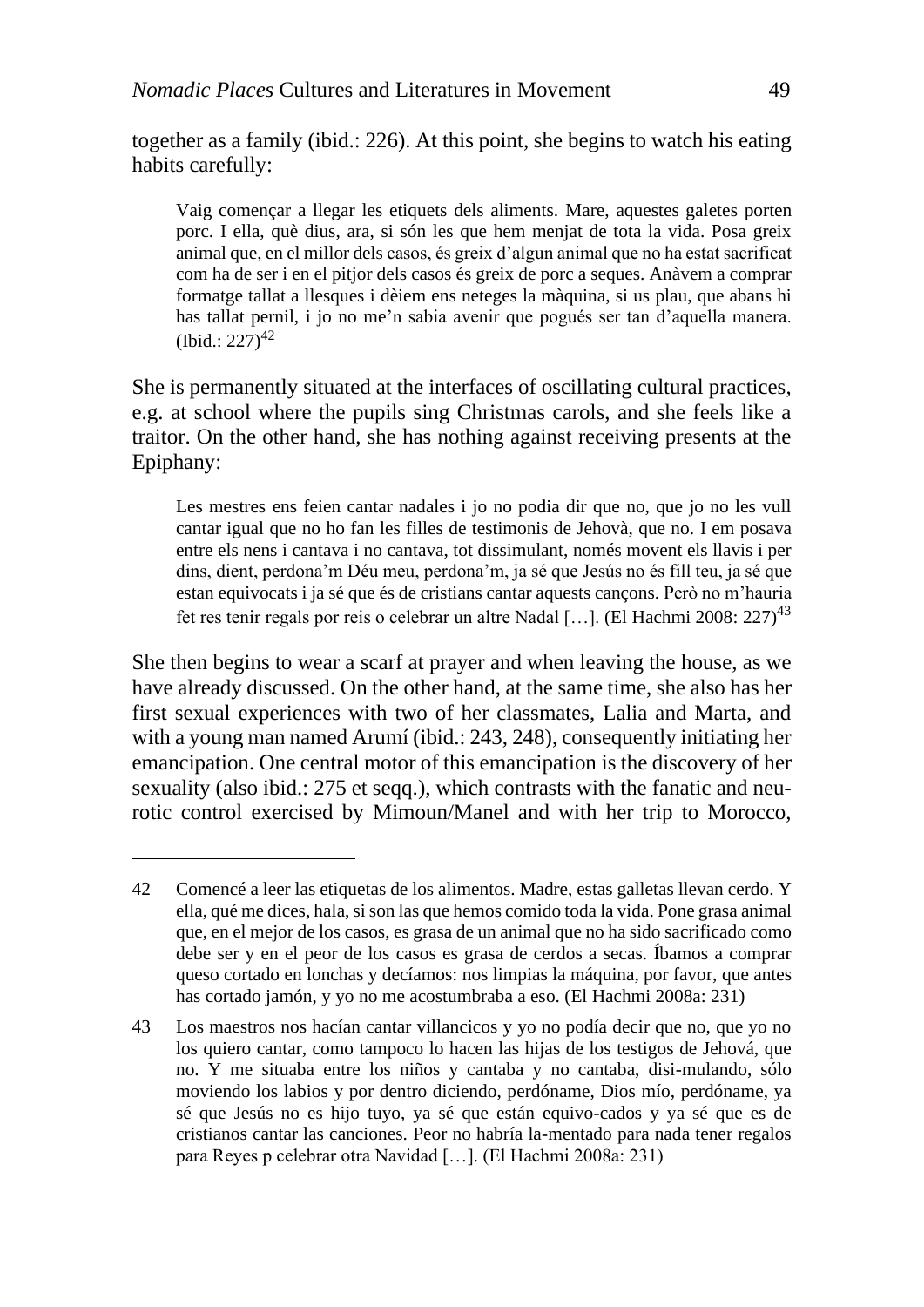where she feels completely out of place in an archaic society: "*Tot plegat era pensar massa i jo només volia tornar a casa. Fins que els vaig començar a pensar que aquell no era meu món ni ho seria mai*" (El Hachmi 2008: 250).<sup>44</sup>

It is at this moment that her father decides to marry her off (ibid.: 251), which, fortunately, ultimately never happens (ibid.: 280). We see a contrast between her love for knowledge and learning (ibid.: 266-274; "*Així va ser que l'institut es va començar a convertir en refuge*," ibid.: 274),<sup>45</sup> and the systematic confinement, as in a monastery, through Mimoun/Manel, who controls the 'daughter-narrator's' every move (ibid.: 203 ff, 284 et seqq., 286 et segg.).

The extent to which her behavior is determined by the 'situation dispositive' shows the constellation of her friends and their respectively unique histories, which are not defined by religion or ethical 'belonging:'

Però per damunt de totes les coses que no teníem, el que ens unia er el que teníem. Totes tres havíem presenciat fenòmens extraordinaris com plats o gots voladors, històries que si les expliques a algú que no ho ha viscut mai no et creuria, et miraria amb sorna i diria au, va, no fotis.

Sí foto, sí, que a casa meva passen les mateixes coses que a les vostres, encara que ho vam saber molt abans de verbalitzar-ho. A casa meva perquè érem immigrants, a casa de l'amiga u perquè eren pobres i a casa de l'amiga dos encara no se sap, no eren ni una cosa ni l'altra […]. (El Hachmi 2008: 274)<sup>46</sup>

The last step in her emancipation process is her relation to a young man about whom Mimoun/Manel warns her due to his bad reputation (ibid.: 300 et seqq., 304 et seqq., 308 et seqq.). This is the first time that Mimoun/Manel is right, but his authority has already been completely destroyed. She takes matters into her own hands, leaving her parent's home in order to live with the young man and becomes pregnant. She learns that he is addicted to drugs,

<sup>44</sup> Todo eso era mucho pensar, y yo solo quería volver a casa. Hasta que lo oí en una de esas conversaciones de hermanos y empecé a pensar que aquél no era mi mundo no lo sería nunca. (El Hachmi 2008a: 254)

<sup>45</sup> See El Hachmi 2008a: 270-278; "Y así fue cómo el instituto se empezó a convertir en un refugio", ibid.: 278.

<sup>46</sup> Pero por encima de lo que no teníamos, nos unía lo que sí teníamos. Las tres habíamos presenciado fenómenos extraordinarios como platos o vasos voladores, historias que si se las cuentas a cualquier que nunca las haya vivido no te creerían, te miraría con sorna y diría venga, va, no me fastidies. Sí que fastidio, sí, que en mi casa pasa lo mismo que en la vuestra, aunque lo supimos antes de verbalizarlo. En mi casa pero que éramos inmigrantes, en casa de la amiga uno porque eran pobres y en casa de la amiga dos todavía no se sabe, no era ni lo uno ni lo otro […]. (El Hachmi 2008a: 278)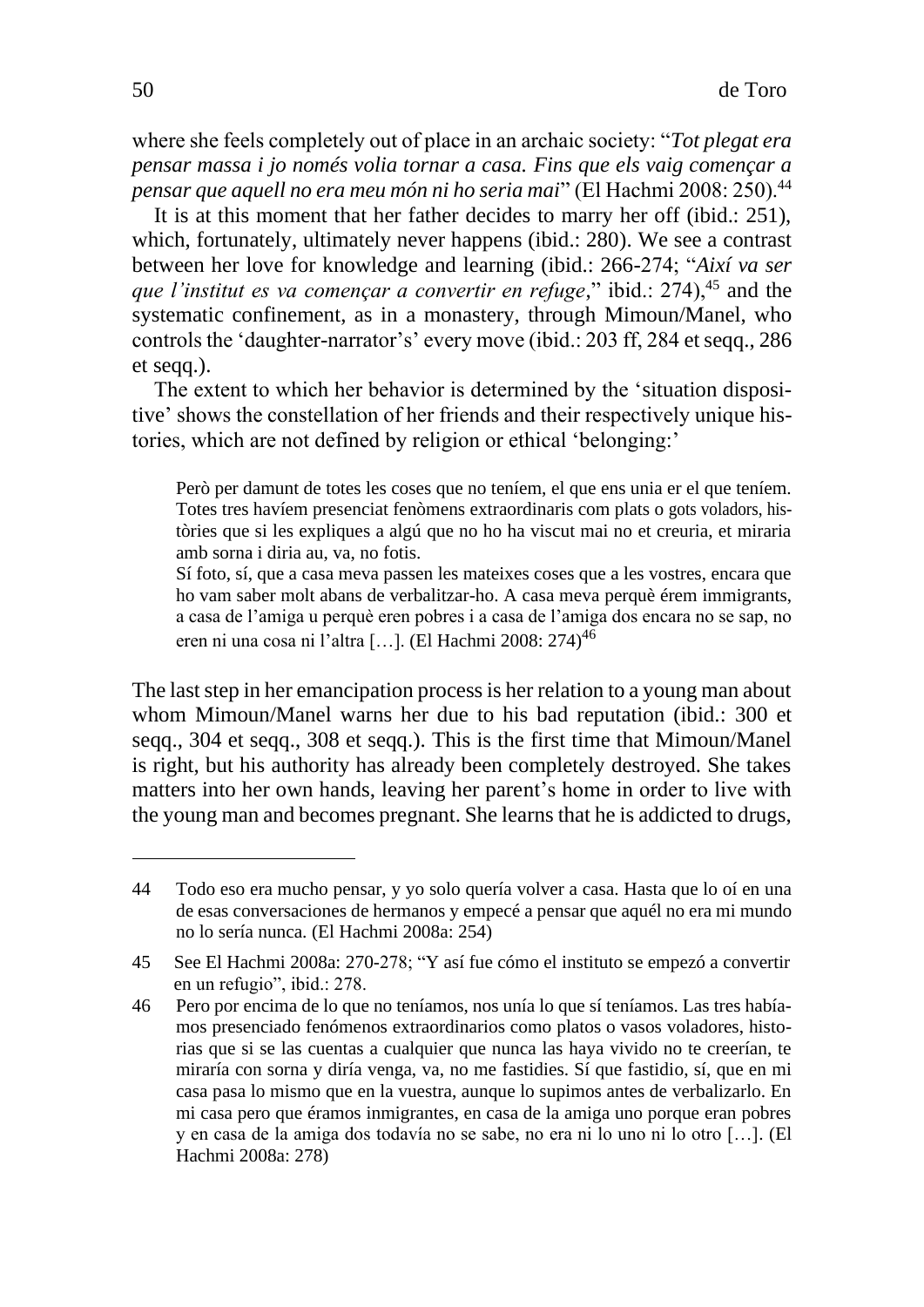does not work, and takes no responsibility for himself. Indeed, he begins to behave like Mimoun/Manel and pressures her to assume a traditional social role. Finally, at the end of a process of suffering, she separates from him.

This failed relationship offers her the opportunity to determine her own life, to resist and revolt against Mimoun/Manel, and to gain her freedom. But as we already know, her ultimate liberation is encompassed in the sexual act with her uncle.

### **3.2 The 'Hybrid-Performative-Identity.' Considerations and Debate:**  *Jo també sóc catalana*

The essay *Jo també sóc catalana* (2004/<sup>2</sup>2010) can be understood as a brilliant intellectual contribution, and furthermore, as a contribution to theory of culture focused on actual issues about migration and about the construction of 'hybrid-performative- identities and diaspora'. It is also a text that stays in a palimpsest relation to *L'Ultim patriarca.* The essay is the material from which the novel *L'Ultim patriarca* will be produced. *L'Ultim patriarca* functions as a transparent and subtle veil: *L'Ultim patriarca* is laid on *Jo també sóc catalana* thereby disclosing and revealing all the aspects that were at some point hidden in the depth of the essay and thus it allows us to get some insight into many 'bio-graphemes.' The essay illuminates and illustrates nearly every episode of the novel. In spite of this fact, we are not going to make a comparison between both texts thereby making a kind of detective search for biographical aspects. We are not interesteds in that. Our interest lays in the analysis of some passages under the perspective of cultural theory.

Striking here is that in this essay, El Hachmi excludes much of the quotidian life and problems in the family; unlike the 'daughter-narrator,' in the essay she does not say a bad word about her father or about Morocco. In the essay, the main subject of her struggle is with the Spanish-Catalan society and the problems of 'hospitality,' belonging, identity and 'emotion.'

A possible explanation for the differences between two such similar texts could be that the novel makes it possible for her to express in fiction, with the distance of fiction to reality, everything that it is not possible to express in an essay. Meanwhile the novel has a cathartic function, whereas the essay is a political statement.

In her essay, El Hachmi criticizes the obsession of people over what Derrida (1996) used to call '*la prothèse d'origine*,' which leads people to use ethnic labels about 'the origin:' "[…] *el meu és poder deixar de parlar d'immigració algun dia, no haver de donar més voltes a les etiquetes* […]" (El Hachmi 2004/22010: 12) and obliged persons "[…] *explicar per enèsima vegada d'on vinc o, si més no, que aquest fet no tingui el pes especific que té*." (ibid.; see also A. de Toro  $2009/2011$ ,  $2012$ ). She asserts that society, in this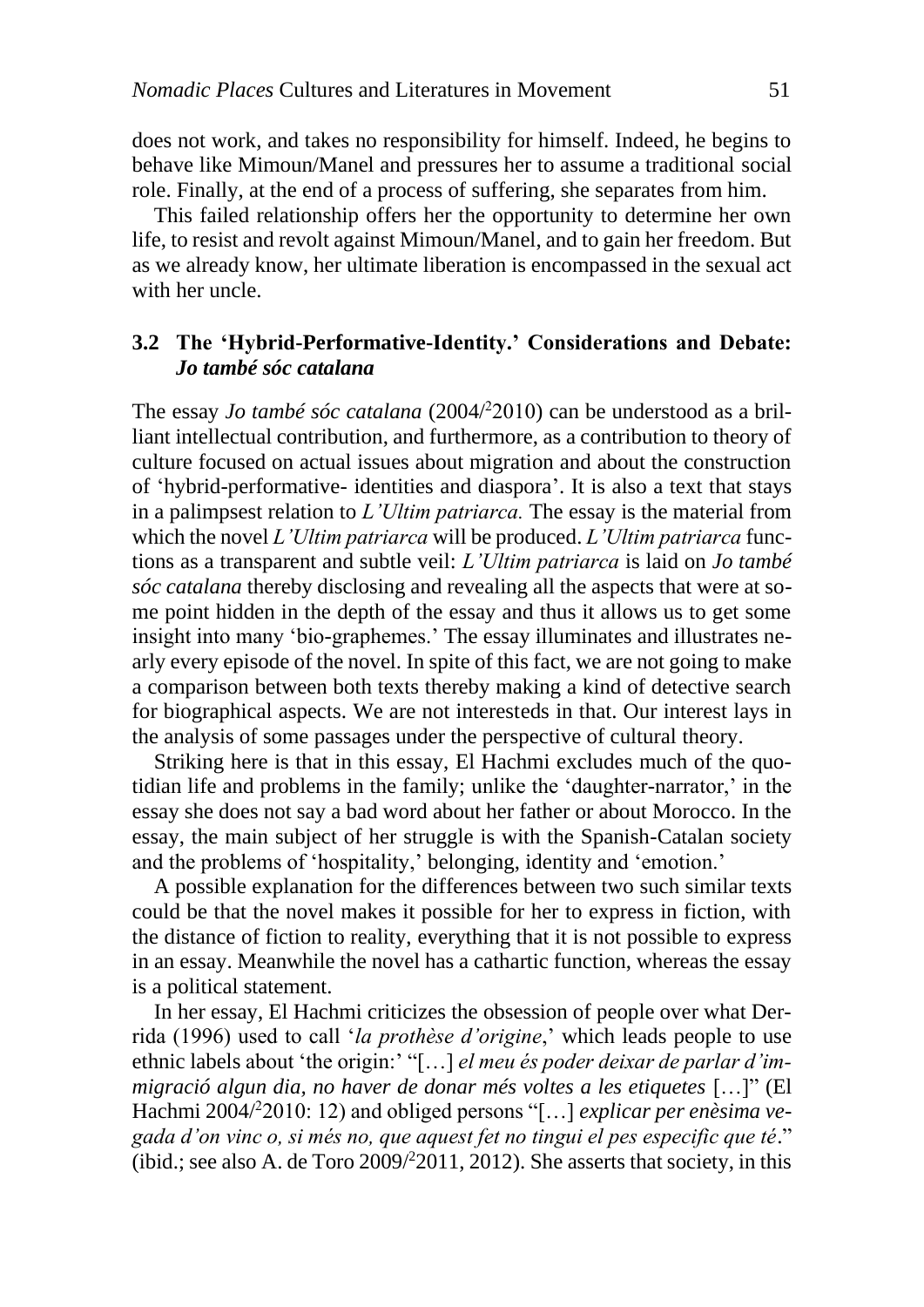case the Spanish society, is not yet mature or prepared enough to deal with diversity in an adequate way, and she complains that society discriminates against immigrants or gives them a special status:

De moment, però, no sembla que la nostra societat tingui prou experiència en aquest camp per poder arribar a aquest estat de maduresa en el tracte de la diversitat, un tracte que no ha de discriminar en negatiu, però que tampoc hauria de ser significatiu, no hauria de distingir els individus pel lloc on van néixer. (El Hachmi 2004/ 2 2010: 12)

For the construction of her cultural space and 'identity,' writing is − as also in the case of Assia Djebar  $(1999)^{47}$  – an instrument of liberation, as in *Jo també sóc catalana*:

Ho confesso: escric per sentir-me més lliure, per desferme del meu propi enclaustrament, de pors, d'esperances sovint estroncades, de dubtes continus, d'abismes de pioner que exploren nous mons. (El Hachmi 2004/ 2 2010: 14)

According to El Hachmi, to 'explore' means to find her place at the interfaces of cultures, in the 'borderlands' (Anzaldúa 1987) and in the 'border laboratories' (Gómez Peña (1996): "*Sóc un esgraó intermedi, formo part del que jo anomenaria generació de frontera*," or to develop "*Un pensament de frontera que serveix per entendre dues realitats diferenciades, una manera de fer, d'actuat, de ser, de sentir, d'estimar, una manera de buscar la felicitat a cavall entre mons*" (El Hachmi 2004/<sup>2</sup>2010: 14).

Language will play one of the most central functions in the way she defines and emancipates herself, because within and through the language, El Hachmi will experience the whole hybridity and ambiguity of her socio-cultural situation, all the conflicts with the questions about *where to belong*, and 'from where to speak.' The language, particularly by a person like El Hachmi, a writer, and who writes in Catalan, in a minority (and in some

<sup>47</sup> Ma francophonie d'écriture est le résultat de cette rencontre bipartite, mon français – de l'école, celui de mon père, de ma liberté acquise au-delà de la puberté et par ma formation individuelle –, ce français écrit qui aurait pu s'éloigner peu à peu de mes racines, de ma communauté féminine d'origine, s'est trouvé au contraire, au cours de ces années d'apparent silence, propulsé, remis en mouvement (d'un mouvement secret, intérieur), dynamisé dans l'espace, grâce justement à cette résonance de mon écoute orale des femmes, dans les montagnes de Chenoua […].  $[...]$ 

Ainsi ma francophonie – au sortir de ces dix années de quête, de recherches souvent dans le noir, de tentatives polyphoniques – ne peut se situer dorénavant que dans cet élargissement du champ. Ma francophonie [...] ne peut que voguer à travers mutations et mouvances. (Djebar 1999: 39, 40)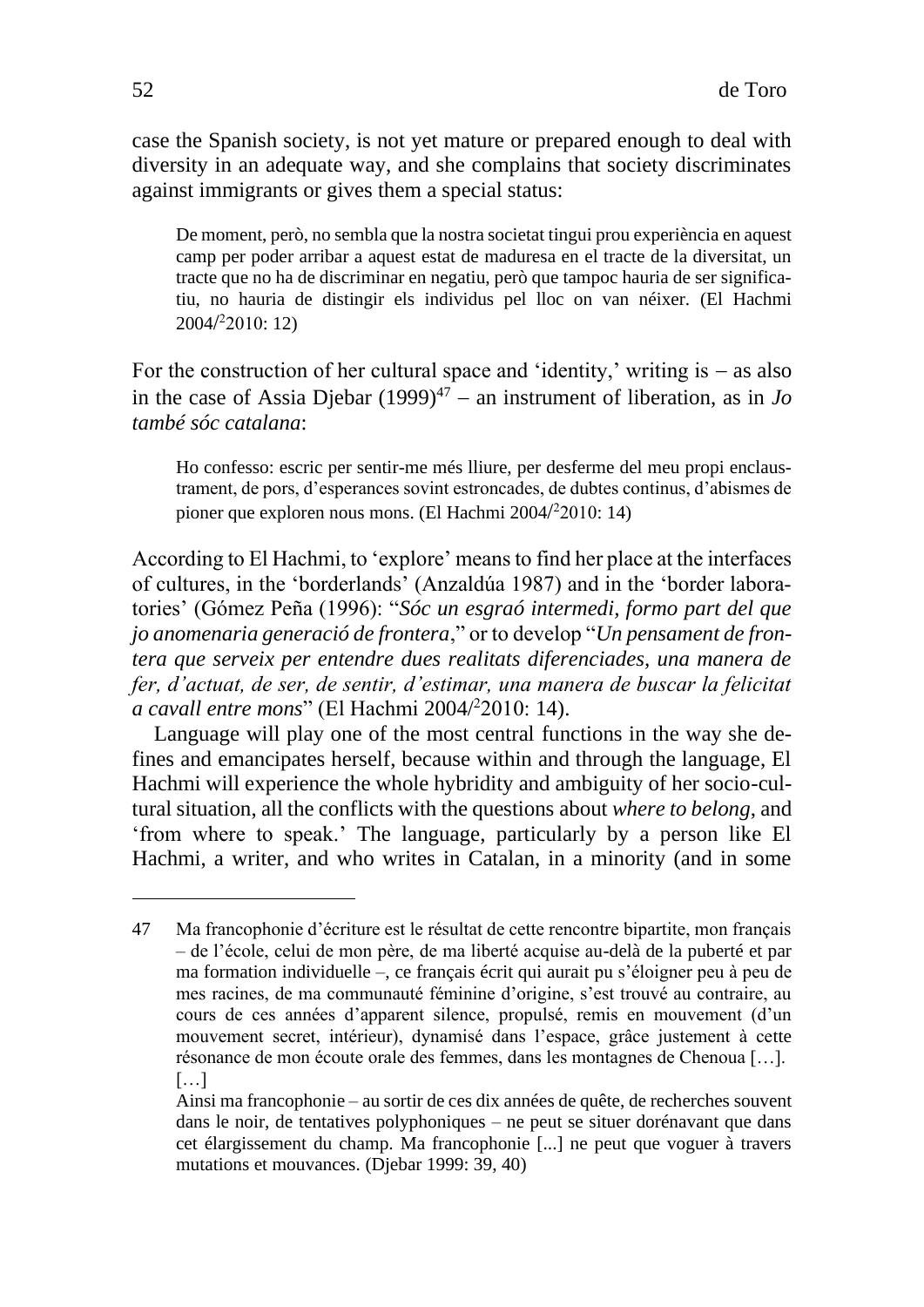cases, also militant) language, will be the point of concretion for all the problems that migrants from Morocco have in Spain (and migrants in general and in other parts of the world) − all those who are called with the ambiguous term '*moros*' and the women, who are placed and oscillating between a modern Occidental and a traditionally Oriental culture. Here, in the language, all the debates and discussions within the Moroccan diaspora and the Catalan society will take place:

La llengua era una necessitat vital, hi havia pocs marroquins a Vic, entendre el català era obrir-se les portes a un nou món, tenir les claus per accedir a la intimitat dels habitants d'aquell país de boira. (El Hachmi 2004/ 2 2010: 38)

[...]

I sent totes dues llengües marginades per certs poders, encara sentia més el deure de defensar-les, d'elevar-les al lloc que els pertoca encara que fos només fent-ne ús. (Ibid.: 53)

Politicians always sermonize that language is a central instrument for integration, but in reality, this seems inadequate for acceptance as a legitimate and normal citizen. The mastery of a language does not seem in all cases to be the key to belonging to a culture and to a nation, as El Hachmi complains, at least not for a '*moro*:'

Tan admirada com havia estat que jo parlés bé el català, vaig imaginar-me que estaria encara més contenta si li demostrava que intentava parlar-lo tan bé como sabia. Però no, ser català és més importante que preocupar-se per utilitzar els mots adequats. (Ibid.)

El Hachmi struggles not only with the language, but also with the different customs and practices between Morocco and the Vic. During the holy days in Morocco she develops a profound longing for the ways of life in the Vic and she hates Morocco:

Sentia una nostàlgia del país que havia deixat enrere, aquell on havia viscut els últims set anys.

[...]

Aquell mes passat al Marroc, el primer de feia anys, va esdevenir infinit, insuportablement inacabable. (Ibid.: 74)

The question of belonging turns more and more into an existential question; it provokes fear and causes pain. The questions 'who am I,' 'where do I belong,' "am I a Catalan?" ("*Jo sóc català, mama?*"), are something that cannot be defined in an autonomous way by the individual person.

We have the external assignations and internal perception of the Self, and theses normally diverge and do so substantially: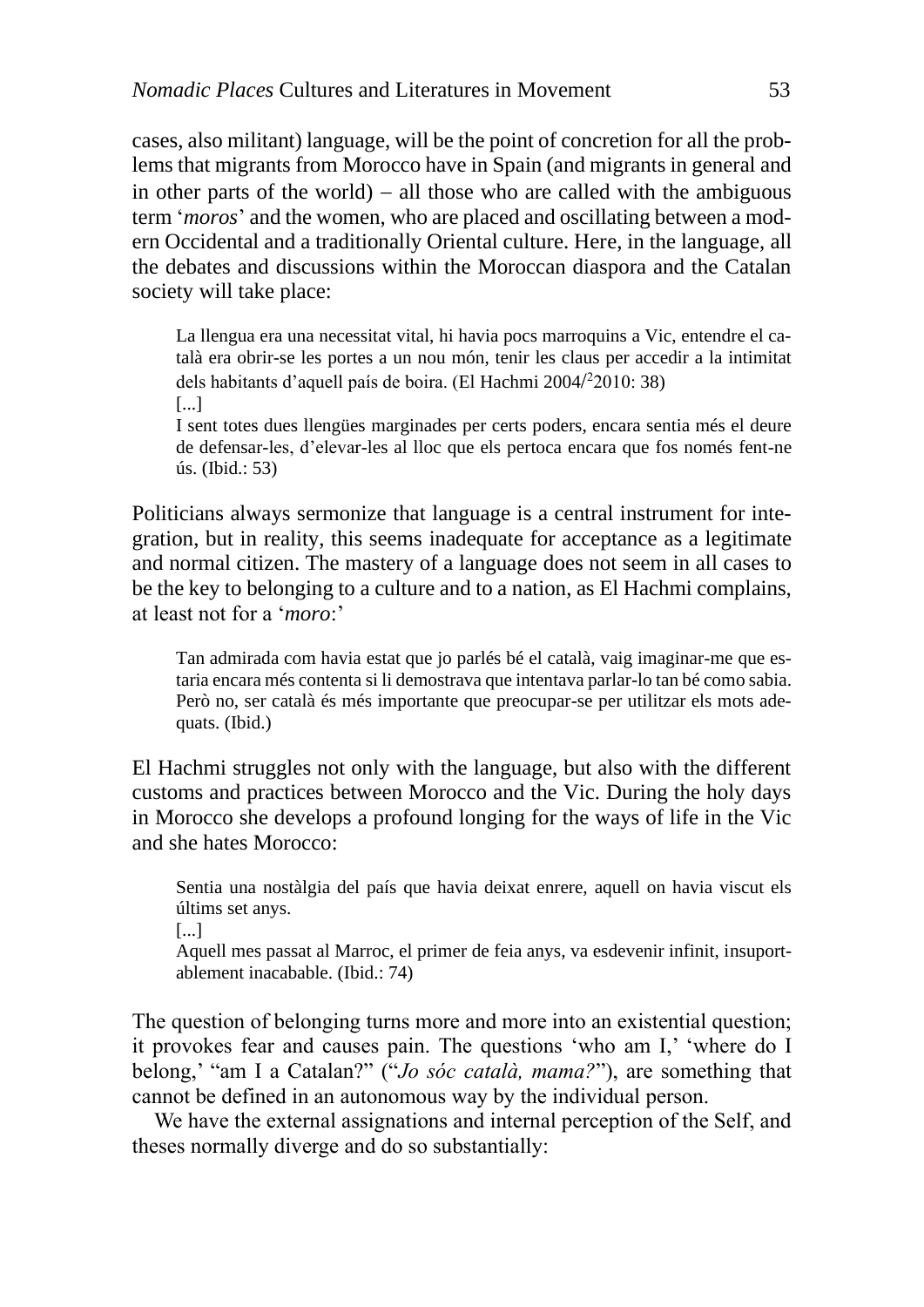Jo sóc català, mama? […] Dir-te senzillament que sí seria mentir-te, dir-te que nop seria abocar-te a l'abisme. Has nascut aquí i nomes has estat al Marroc deu dies de la teva curta vida, encara ara t'haig de negar la catalanitat?? On es deu adquirir aquest bé tan preuat, deu estar patentat?

Durant anys em vaig creure allò de 'vosaltres ja sou d'aquí,' 'sou catalans, oi?,' però no era més que un trist miratge.

Tota aquella gent que ens acceptava tan bé, no ens acceptava a nosaltres, tal como érem, només expressaven el seu anhel de fer-nos homogenis, es tranquil·litzaven [...] (El Hachmi 2004/<sup>2</sup>2010: 89)

The narrator experiences the fact that knowing the language well enough to be integrated is not enough for being part of the socio-cultural community because this community is not prepared (we spoke about this above) to accept differences and hybrid forms of social and cultural behavior. On the contrary, this kind of European society expects, in many cases, total integration to the point of denying one's own origin:

Quan algú et diu que t'integris, el que en realitat t'està demanant és que et desintegris, que esborris qualsevol rastre de temps anteriors, de vestigis culturals o religiosos, que ho oblidis tot i només recordis els seus records, el seu passat. (Ibid.: 90)

In front of these impasses, which signify the effort to belong to one culture or to be accepted within two cultures, and to experience in both cases refusal, to be seen as a foreigner, without feeling oneself to be one, provokes in her a deep frustration:

El meu altre país, abandonat darrere l'Estret, era massa lluny per poder-me'l fer meu, no podia compondre tota la meva identitat amb només vuit anys d'infantesa i els mesos de retorn. (Ibid.: 90-91)

This impossibility of belonging leads to a temporary situation where migrants live in an 'identity-vacuum,' without new or old roots or roots in both cultures, which, especially at the beginning of this complex process, provokes suffering and frustration:

Vaig passar anys, fill, sense terra, sense terra, sense identitat i sense sentir-me de cap lloc. D'allà on venia em deien que ja no tenia lloc, aquí el rebuig cap als marroquins era cada vegada més intens, ja se sap que quests moros... […]

Em vaig fer sensible a tots els comentaris xenòfobs, a qualsevol expressió de recança contra qualsevol que vingués de fora, treia ales ungles sempre que em sentia al·ludida, no n'hi ha per tant, no cal que et posis així. Sempre hi ha algú que et deixa anar la frase, feridora: és que tu est diferent. Jo no sóc diferent, no ho vull ser, vull ser com tots els immigrants, mentre algú els discrimini.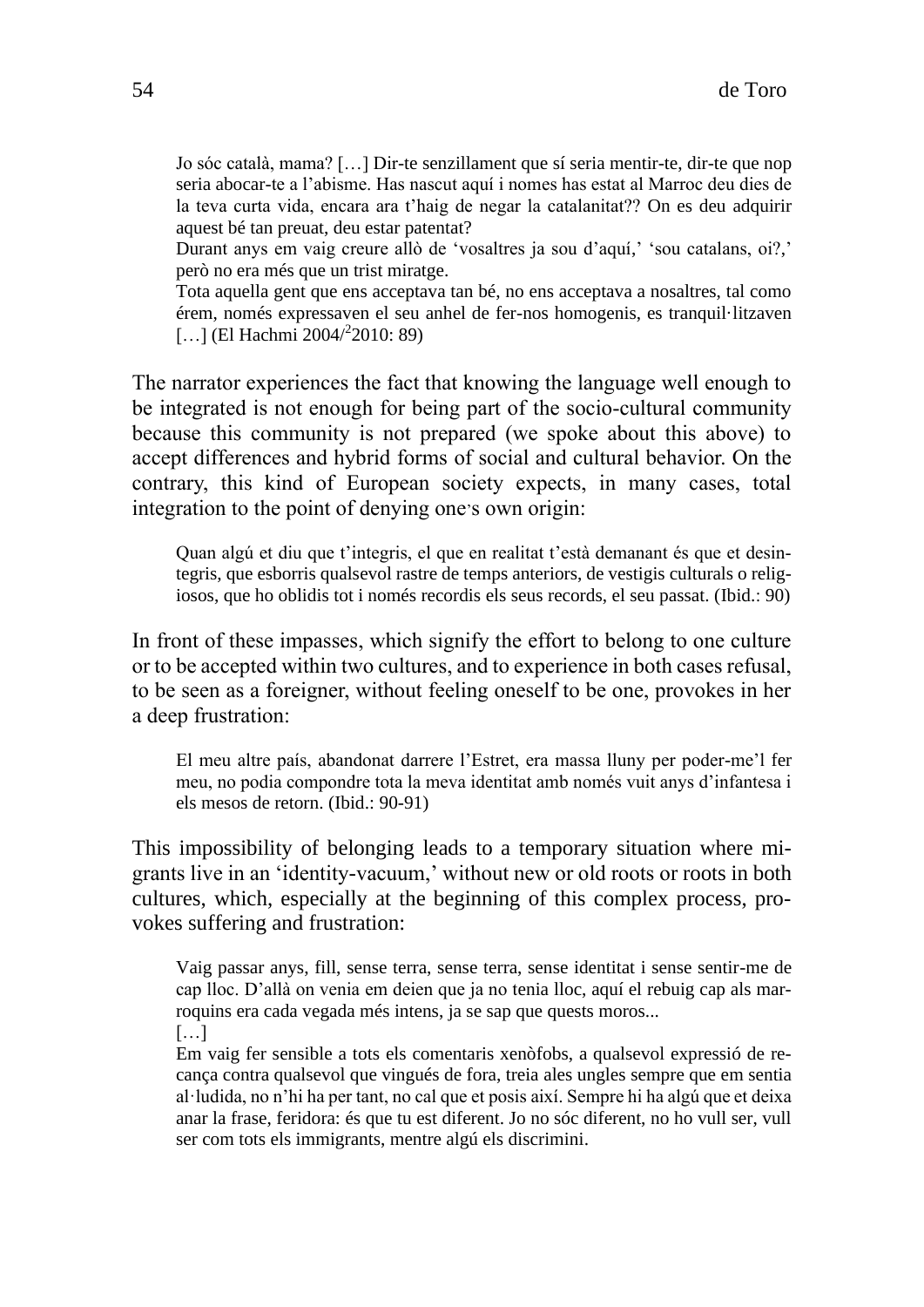Quan en fereixes un, denigres el seu nom i els tipifiques, m'estàs ferint a mi, m'està denigrant. (Ibid.: 91)

In this context, migrants only have the alternative of reinventing themselves in order to create a new space and to accept a hybrid identity and cultural location − to get rid of the *origin prosthesis*:

Potser hauria d'explicar-te: tu ets català, però sempre tingues present les antigues arrels dels teus pares que t'enriquiran. Tingues en compte que hi haurà gent a la teva vida que et retraurà aquestes arrels. Però quan et sentis rebutjat, fill meu, pensa en tots els amics i amigues que tens i veuràs el pes del rebuig contraposat, no sempre s'ha de ser acceptat per tothom, un és com és , sap d'on ve i toto el que porta al darrere, no ens calen etiquetes, no val la pena donar-hi més voltes. Al cap i a la fi, ningú té dret a preguntar-te: i tu com te sents més català o més marroquí? (El Hachmi 2004/<sup>2</sup> 2010: 92)

This very unsatisfactory situation forces the narrator to find support in her original cultural and religious tradition. As we indicated above, she demands that her mother and father celebrate Ramadan (ibid.: 96 et seqq.), she goes to the Koran (ibid.: 106), she dresses herself in a more traditional way (ibid.: 107), she prays every day, and she regularly attends the mosque (ibid.: 107 et seqq.) She wants, like her father, to become a good Muslim:

Haví de començar un camí de perfecció per esdevenir una creient més autèntica, estava segurs que m'havia integrat tant al nou país que havia deixat de ser una bona musulmana. (Ibid.: 108 et seqq.)

But, at the same time, she gets in trouble with this forced decision "to become a good Muslim" because she does not believe in God (ibid.: 112). Religion was a desperate attempt to build an identity, which was no longer *her* identity. Moreover, this intent was condemned to failure because she was an emancipated and modern woman and someone who wanted to become a writer, which means she was someone with a critical and enlightened spirit: "Com podia fer compatible la meva devoció religiosa amb la vocació literària?" (ibid.: 109).

There is one last aspect left to be underlined here: the description of the behavior of the El Hachmi who is deeply disappointed with the refusal of a society in which she thought herself to be integral part of.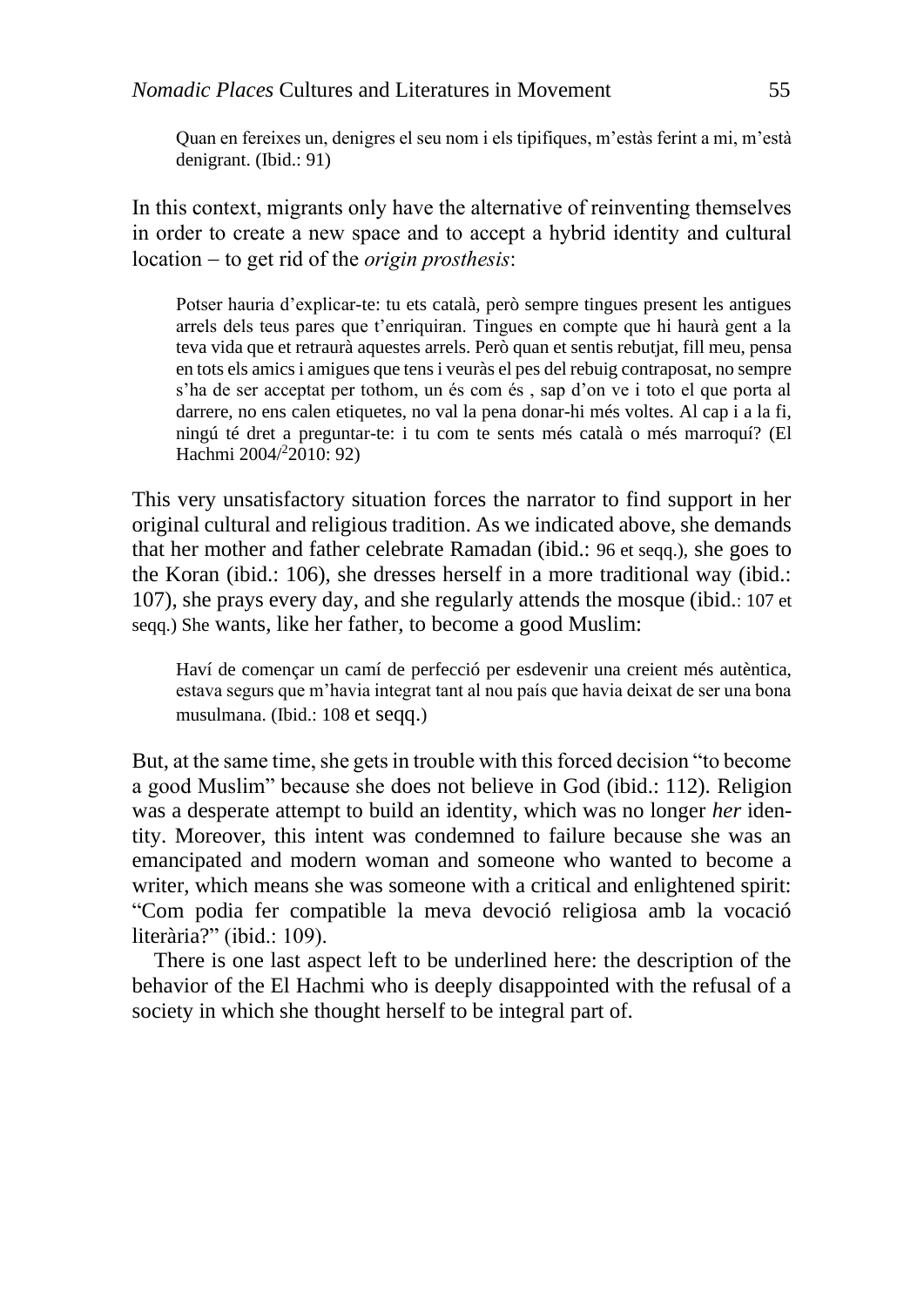The consequence is to try to find refuge and an anchor in her ancestry culture and religion. Her overwhelming impulse for freedom, liberty, selfrealization and literature save her from becoming a radical Muslim. Here, we have a good example of a successful decision and destiny, but also we see a way in which highly frustrated migrants can fall into fundamentalism.

## **4. Summary**

El Hachmi's novel does not follow the purpose of narrating an autobiography, nor a biography of her father, but she instead uses the father's personality, as the assumed last Patriarch, to construct a 'socio-cultural-figure' that represents a complete socio-cultural system of relations, and at the same time deconstructs this system by utilizing the figures of irony and of paradox. She systematically debunks disruptions and failures, and she unmasks an archaic socio-cultural system full of violence and traumatic experiences that are passed down from generation to generation.

She shows that it is possible to escape and to liberate oneself from a depraved and poisoned system. This liberation works via sexuality and writing. Sexuality is what stands in the middle of the conflict through the sexual obsession of Mimoun.

On the one side, he wants to have absolute sexual liberty and to possess all women that he meets, but on the other side, he is no less obsessed with controlling the sexual behavior of his wife and daughter as he imagines all kinds of treacheries. He projects his own dishonesty onto the female members of his family and onto women in general.

Writing opens the 'daughter-narrator' up to a new world of ideas, of diverse possibilities and models of life. It is also a refuge, a place of resistance, of creating new forces of emancipation.

Both, Mimoun and the 'daughter-narrator,' are always influenced by the concrete situations that motivated them to behave in one way or another. Their origins play a secondary, although an important role, but it is this 'third space,' this in-between, which is the most predominant structure in both lives, and this 'third space' is not a paradise, but rather a permanent place of negotiation.

El Hachmi's essay can be considered as very impressive personal and cultural manifesto of the complexity of migration politics related to the performance of main issues such as recognition, hospitality, belonging and emotion.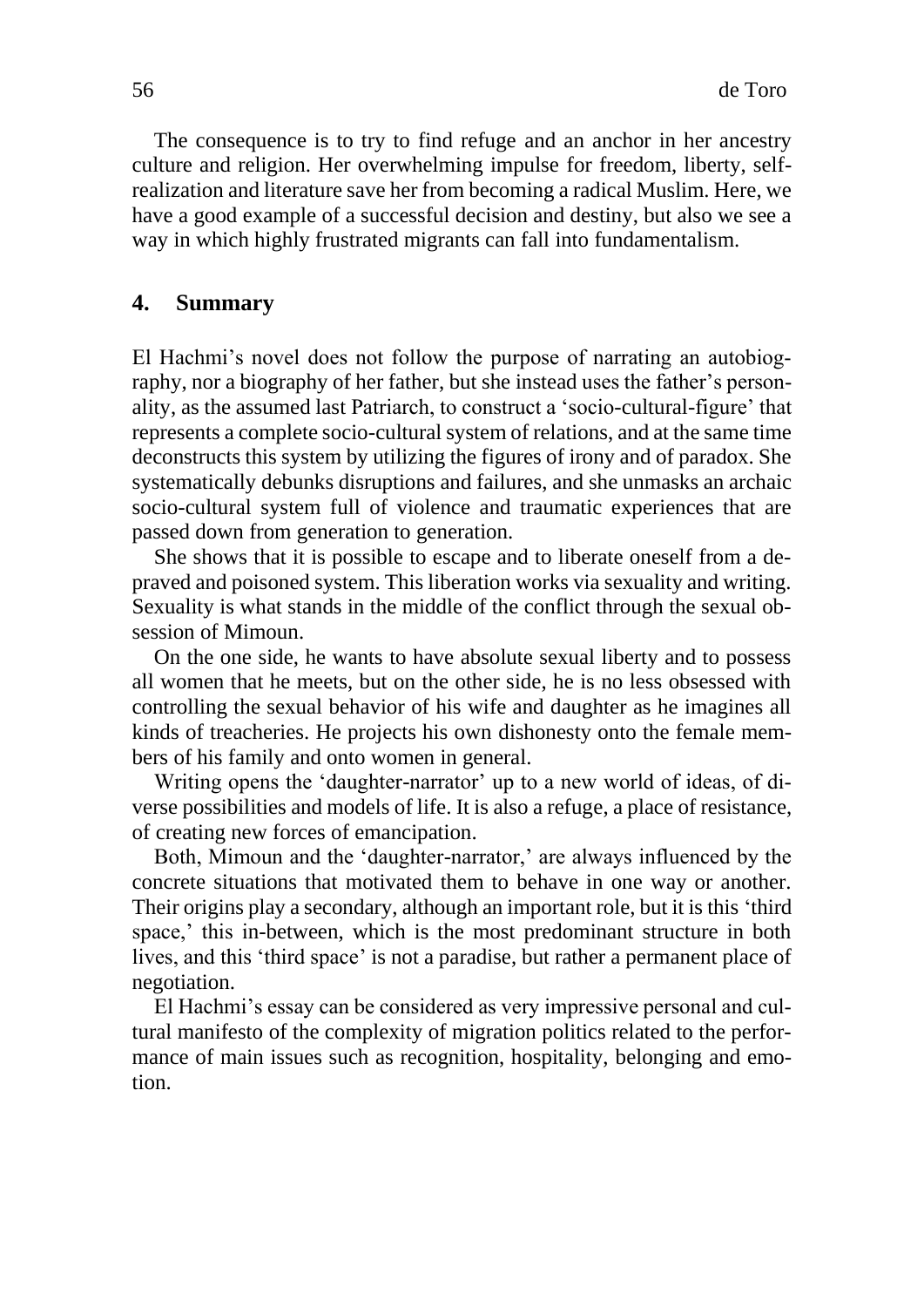She further gives an insight into the struggle of migrants by so called 'integration' which does not always offer a real opportunity for belonging to a new cultural space so that the new and 'performative diaspora' represent the new home.

# **Bibliography**

(We indicate that meanwhile some of the internet-links that refer to the source of some publications are not anymore active.

# **I. Texts**

- Akalay, Mohamed (ed.) (2003). *Entre dos mundos*. Tánger: Impreso en Altopress.
- Akalay, Mohamed (ed.) (2006). *Entre Tánger y Larache*. Madrid: Ediciones SIAL.
- Alaui, Sara (2005). *Sólo mujer.* Asociación de Escritores Marroquíes en Lengua Española, D.L. Tánger: Litograf.
- Alibek, Pius (2010/<sup>5</sup>2010). *Arrels nómades*. Barcelona: La Campana.
- Al-Rubay'i, Mayid Abdel-Rahmán (1985). *Del Atlas al Tigris: relatos árabes de hoy*. Madrid: Editorial Cantabri.
- Bouissef Rekab, Mohamed (1999). *Intramuros*. Tetuán: Publicaciones de la Facultad de Letras de Tetuán.
- Bouissef Rekab, Mohamed (2002). *El dédalo de Abdelkrim*: Granada: Port-Royal Ediciones.
- Bouissef Rekab, Mohamed (2006). *El Motín del Silencio*. Tanger: Editorial AEMLE.
- Bouissef Rekab, Mohamed (2006a). *La señora.* Madrid: SIAL/Casa de Africa.
- Bouissef Rekab, Mohamed (2007). *Aixa, el cielo de Pandora.* Cádiz: Quorum Editores.
- Chakor, Mohamed (2007). "El menor," in: Carmelo Pérez Beltrán (ed). *Entre las dos orillas. Literatura marroquí en lengua espanola*. Granada: Editorial de la Universidad de Granada, p. 53-57.
- Chakor, Mohamed (2007a). "Las dos orillas, el mar y la muerte," in: Carmelo Pérez Beltrán (ed). *Entre las dos orillas. Literatura marroquí en lengua española*. Granada: Editorial de la Universidad de Granada, p. 47-48.
- Djebar, Assia (1999). *Ces voix qui m'assiègent*. Paris: Albin Michel.
- El Fathi, Abderrahman (2003). *Primavera en Ramallah y Bagdad*. Tetuán: Publicaciones de la Facultad de Letras.
- El Fathi, Abderrahman (2004). *Desde la Otra Orilla*. Cádiz: Editorial Quórum.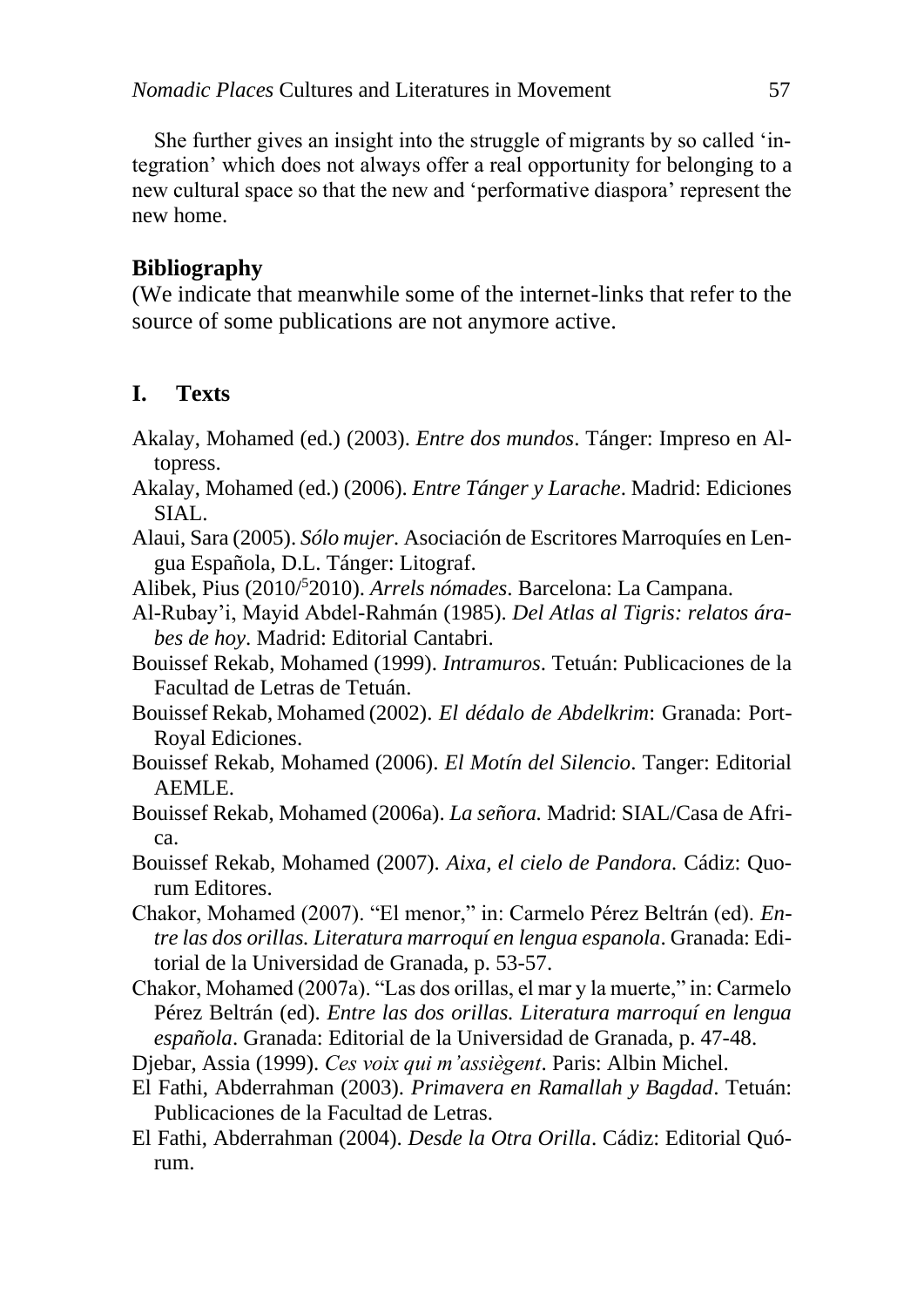- El Hachmi, Najat (2004/<sup>2</sup>2010). *Jo També só Catalan*. Barcelona: Columna.
- El Hachmi, Najat (2004a/2010a). *Jo També só Catalan*, in: Ana Rueda *et alii. El retorno/el reencuentro. La inmigración en la literatura hispanomarroquí.* Madrid: Vervuert, p. 243-255.
- El Hachmi, Najat (2008). *L'últim patriarca*. Barcelona: Planeta.
- El Hachmi, Najat (2008a). *El último patriarca.* Barcelona: Planeta.
- El Hachmi, Najat [\(2008b](http://ca.wikipedia.org/wiki/2008)) "L'home que nedava," in: Idem. *El llibre de la Marató. Vuit relats contra les malalties mentals greus*. Barcelona: Editorial Columna, p. 23-32.
- El Hachmi, Najat (2011). *La caçadora de cossos.* Barcelona: Columna.
- El Hachmi, Najat (2011a). *La cazadora de cuerpos.* Madrid: Planeta.
- Nini, Rachid (1999/2002). *Diario de un ilegal.* Traducido del árabe por Gonzalo Fernández y Malika Embarek. Madrid: Ediciones del Oriente y del Mediterráneo.
- El-Harti, Larbi (2003). *Después de Tánger.* Madrid: SIAL. Fundación Dos Orillas, D.L.
- *El llibre de La Marató. El llibre de la Marató. Vuit relats contra les malalties mentals greus*. Barcelona: Editorial Columna.
- Gahete Jurado, Manuel (2008). *Calle del agua. Antología contemporánea de Literatura Hispanomagebrí.* Madrid: Casa de Africa Sial.
- García Benito, Nieves (2000). *Por la vía de Tarifa*. Madrid: Editorial Clambur.
- García Benito, Nieves (2000a/2010). "*Al-Yazar*." *Por la vía de Tarifa*, in: Ana Rueda et al. (eds.). *El retorno/el reencuentro. La inmigración en la literatura hispano-marroquí.* Madrid: Vervuert, p. 157-168.
- García Figueras, Tomás et al. (1989). *Cuentos de Yehá.* Sevilla: Padilla Libros.
- Gharrafi, Rachida (2007). "Cartas al estrecho," in: Carmelo Pérez Beltrán (ed). *Entre las dos orillas. Literatura marroquí en lengua espanola*. Granada: Editorial de la Universidad de Granada, p. 189-199.
- Gharrafi, Rachida (2007a). "El sacrificio de los corderos," in: Carmelo Pérez Beltrán (ed). *Entre las dos orillas. Literatura marroquí en lengua espanola*. Granada: Editorial de la Universidad de Granada, p. 173-182.
- Gutiérrez, Chus (2002). *Poniente. Guión cinematográfico.* Madrid: Ocho y Medio. Libros de Cine.
- Jamal, Salah (2011). *Aroma Arabe. Recetas y relatos.* Barcelona: Zendrera Zariquiey.
- Jedidi, Said (2001). *Grito primal*. Tetuán: Asmir.
- Jedidi, Said (2002). *Autodeterminación de invernadero.* Tetuán: Asmir.Jedidi, Said (2005). *Precintado.* Tetuán: Asmir.
- Jedidi, Said (2006). *Yamma o memoría íntima.* Tánger: AEMLE.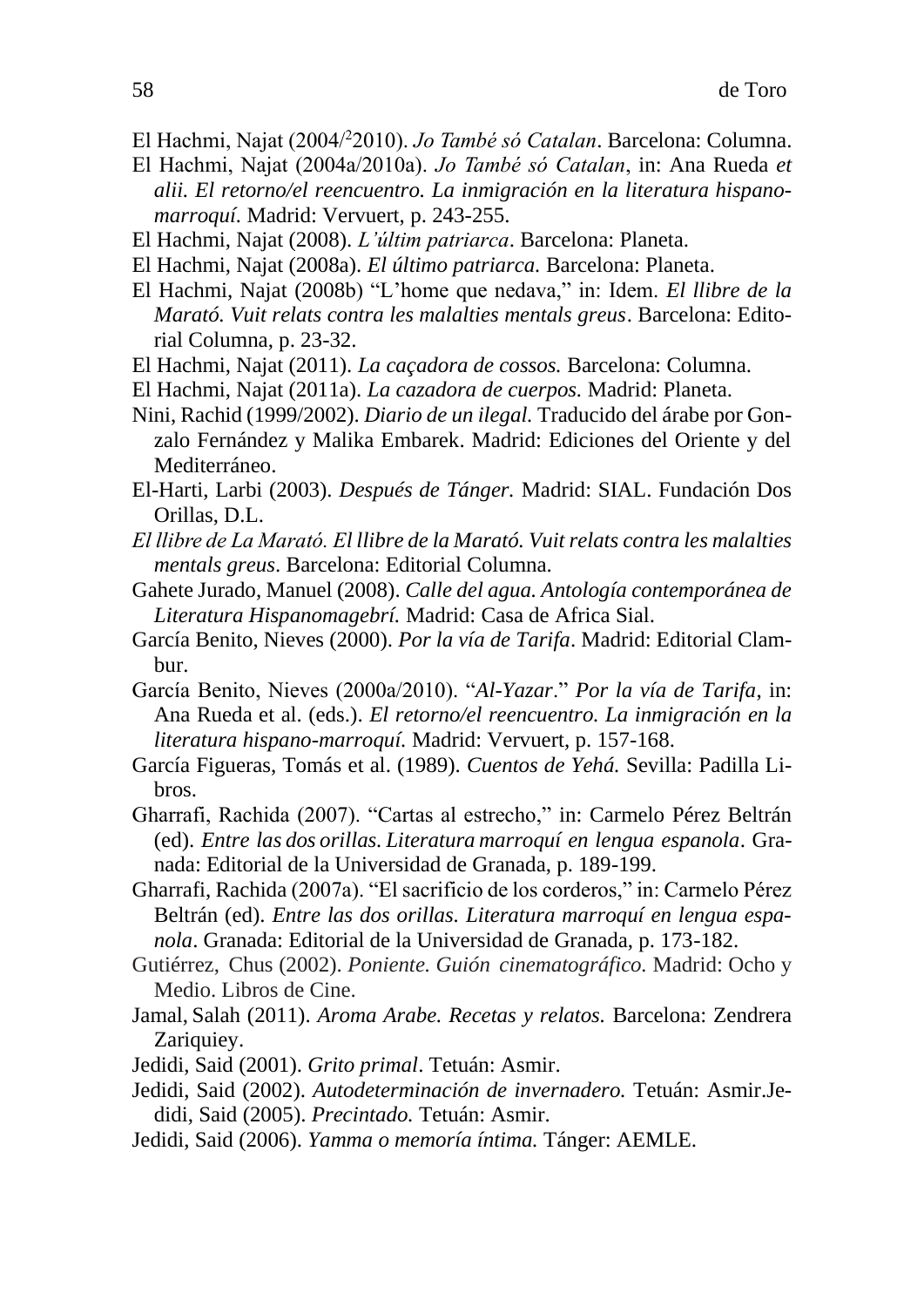- Karrouch, Laila (2004/<sup>2</sup>2009). *De Nador a Vic.* Estrella Polar. (Permi Columna Jove 2004).
- Karrouch, Laila (2006). *Un meravellós llibre de contes àrabs per a nens i nenes*. Barcelona: Columna.
- Lahchiri, Mohamed (ed.) (2004). *Cuentos ceutíes*. Casablanca: Dar Al Karaouines.
- Lahchiri, Mohamed (ed.) (2006). *Una tumbita en Sidi Embarek y otros cuentos ceutíes*. Casablanca: Dar Al Karaouines.
- Lemrini El-Ouahhabi, Mohamed (2004). *Viaje al pasado*. Barcelona: EditorialDestino.
- Lemrini El-Ouahhabi, Mohamed (2004a/2010). *Viaje al pasado*, in: Ana Rueda et al. (eds.)*. El retorno/el reencuentro. La inmigración en la literatura hispano-marroquí.* Madrid: Vervuert, p. 257-270.
- López Gorgé, Jacinto (ed.) (1999). *Nueva Antología de relatos marroquíes*. Madrid: Port-Royal Ediciones.
- Lozano, Antonio. (2003). *Donde mueren los ríos*. Córdoba: Editorial Almuzara.
- Lozano, Antonio. (2003a/2010). *Donde mueren los ríos*, in: Ana Rueda et al. (eds.)*. El retorno/el reencuentro. La inmigración en la literatura hispanomarroquí.* Madrid: Vervuert, p. 233-242.
- Martínez Montávez, Pedro (1979). *Nuevos Cantos Árabes a Granada*. Madrid: Almodóvar.
- Monléon, José (ed.) (2006). *Cuentos de las dos orillas II.* Madrid: Agencia Española de Cooperación Internacional. Dirección General de Relaciones Culturales y Científicas.
- Omgbá, Víctor (2001/32011). *Calle sen saída*. Madrid: Galaxía (original gallego y portugués) (Sud sahara).
- Ortíz, Lourdes (1998). *Fátima de los Naufragios*. Barcelona: Planeta.
- Ortíz, Lourdes (1998a/2010). *Fátima de los Naufragios*, in: Ana Rueda et al. (eds.). *El retorno/el reencuentro. La inmigración en la literatura hispanomarroquí.* Madrid: Vervuert, p. 169-188.
- Oubali, Ahm (ed.) (2009). *Chivos expiatorios y otros relatos*. Cádiz: Diputación de Cádiz.
- Pérez Beltrán, Carmelo (ed) (2007). *Entre las dos orillas. Literatura marroquí en lengua espanola*. Granada: Editorial de la Universidad de Granada.
- Ricci Cristian H. (ed.) (2012). *Letras Marruecas. Antología de escritores Marroquíes en castellano*.Madrid:Ediciones delOrto, in: http://www.google.de/url?sa=t&rct=j&q=&esrc=s&source=web&cd=8&ved=0CFcQF jAH&url=http%3A%2F%2Fwww.researchgate.net%2Fprofile%2FCristian\_Ricci2%2Fpublication%2F262372332\_Letras\_marruecas.\_Antolo ga\_de\_escritores\_magrebes\_en\_castellano.\_Madrid\_Ediciones\_Clsicas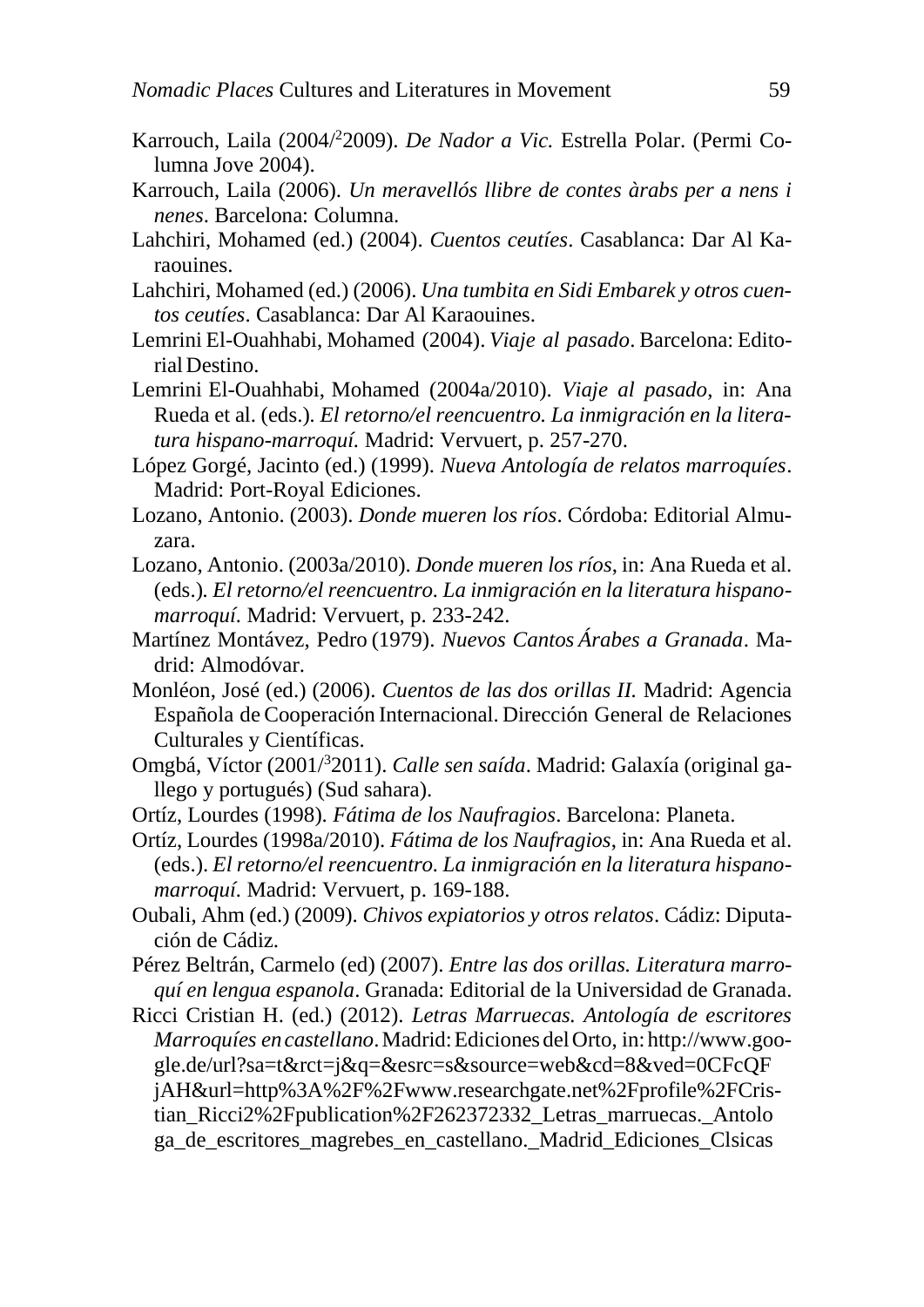Ediciones\_del\_Orto\_2012.\_184p%2Flinks%2F0046353763bb0739ae00 0000.pdf&ei=EHPXVIi3EuefyAPTgYLgCw&usg=AFQjCNGKbAPLg PZ4 bEn6vf7aw1e1Z9EvDA&bvm=bv.85464276,d.bGQ.[08.02.20 15].

- Rueda, Ana et al. (eds.) (2010). *El retorno/el reencuentro. La inmigración en la literatura hispano-marroquí.* Madrid: Vervuert.
- Sibari, Mohamed (1993). *El Caballo*. Tanger: Editions marocaines et internationales.
- Sibari, Mohamed (ed.) (1994). *Judería de Tetuán.* Madrid: Editorial La-La Menana.
- Sibari, Mohamed (1999). *Sidi Baba*. Madrid: La-La Menana.
- Sibari, Mohamed (ed.) (2000). *Relatos de las Hespérid.* Madrid: Editorial La-La Menana.
- Sibari, Mohamed (ed.) (2001). *Relatos del hammam*. Madrid: Editorial La-La Menana.
- Sibari, Mohamed (2002). *Pinchos y divorcios*. Editorioal: La-La Menana.
- Sibari, Mohamed (ed.) (2005.). *El Babuchazo.* Madrid: La-La Menana.
- Sibari, Mohamed (ed.) (2006). *De Larache al cielo.* Larache: Asociación de Escritores Marroquíes en Lengua Española.
- Vallery, Angela (2006). "Cruce de civilizaciones," in: José Monléon (ed.). *Cuentos de las dos orillas II.* Madrid: Agencia Española de Cooperación Internacional. Dirección General de relaciones Culturales y Científicas, p. 85-98.
- Vallery, Angela (2006a/2010). "*Cruce de civilizaciones*," in: Ana Rueda et al. (eds.). *El retorno/el reencuentro. La inmigración en la literatura hispano-marroquí.* Madrid: Vervuert, p. 217-232.

# **II. Secondary sources to Spanish-Catalan-Moroccan Literature**

- *Acercarse a la Literatura marroquí en Español*, in: http://www.literaturamarroqui.ed u.es/generos/ESP08.pdf [10.02.2015].
- Alberola Fioravanti, María Victoria/Vizcaíno Plaza, Juan Manuel (2006). *Repertorio español de bibliografía árabe e islámica 2003-2004*. Cuadernos de la Biblioteca Islámica "Félix María Pareja," 141. Madrid: Dirección General de Relaciones Culturales y Científicas, Agencia Española de Cooperación Internacional.
- Alvarez-Blanco, Palmar/Toni Dorca (eds.) (2011). *Contornos de la narrativa española actual (2005-2010): un diálogo entre creadores y críticos*. Madrid/Frankfurt am Main: Iberoamericana/Vervuert.
- Amo, Mercedes del (2000). "Imágenes literarias de mujeres árabes. Miscelánea de Estudios Árabes y Hebraicos," in: *EUG. Revistas electrónicas de*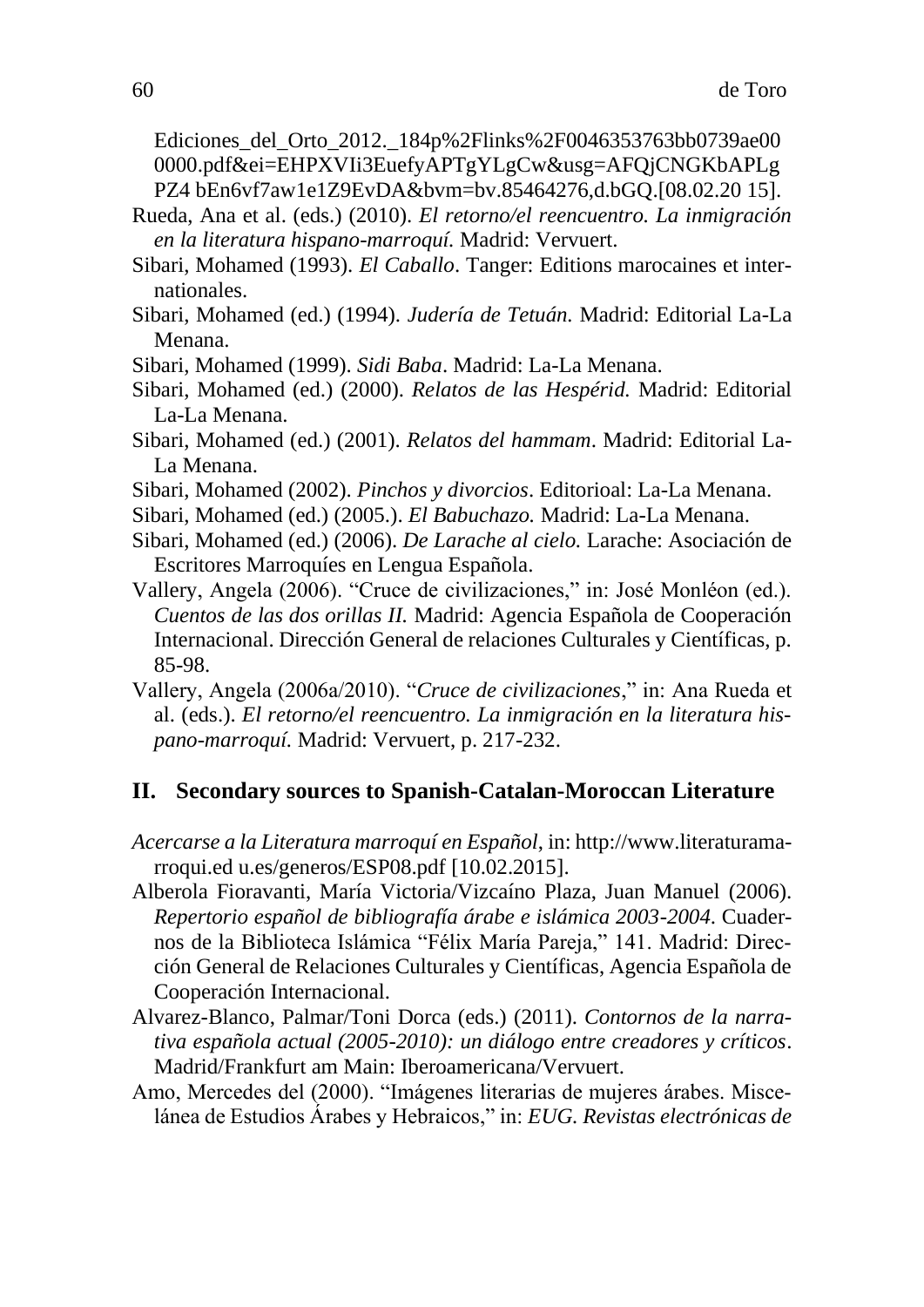*la Universidad de Granada*, 49: 31-43. Available also in: http://www. mea harabe.com/index.php/meaharabe/article/view/242/247 [02.12.2015].

- Andrés-Suárez, Irene/Kunz, Marco/D'Ors Inés (2002). *La migración en la literatura española contemporánea*. Madrid: Vervum.
- Andrés-Suárez, Irene (2004). *Migración y Literatura en el Mundo Hispánico.* Madrid: Vervum.
- Ashmaou, Mohamed (1981). "Un golpe en la nuca," in: *Literatura y pensamiento marroquíes contemporáneos.* Rabat: Instituto Hispano-Árabe de Cultura. Seminario de literatura y pensamiento árabes modernos: Instituto Hispano-Arabe de Cultura. Facultad de Letras de Rabat, p. 198-205.
- Barce, Sergio (2011). "*Una sirena se ahogó en Larache*" *de Sergio Barce, según el Profesor Abdellatif Limami.* Blog personal, 5.6.2011, in: https:// sergiobarce.wordpress.com/ 2011/06/05/una-sirena-se-ahogo-en-larachesegun-abdellatif-limami [27.01.2015].
- Bersani, Leo (1987). "Is the Return a Grave?," in: *Cultural Analysis/Cultural Activism*, 43(Winter October): 197-222.
- Bouissef Rekab, Mohammed (1997). *Escritores marroquíes de expresión española.* El grupo de los 90. Tetuán: Asmir.
- Bouissef Rekab, Mohamed (2005). "Literatura marroquí de expresión española," in: *El español en el mundo. Anuario del Instituto Cervantes*. Madrid, Instituto Cervantes, p. 153; 178; http://cvc.cervantes.es/lengua/anuario/anuario\_05/bouissef/p01.htm [16.02.2015].
- Campoy, Cubillo, Adolfo (2011). "La literatura poscolonial española del Magreb," in: Alvarez Alkvareu, Palmar Blanco/Toni Dorca (eds.). *Contornos de la narrativa española actual (2005-2010): un diálogo entre creadores y críticos*. Madrid/Frankfurt am Main: Iberoamericana/Vervuert, p. 67-74.
- Campoy, Cubillo, Adolfo (2012). *Memories of the Maghreb: Transnational Identities in Spanish Cultural Production.* Hampshire: Palgrave Macmillan.
- Cebreiro, Estrella/López, Francisca (eds.) (2013). *Global Issues in Contemporary Hispanic Women's Writing. Shaping Gender, the Environment and Politics.* London: Routledge.
- Cerezales, Marta/Moreta, Miguel Angel/Silva, Lorenzo (eds.) (2004). *Puerta de los vientos. Narradores marroquíes contemporáneos*. Madrid: Ediciones Destino.
- Chakor, Mohamed/López Gorgé, Jacinto (eds.) (1985). *Antología de relatos marroquíes en lengua española*. Granada: A. Ubago.
- Chakor, Mohamed (1987). *Encuentros literarios: Marruecos* <sup>−</sup> *España* <sup>−</sup> *Iberoamérica.* Madrid: CantArabia.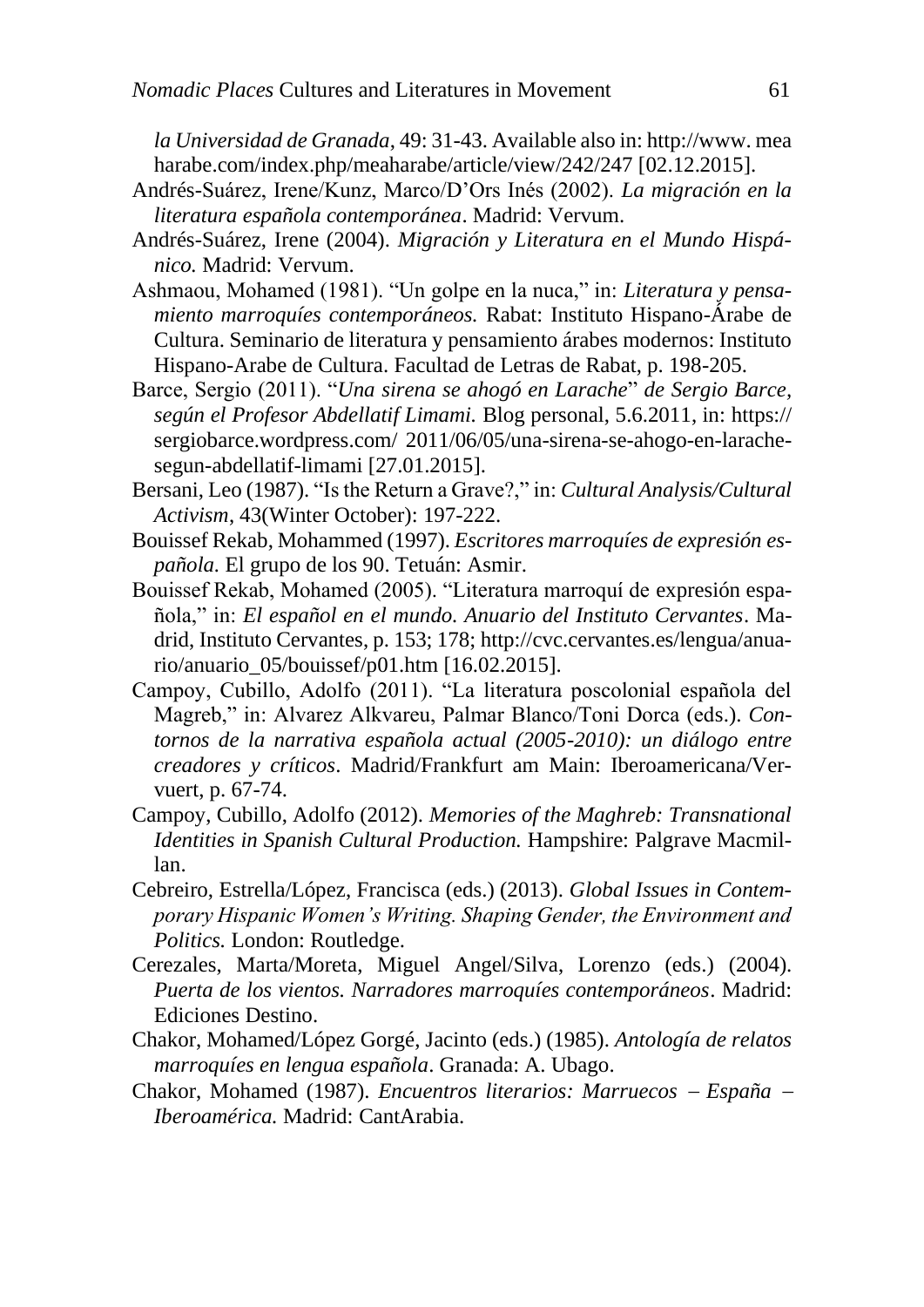- Chakor, Mohamed (ed.) (1989). *Cultura islámica. Prólogo de J. Goytisolo*. Madrid: Colec. Nur.
- Chakor, Mohamed/Macías, Sergio (eds.) (1996). *Literatura marroquí en lengua castellana.* Madrid: Magalia.
- Chervel, Thierry/Seeliger, Anja (2007). *Islam in Europa. Eine internationale Debatte.* Frankfurt am Main: Suhrkamp.
- Celaya-Carillo, Beatriz (2011). "Pánicos racistas: reflexiones sobre la inmigración en Cataluña y España a partir de un texto de Najat El Hachmi," in: *Modern Languages Notes*, 126(2) (March): 344-365.
- Crameri, Kathryn (2014). "Hybridity and Catalonia Linguistic Borders: the Case of Najat El Hachmi," in: Flocel Sabaté (ed.). *Hybrid Identities. An interdisciplinary approach to the roots of present*. New York: Peter Lang, p. 271-296.
- Cruz Cabrerizo, José (2008). "Entre las dos orillas," in: *Periferia Libros, Cuaderno de cultura del diario "La Opinión de Granada."* Sábado 5 de abril, in: http://sordasynecios.blogspot.de/2008/09/entre-las-dos-orillas. html [11.02.2016].
- Dahrouch, Charifa (2006). *La obra dramática de Mohamed Dahrouch.* Intervención con motivo de la Lectura Pública de su Tesis Doctoral en Universidad Complutense de Madrid el 16/06/2008.
- Doppelbauer, Max/Fleischmann, Stephanie (2012). "España en África y África en España – Reflexiones preliminares," in: *Iberoromania*, 73-74  $(1): 1-12.$
- *Dos Orillas.* Revista Intercultural, N° XIII XIV, año 2014. Algeciras.
- Ekhause, Roselia (2012). *Literatura marroquí escrita en catalán y castellano.* Thesis for the degree of Masters of Arts, University of California, Merced.
- Djbilou, Abdellah. (1986). *Diwan modernista. Una visión de Oriente*. Madrid: Taurus.
- Djbilou, Abdellah. (2007). *Mirando a Oriente: temática árabe en las letras hispánicas*. Cádiz: Servicios de Publicaciones Diputación de Cádiz.
- *Esdrújula. Revista de Filología*. http://www.losfilologos.com/esdrujula/ descargas.html [11.02.2016].
- El Gheryb, Mohamed/Moreno Torregosa, Pascual (1994). *Dormir al raso*. Madrid: VOSA.
- El Khayat, Rita (2006). *Le livre des prénoms du monde arabe et musulman.*  Saint-Julien Molin Molette, Loire, France: Jean-Pierre Huguet.
- El Haddad, Yasmina (2013)*. Le patrimoine revisité: Histoire, mémoire et diaspora dans la littérature marocaine d'expression espagnole*, 1951G 2009 (unpublished PhD).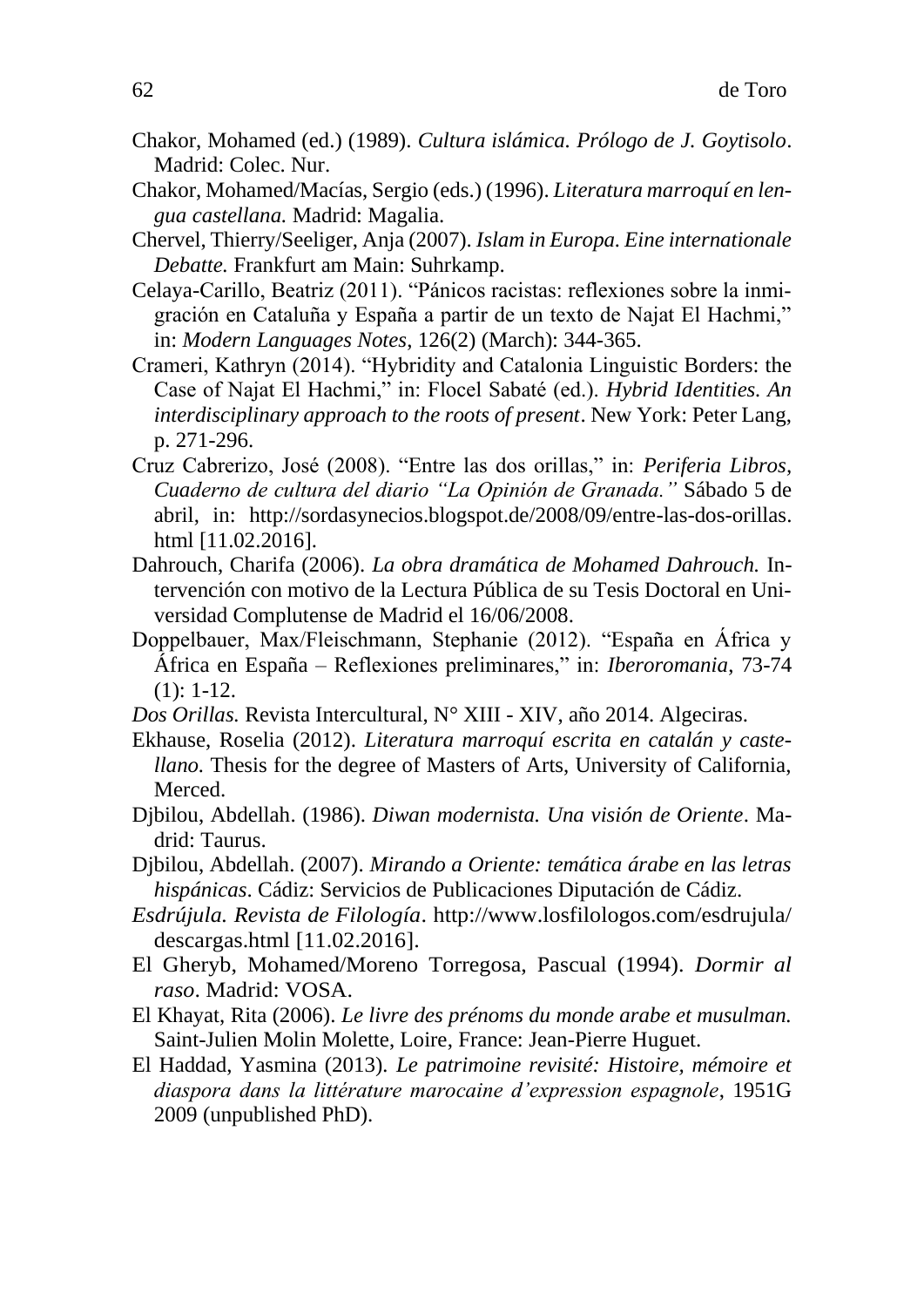- García-Sala, Carla Fibla (2005). *España-Marruecos desde la orilla sur.* Barcelona: Icadria Antrazyr.
- Fernández Parrilla, Gonzalo (2005). "Marruecos y España: ¿unos vínculos poco literarios?," in: *Afkar/Ideas* 5(Winter): 106-108.
- Fernández Parrilla, Gonzalo (2005a). "Marruecos-España: unas incipientes relaciones culturales," in: Ana I. Planet/Fernando Ramos (eds.). *Relaciones hispano-marroquíes: una vecindad en construcción*. Madrid: Ediciones del Oriente y del Mediterráneo, Guadarrama, p. 381-402.
- Fernández Parrilla, Gonzalo (2006). *La literatura marroquí contemporánea: la novela y la crítica literaria*. Cuenca: Universidad De Castilla-La Mancha.
- Flesler, Daniela (2008). *The return of the Moor. Spanish reponses to Contemporary Moroccan Immigration*. Perdue: PU Press.
- Flocel, Sabaté (ed.) (2014). *Hybrid Identities. A Interdisciplinary Approach to the Roots of Present*. Vol. 2. Bern/Berlin: Peter Lang.
- Hamid Beyuki, Abdel (2000). *La transición Marruecos*. Madrid: VOSA.
- Ingenschay, Dieter (2011). "Migraciones e identidades en *L'últim patriarca*  de Najat El Hachmi," in: *Iberoromania* 71-72(1): 57-70.
- *Internet-Cites*, in: http://www.marruecosdigital.net/cultura-y-sociedad/libros; [11.02. 2016].
- Jebrouni, Driss (2007). "La Falacia de la Literatura Marroquí en Castellano La ignorancia es atrevida (del acervo popular)," in: http://drisjebrouni-jebrouni.blogspot.de/2007/01/la-falacia-de-la-literatura-marroqui-en\_30. html [12.02. 2015].
- Lahchiri, Mohamed (10/10/2007). "La literatura marroquí en castellano," in: http://www.marruecosdigital.net/la-literatura-marroqui-en-castellano [12. 02.2015].
- *Mil y un Libro. Para asomarse al mundo arbe 09*. Madrid: Casa Arabe e Instituto Internacional de Estudios Arabes del Mundo Musulmán, in: http://www.literaturamarroqui.edu.es/otros/1001\_libros\_2008.pdf [18.02. 2015].
- Lomas López Enrique (2011). "La literatura hispanomagrebí y el mercado editorial: esbozo histórico," in: *Aljamía* 22(diciembre): 69-78, in: http:// rua.ua.es/dspace/ handle/10045/22161; 12.02.2015.
- Lomas López Enrique (2012). "Estampas de nuestros africanos. Una aproximación general a las literaturas hispanoafricanas," in: *Esdrújula. Revista de Filología* 3(julio-septiembre): 91-98, in: http://www.losfilologos.com/ esdrujula/03\_2012/02-Estampas-de-nuestros-africanos-Una-aproximacio n-general-a-las-literaturas-hispanoaf ricanas.html [12.02.2015].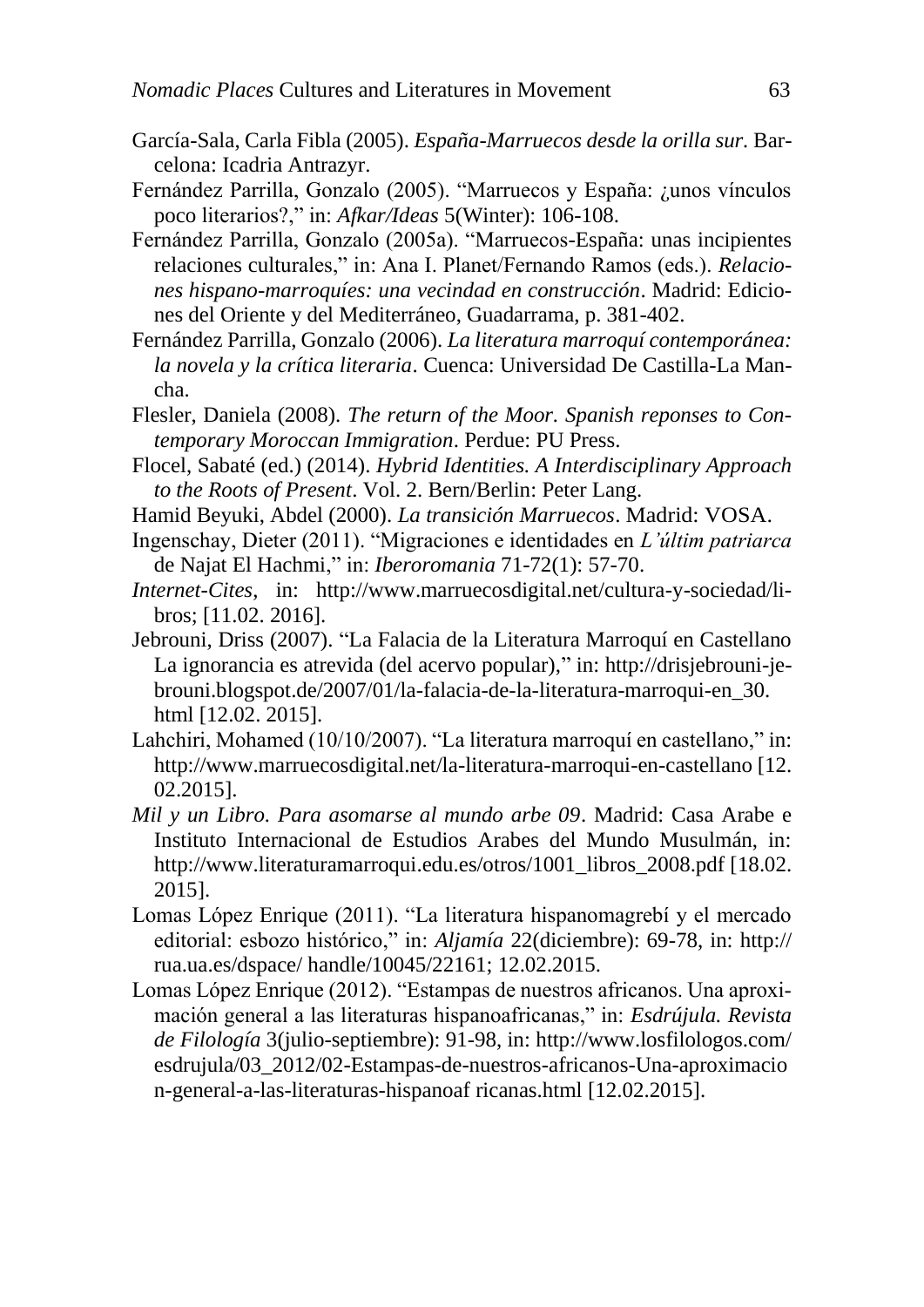- Lomas López Enrique (2013). "Las literaturas hispánicas del noroeste africano: convergencias y divergencias entre los espacios literarios magrebí y saharaui," in: *Afro-Hispanic Review* 32(1): 71-84.
- López Enamorado, María Dolores (2004). *Larache a través de los textos*. Andalucía: Junta de Andalucía.
- Madariaga, María Rosa de (01/10/2007). "¿Existe una élite hispanohablante en Marruecos?," in: http://www.marruecosdigital.net/existe-una-elite-hispanohablante-en-marruecos [12.02.2015].
- Mangada Cañas, Beatriz (2013). "Mohamed Bouissef Rekab y la literatura marroquí en español," in: *Cuadernos de Investigación Filológica*, 39: 47- 62; and in: http://www.google.de/url?sa=t&rct=j&q=&esrc=s&source= web&cd=1&ved=0CCEFjAA&url=http%3A%2F%2Fdialnet.unirioja.es %2Fdescarga%2Farticulo%2F4518569.pdf&ei=vrzhVNGPD43haNSZg dgC&usg=AFQjCNEC3TEhyg5adBGT0cHCJ4mgTcmTRw&bvm=bv. 85970519,d.bGQ [14.02.2105].
- *Mis ocurrencias*. Portal abierto a las creaciones y traducciones de los escritores marroquíes en español y a los arabistas españoles, in: http://elhispanismo.blogspot. de; 11.02.2016.
- Mohamed Mgara, Ahmed (ed.). (2009). *La mujer en la poesía hispanomarroquí*. Cádiz: Fundación Dos Orillas.
- Poel, Ieme van der (2014). "'Musiques dissidentes': pour une littérature marocaine des trois rives" (Lecture at the Francophone Research Centre of the University of Leipzig).
- Ricci, Cristián H. (2006). "La literatura marroquí de expresión castellana en el marco de la *transmodemidad* y la hibridaci6n poscolonialista," in: *Afro-Hispanic Review*, 25(2): 89-108; also in: [http://cristianhricci.com/wp-con](http://cristianhricci.com/wp-content/uploads/)[tent/uploads/](http://cristianhricci.com/wp-content/uploads/) 2014/03/afrohispanic\_review.pdf [14.02.2015].
- Ricci, Cristián H. (2010). "*L'Ultimo Patriarca* de Najat El Hachim y el forjamiento de una identidad amaighz-catalana," in: *Journal of Spanish Cultural Studies*, 11(1): 71-91; and in: [https://www.researchgate.net/public](https://www.researchgate.net/publiccation/233434241_)[cation/233434241\\_](https://www.researchgate.net/publiccation/233434241_) 1%27ul tim\_patriarca\_de\_najat\_el\_hachmi\_y\_el\_forjamiento de una identidad amazigh-catalan [14.02.2015]; and in: http: //www.tandfonline.com/doi/pdf/10.1080/14636201003787535 [14.02.20 15].
- Ricci, Cristián H. (2010a). "African Voices in Contemporary Spain," in: *Hispanic Issues*, 37: 203-32.
- Ricci. Cristián H. (2010b). "*Literatura periférica en castellano y catalán: El caso marroquí*. Madrid: Biblioteca Clásica. Universidad de Minnesota Press.
- Ricci. Cristián H. (2010c). *Literatura periférica en castellano y catalán: el caso marroquí.* Madrid: Ediciones del Orto.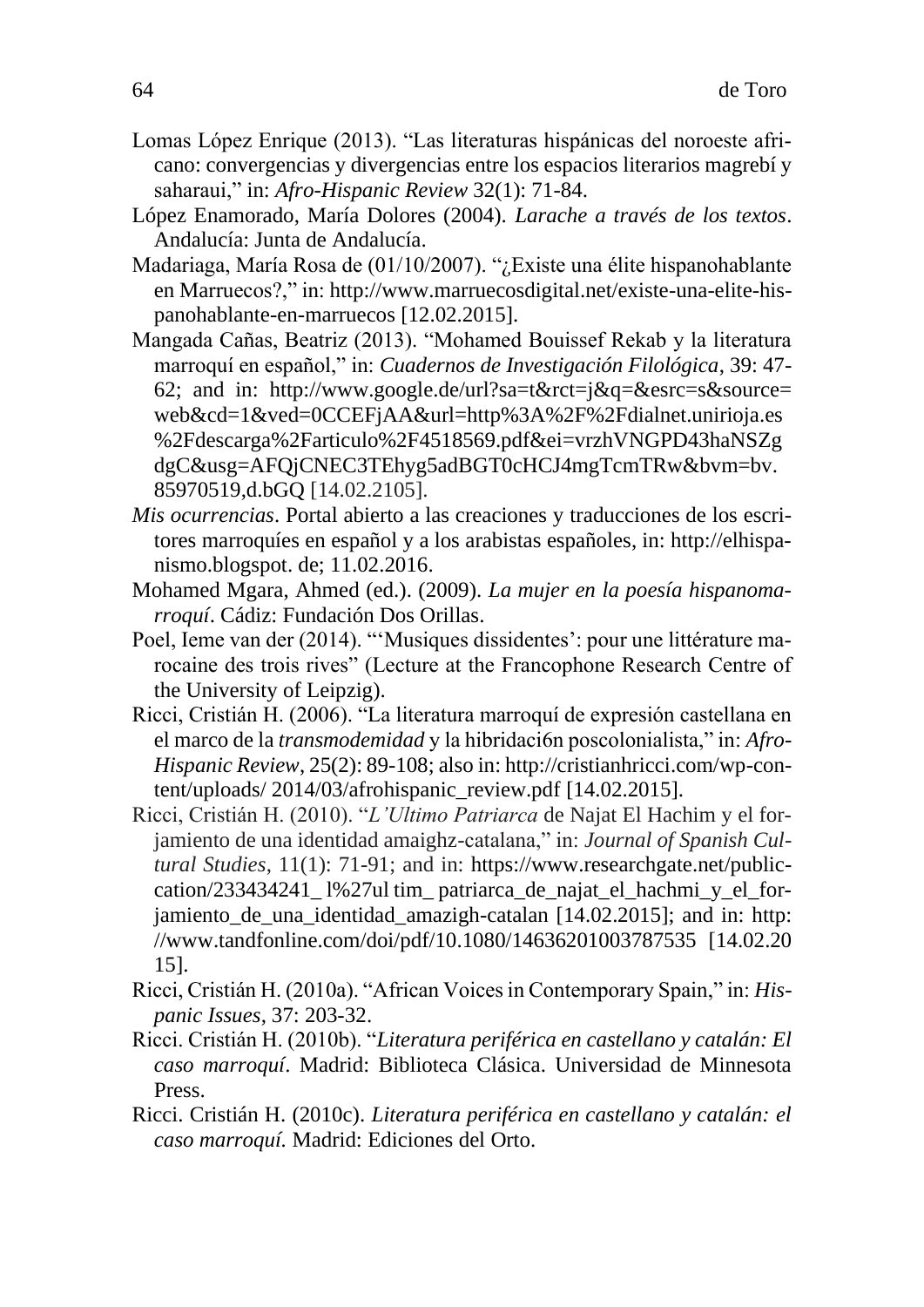- Ricci. Cristián H. (2012a). "Prólogo to Allal El Fassi's," in: *Autocrítica*, 21- 25, in: http://cristianhricci.com/wp-content/uploads/2014/03/autocritica. pdf [23.02.2015].
- Ricci. Cristián H. (11/14/2012b). "Contemporary Moroccan Literature Written in Spanish," in: *ABC CLIO eBook Collection*, in: http://cristianhricci.com/wp-content/uploads/2014/11/contemporary\_moroccan.pdf [23.02 .2015].
- Ricci, Cristián H. (ed.) (2012c). "Introducción," in: *Letras Marruecas. Antología de escritores marroquíes en castellano.* Madrid: Ediciones Clásicas del Orto, p.7-22, in: http://www.google.de/url?sa=t&rct=j&q=&esrc =s&source=web&cd=8&ved=0CFcQFjAH&url=http%3A%2F%2Fwww .researchgate.net%2Fprofile%2FCristian\_Ricci2%2Fpublication%2F262 372332\_Letras\_marruecas.\_Antologa\_de\_escritores\_magrebes\_en\_castellano. Madrid Ediciones ClsicasEdiciones del Orto 2012. 184p%2 Flinks%2F0046353763bb0739ae000000.pdf&ei=EHPXVIi3EuefyAPTgYLgCw&usg=AFQjCNGKbAPLgPZ4bEn6vf7aw1e1Z9EvDA&bvm= bv.85464276,d.bGQ [08.02. 2015].
- Ricci. Cristián H. (2012d). "El arte de hacer ficción sobre el proceso de evolución del orientalismo literario occidental en la cuentística de Ahmed Ararou," in: *Hispania*, 96(1): 2-14.
- Ricci, Cristián H. (2014). *¡Hay moros en la costa! Literatura marroquí fronteriza en castellano y catalán.* Madrid: Vervuert.
- Rueda, Ana (2010a). "Presentación," in: Idem et al. (eds.). *El retorno/el reencuentro. La inmigración en la literatura hispano-marroquí.* Madrid: Vervuert, p. 9-109.
- Sarria, José (2015). "El compromiso en la literatura hispanomagrebí contemporánea," in: http://www.sur-revista-de-literatura.com/Paginas06/ JSarria C.pdf [10.02.2015].
- Tazi, Aziz (ed.). (2004). *Escritura marroquí en lengua española II: Creación y comparación (1975-2000)*. Actas del Coloquio Internacional, 11- 12 abril 2000. Université Sidi Mohamed Ben Abdellah. Fès: Publicaciones de la facultad de letras y ciencias humanas Dhar El Mahraz.
- Tauchnitz, Juliane (2014). "Deux côtés du 'Divers.' Le changement de perspective dans deux romans marocains d'expression espagnole – *El caballo* de Mohamed Sibari et *El Motín del Silencio* de Mohamed Bouissef Rekab," in: Moha Ennaji (ed.). *Langue maternelle et diaspora maghrébine*. Fès: Centre Sud Nord, p. 123-130.
- Tauchnitz, Juliane (2016). "Langue maternelle, identité et écriture. *El menor* de Mohamed Bouissef Rekab – un récit de la 'magrebidad'?," in: Moha Ennaji (ed.). *Le brassage de la culture amazighe et de la culture hassanie.*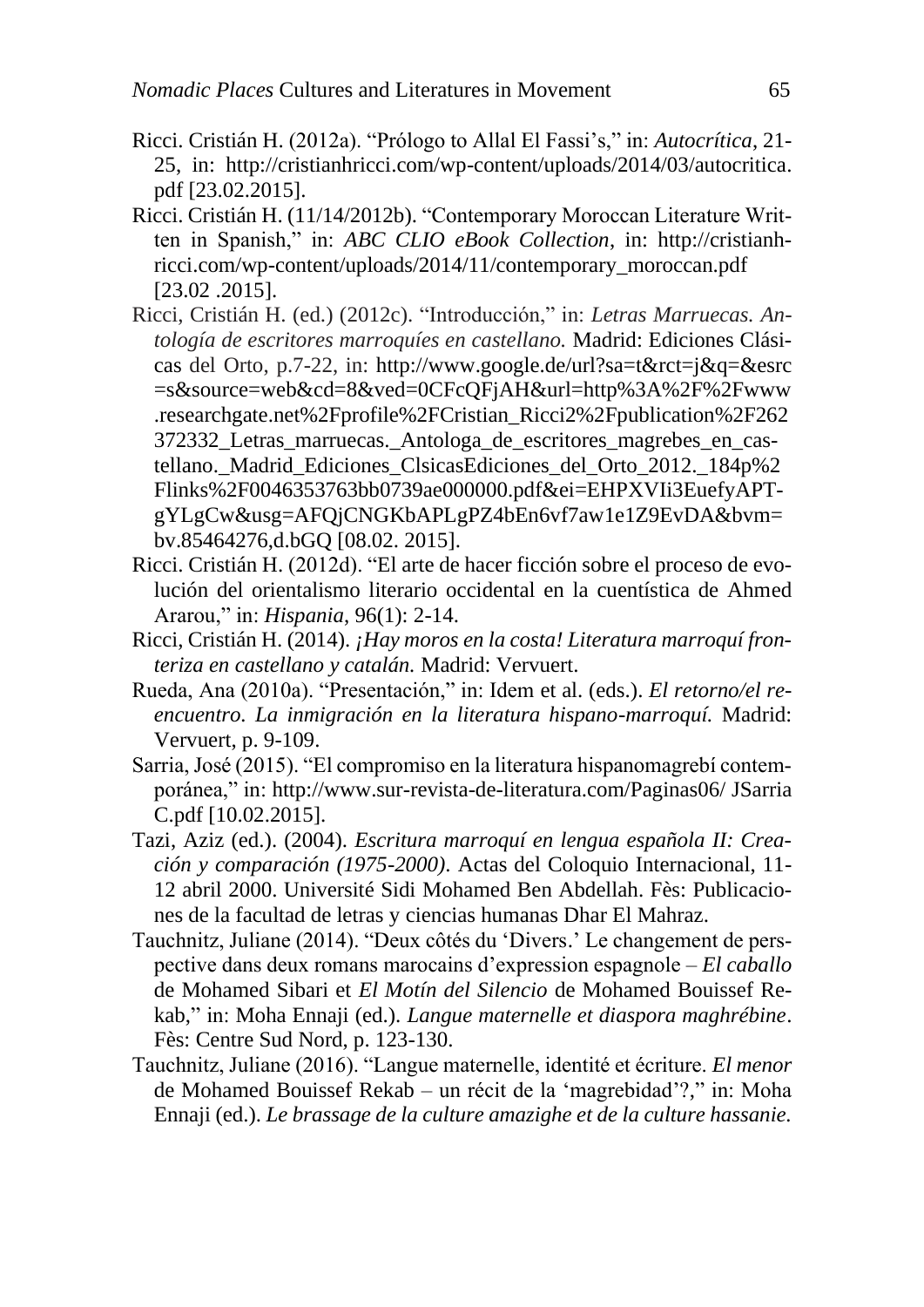*Leur relation avec les cultures sub-sahariennes.* Fès: Centre Nord-Sud, p. 215-225.

Vera, Juana (2000). "Las editoriales españolas descubren a los autores africanos que escriben en castellano," in: *El País*, 16 April, in: http://elpais.com/diario/2000/04/16cultura/955836001\_850215.html[10.02.2015 ].

## **III. Selected secondary sources about Diaspora, Identity, Post-Colonialism, Hybridity (also related to the Maghreb) and other fields**

- [Aprile,](http://www.amazon.fr/s/ref=ntt_athr_dp_sr_2?_encoding=UTF8&search-alias=books-fr&field-author=Sylvie%20Aprile) Sylvie[/Montandon,](http://www.amazon.fr/Alain-Montandon/e/B001IC8I3A/ref=ntt_athr_dp_pel_3) Alain (eds.) (2004). *Le livre de l'hospitalité. Accueil de l'étranger dans l'histoire et les cultures.* Paris: Bayrard.
- Anzaldúa, Gloria (1987). *Borderlands/La Frontera: The New Mestiza.* San Francisco: aunt lute.
- Barclay, Fiona (2011). *Writing postcolonial France: haunting, literature, and the Maghreb*. Lanham, Md: Lexington Books.
- Barthes, Roland (1980). *La chambre claire. Notes sur la photographie*. Paris: Gallimard/Seuil.
- Bedford, Errol (1956-1957). "Emotions," in: *Proceedings of the Aristotelian Society*. *New Series* 57: 281-304, also in: http://www.jstor.org/stable/45 44581 [18.03.2013].
- Bhabha, Homi (1994). *The Location of Culture*. London/New York: Routledge.
- Bilden, Helga (1998). "Jenseits des Identitätsdenkens. Psychologische Konzepte zum Verständnis 'postmoderner' Subjektivitäten," in: *Verhaltenstherapie und psychosoziale Praxis*, 30: 5-31.
- Bloom, Harold (1994/<sup>2</sup>1995). *The Western Canon. The Books and Schools of the Ages*. New York: Reverhead Books.
- Bonn, Charles (2005). "La Visibilité de l'émigration-immigration dans les littératures maghrébines, françaises, et de la 'séconde génération' de l'immigration: 'scénographie postcoloniale'?," in: Hafid Gafaïti/Patricia M. E. Lorcin/David G. Troyansky (eds.). *Migrances, diasporas et transculturalités francophones: Littératures et cultures d'Afrique, des Caraïbes, d'Europe et du Québec*. Paris: Harmattan, p. 43-56.
- Brah, Avtar (1996). *Cartographies of Diaspora*. London: Routledge.
- Braziel, Jana Evans/Mannur, Anita (eds.). (2003/<sup>9</sup>2010). *Theorizing diaspora: a reader*. Malden, Massachusetts: Blackwell.
- Bueno Alonso, Josefina (2011). "Ecrivaines francophones du Maghreb: émergence d'un discours féministe," in: *Journal of Research in Gender Studies* 1(1): 122-137.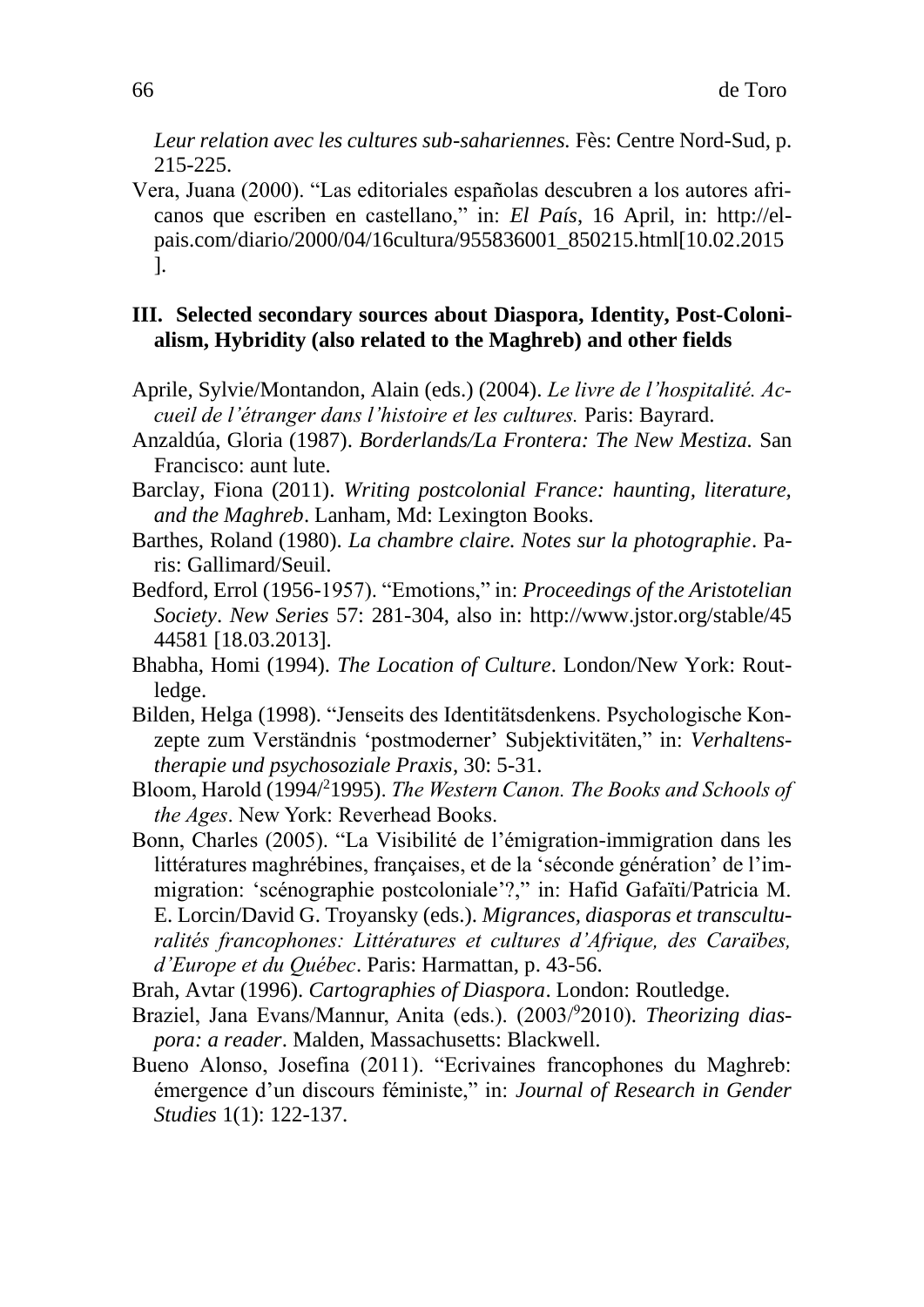- Butler, Judith (1990). *Gender Trouble*. *Feminism and the subversion of identity*. New York/London: Routledge.
- Butler, Judith (1993). *Bodies that matter. On the Discoursive Limits of Sex.* New York/London: Routledge.
- Ceballos, René (2016, in print). *Perspectivas de la alteridad en Brasil, Cuba y México*. Hildesheim/Zürich/New York: Olms.
- Cheref, Abdelkader (2010). *Gender and identity in North Africa: postcolonialism and feminism in Maghrebi women's literature*. London: Tauris Academic Studies.
- Chivallon, Christine (2002). "Beyond Gilroy's Black Atlantic. The Experience of the African Diasporas," in: *Diaspora* II(3): 350-382.
- Chow, Rey (1993). *Writing Diaspora. Tactics of Intervention in Contemprary Cultural Studies*. Bloomington: India University Press.
- Clifford, James (1992). "Traveling cultures," in: Cary Nelson/Paula A. Treichler/Lawrence Grossberg (eds.). *Cultural Studies*. Routledge, New York, p. 96-116.
- Clifford, James. (1997). *Routes, Travel and Translation in the Late Twentieth.* Cambridge, Massachusetts: Harvard University Press.
- Clifford, James (1997a). "Diasporas," in: Idem. *Routes, Travel and Translation in the Late Twentieth.* Cambridge, Massachusetts: Harvard University Press, p. 244-277.
- Cohen, Mark R. (1994). *Under Cressent and Cross. The Jews in the Middle Ages*. Princeton: Princeton University Press.
- Cohen, Mark R. (2001). "Goitein, the Geniza, and Muslim History," in: http://www. dayan.org/mel/cohen.htm [18.03.2011].
- Cohen, Phil (1998). "Welcome to the Diasporama. A Cure for the Millenium Blues?," in: *New Ethnicities*, 3: 3-10.
- Cohen, Robin (1997/<sup>2</sup>2008). *Global Diasporas. An Introduction.* Seattle: University of Washington Press.
- Cohen, Robin (2001). "Diaspora," in: Neil J. Smelser/Paul B. Baltes (eds.). *International Encyclopedia of the Social & Behavioral Sciences*. Oxford: Pergamon, p. 3642-3645.
- Dabag, Mihran/Platt, Kristin (1993). *Identität in der Fremde.* Bochum: Universitatsverlag Dr. Norbert Brockmeyer.
- Davis, Helen (2004). *Understandig Stuart Hall.* London: Sage Publications.
- Deleuze, Gilles/Guattari, Félix (1972/1973). *Capitalisme et schizophrénie. L'Anti-Œdipe*. Paris: Minuit.
- Deleuze, Gilles/Guattari, Félix (1980). *Capitalisme et schizophrénie. Mille Plateaux.* Paris: Minuit.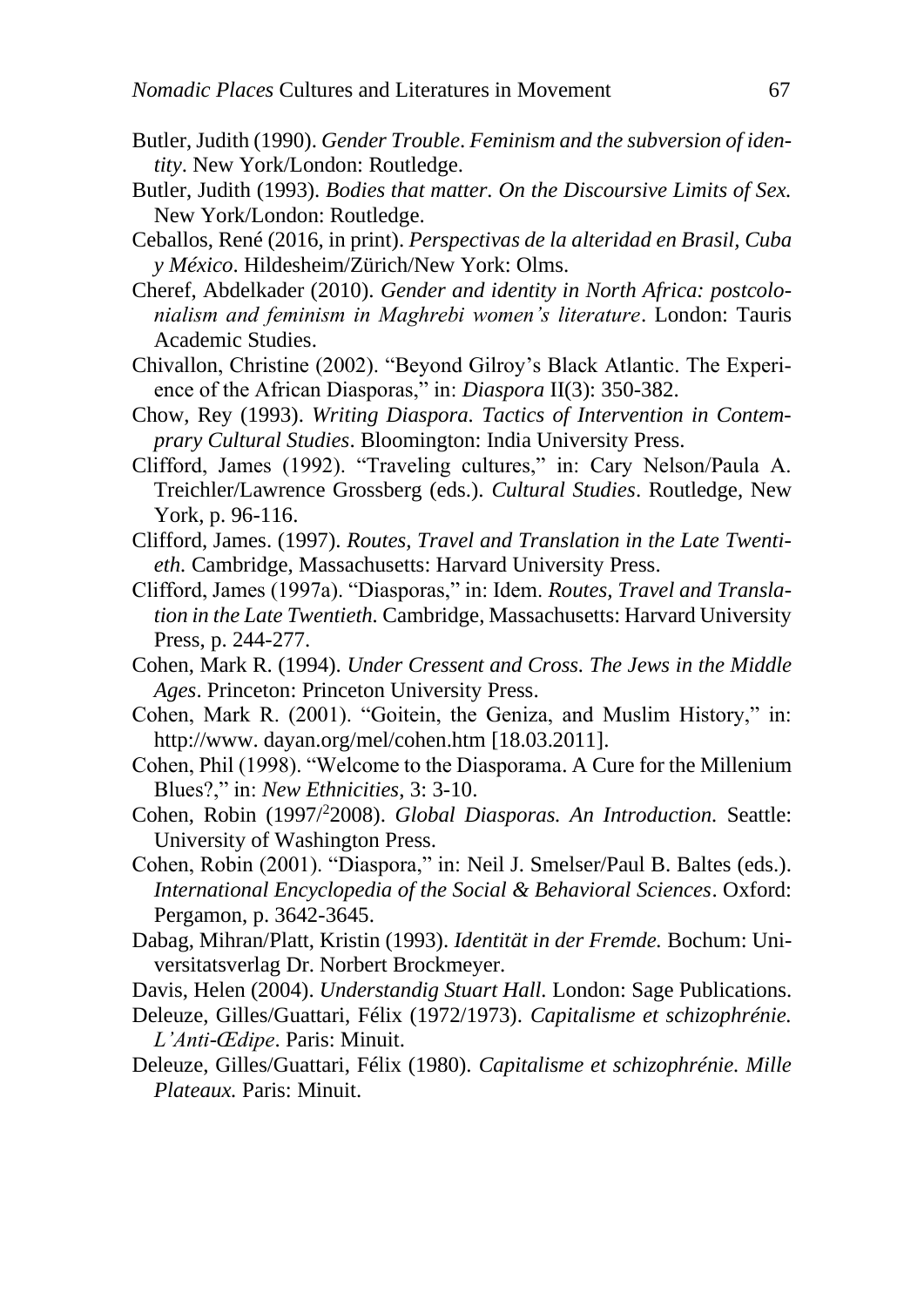- Deleuze, Gilles (1991). "Was ist ein Dispositiv?," in: François Ewald/Bernhard Waldenfels (eds.). *Spiele der Wahrheit. Michel Foucaults Denken.*  Frankfurt am Main: Suhrkamp, p. 153-169.
- Derrida, Jacques (1967). *De la grammatologie*. Paris: Seuil.
- Derrida, Jacques (1967a). *L'écriture et la différence*. Paris: Seuil.
- Derrida, Jacques (1972). *La dissémination*. Paris: Seuil.
- Derrida, Jacques (1994). *Politiques de l'amitié.* Paris: Galilée.
- Derrida, Jacques (1996). *Le monolinguisme de l'autre ou la prothèse d'origine.* Paris: Galilée.
- Derrida, Jacques (1997). *Adieu à Emmanuel Lévinas.* Paris: Galilée.
- *Digital disaporas*, in: http://www.google.de/#hl=de&q=%22 mikro.lounge+ 29%22&aq=f &aqi= &aql=&oq =&fp=795ce3811bb116f2 [10.02.2015].
- Dingott Alkopher, Tal (2013/2014). "The Political Psychology of Integration Strategies: The Case of the European Commission's Interculturalism," in: *Journal of Intercultural Management*, 2(1): 78-88.
- Dirlik, Arif (2004). "It Is Not Where You Are From, It Is Where You Are At. Place-Based Alternatives to Diaspora Discourses," in: Jonathan Friedman/Shalini Ramderia (eds.). *Worlds on the Move. Globalization, Migration and Cultural Security.* London: Tauris, p. 142-165.
- Dirlik, Arif (ed.) (1993/<sup>2</sup>1998). *What's in a Rim? Perspectives on the Pacific Region Idea.*Boulder: Wstview Press.
- Dirlik, Arif (1993/<sup>2</sup>1998a). "Introductin the Pacific," in: Idem (ed.). *What's in a Rim? Perspectives on the Pacific Region Idea.* Boulder: Westview Press, p. 3-12.
- Dirlik, Arif (1993/<sup>2</sup>1998b). "The Asian Pacific in Asian-American Perspective," in: Idem (ed.). *What's in a Rim? Perspectives on the Pacific Region Idea.* Boulder: Westview Press, p. 283-308.
- Doležel, Lubomír (1980). "Thruth and Authenticity in Narrative," in: *Poetics Today* 1: 7-25.
- Doležel, Lubomír (1985). "Pour une typologie des mondes fictionnels," in: Herman Parret/Hans-George Ruprecht (ed.). *Exigences et perspectives de la sémiotique: Recueil d'hommages pour A.J. Greimas/Aims and Prospects of Semiotics. Essays in honor of A.J. Greimas.* Amsterdam: John Benjamin Publishing Company, p. 7-23.
- Doležel, Lubomír (1988). "Mimesis and Possible Worlds," in: *Poetics Today*, 9(3): 475-496.
- Fischer-Lichte, Erika (1998). "Auf dem Wege zu einer performativen Kultur," in: Erika Fischer-Lichte/Doris Kolesch (eds.). *Kulturen des Performativen. Paragrana* 7 (1), p. 13-29.
- Fischer-Lichte, Erika (2004). *Ästhetik des Performativen*. Frankfurt am Main: Suhrkamp.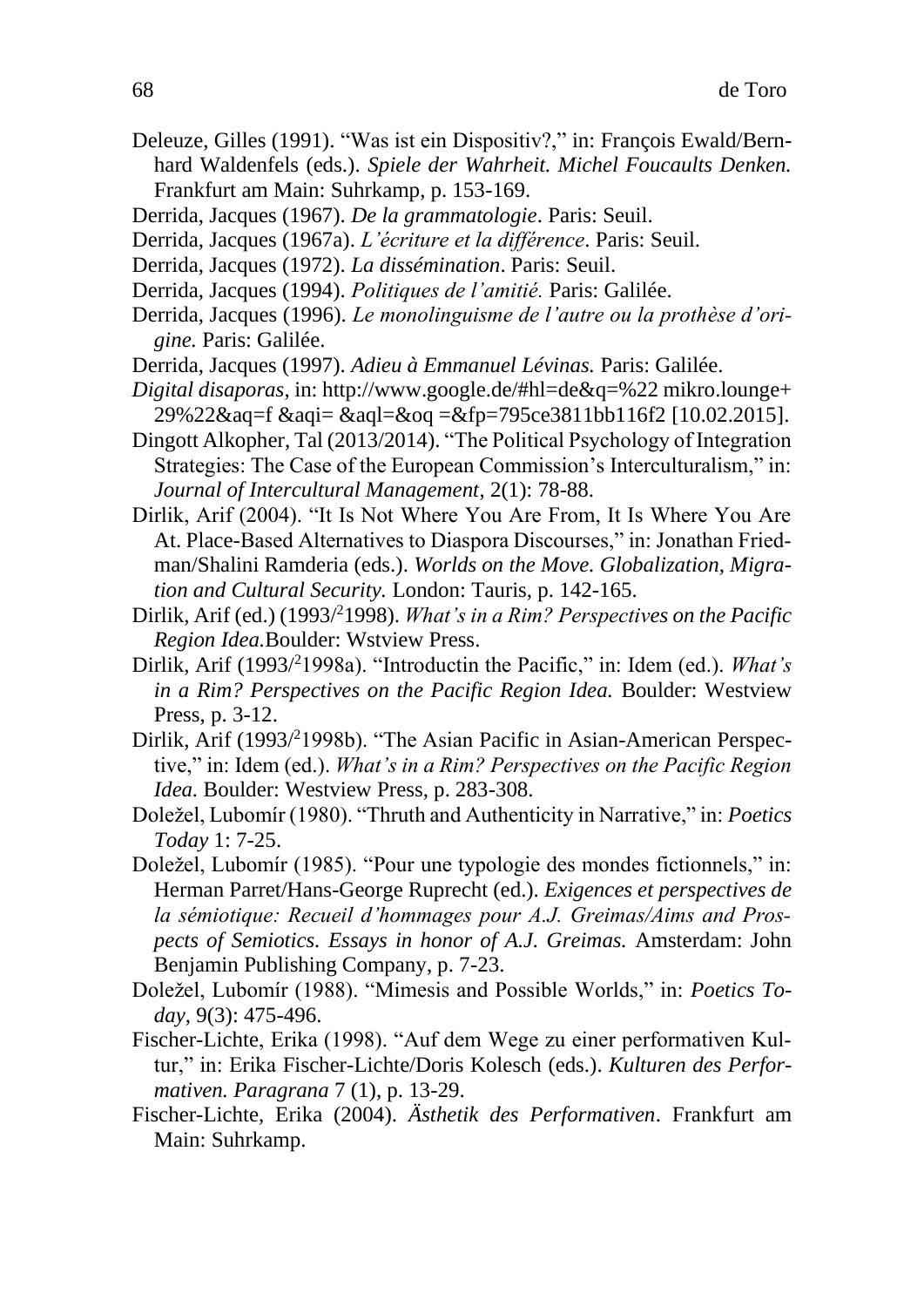- Fischer-Lichte, Erika (2005). "Performativität/performativ," in: Erika Fischer-Lichte/ Doris Kolesch/Matthias Warstatt (eds.). *Metzler Lexikon Theatertheorie*. Stuttgart/ Weimar: Metzler, p. 234-242.
- Foucault, Michel (1967). "Of Other Spaces. Heterotopias," in: http://foucault.info/documents/heteroTopia/foucault.heteroTopia.en.html[31.03. 2013].
- Foucault, Michel. (1967a/1990). "Andere Räume", in: Karlheinz Barck (ed.). *Aisthesis*. *Wahrnehmung heute oder Perspektiven einer anderen Ästhetik. Essai.* Leipzig: Relcam, p. 34-46.
- Foucault, Michel (1967b/1994/<sup>2</sup>2001). "Des espaces autres," in: Idem. *Dits et écrits II. 1976-1988*. Paris: Quator Gallimard, p. 1572-1581.
- Foucault, Michel (1969). *L'archéologie du savoir.* Paris: Gallimard.
- Foucault, Michel (1975). *Surveiller et punir.* Paris: Gallimard.
- Foucault, Michel (1978/<sup>2</sup>2000). *Dispositive der Macht. Über Sexualität, Wissen und Wahrheit*. Berlin: Merve.
- Fridja, Nico H. (1993/22000). "The Psychologists' Point of View," in: Michael Lewis/Jeannette M. Haviland-Jones (eds.). *Handbook of Emotions*. New York: The Guilford Press, p. 59-74.
- Gauch, Suzanne (2007). *Liberatin Sharazaf. Feminism, Postcolonialism, and Islam.* Minneapolis/London: University of Minnesota Press.
- Gilroy, Paul (1993). *The Black Atlantic. Modernity and Double Consciousness.* Londres: Verso.
- Gilroy, Paul (1994). "Diaspora," in: *Paragraph*, 17(1) (March): 207-212.
- Goitein, Shelomo Dov (1967-1988). *A Mediterranean Society. The Jewish Communities of the Arab World as portrayed in the Documents of the Cairo Geniza.* Berkeley/Los Angeles: University of California Press. Vol. 1-6.
- Goitein, Shelomo Dov (1973). *Letters of Medieval Jewish Traders.* Princeton: Princeton University Press.
- Goitein, Shelomo Dov (1999). *Mediterranan Society. An Abridgement in One Volume*. Berkeley/Los Angeles: University of California Press.
- Gómez Peña, Guillermo (1996). *The New World Border*. *Prophecies, Poems & Loqueras for the End of the Century.* San Francisco: City Lights.
- Goyal, Yogita (2003). "Theorizing Africa in Black Diaspora Studies." Caryl Philipps' *Crossing the River*," in: *Diaspora*, 12(1): 5-38.
- Graff, Gerald (1992). *Beyond Culture Wars: How Teaching the Conflicts Can Revitalize American Education*. New York: Norton.
- Grassmuck, Volker/Wahjudi, Claudia. Mit Input von Piotr Olszów, mikro.lounge 29: "Digitale Diaspora," in: http://www.mikro-berlin.org/Events/20001206/txt.html [08.03.2011].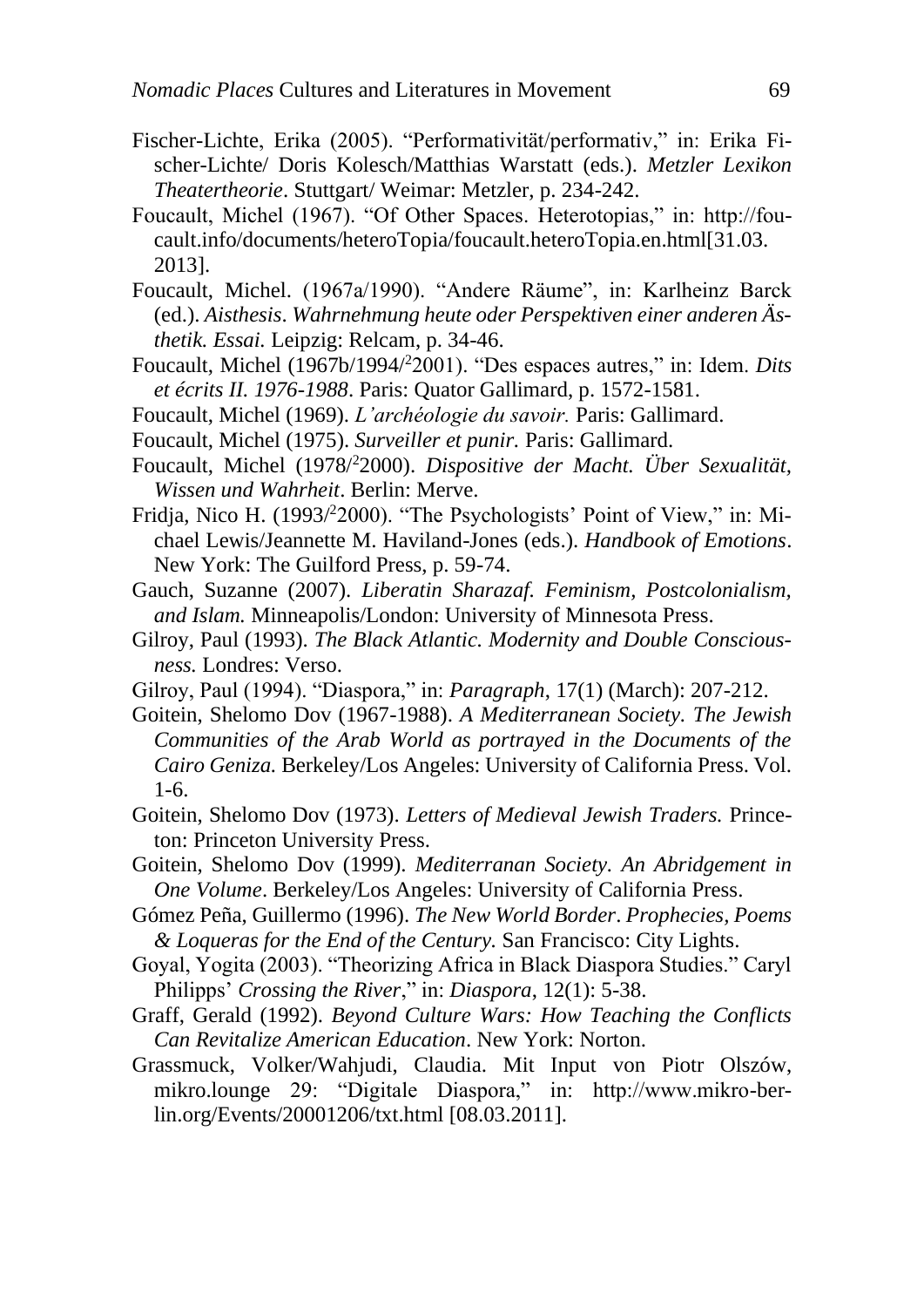- Gross, Peter (1985). "Bastelmentalität: Ein 'postmoderner Schwebezustand," in: Thomas Schmid (ed.). *Das pfeifende Schwein.* Berlin: K. Wagenbach, p. 63-84.
- Gross, Peter (1994). *Multioptionsgesellschaft*. Frankfurt am Main: Suhrkamp.
- Hall, Stuart (1988/1996). "New Ethnicities," in: Huston Baker/Mathias Diawara/Ruth Lindeborg (eds.). *Black Britisch Cultural Studies. A Reader*. Chicago: Chicago University Press, p. 163-172.
- Hall, Stuart (1990). "Cultural identity and Diaspora," in: Jonathan Rutherford (ed.): *Identity: Community, Culture, Difference*. London: Lawrence and Wishart, p. 222-237; http://www.anthropology.ir/sites/default/files/ public/anthropology-files/1356 6.pdf [27.08.10].
- Hall, Stuart (1990/<sup>2</sup>1994). "Cultural Identity and Diaspora," in: Patrick Williams/ Laura Chrisman (eds.). *Colonial Discourse and post-colonial Theory.* New York: Columbia University Press, p. 392-403.
- Hall, Stuart (1996). "The formation of a diasporic intellectual: an interview with Stuart Hall," in: David Morely/Kuan-Hsing Chen (eds.). *Stuart Hall: Critical Dialogues in Cultural Sutdies*. Londres/New York: Routledge, p. 484-503.
- Junge, Matthias (2010). "Die Persönlichkeitstheorie von Talcott Parsons," in: Benjamin Jörissen/Jörg Zirfas (eds.). *Schlüsselwerke der Identitätsforschung.* Wiesbadin: Verlag für Sozialwissenschaften VS, p. 109-121.
- Kamper, Dietmar/Wulf, Christoph (eds.). (1982). *Die Wiederkehr des Körpers*. Frankfurt am Main: Suhrkamp.
- Keupp, Heiner (1988). *Riskante Chancen. Das Subjekt zwischen Psychokultur und Selbstorganisation.* Heidelberg: Asanger.
- Keupp, Heiner (1988a). "Ambivalenz postmoderner Identität," in: Ulrich Beck/Elisabeth Beck-Gernsheim (eds.). *Riskante Freiheiten. Individualisierung in modernen Gesellschaften.* Frankfurt am Main: Suhrkamp, p. 336-350.
- Keupp, Heiner (1988b). "Auf dem Weg zur Patchwork-Identität?," in: *Verhaltenstherapie und psychosoziale Praxis*, 20(4): 425-438.
- Keupp, Heiner/Bilden, Helga (eds.) (1989). *Verunsicherungen. Das Subjekt im gesellschaftlichen Wandel.* Göttingen: Hogrefe.
- Keupp, Heiner (1990). "Identitäten im Umbruch: Das Subjekt in der 'Postmoderne,'" in: *Initial*, 7: 698-710.
- Keupp, Heiner (1992). "Die verlorene Einheit oder: ohne Angst verschieden sein können," in: *Universitas*, 9: 634-647.
- Keupp, Heiner (1992a). "Das Subjekt und die Psychologie in der Krise der Moderne: Die Chancen postmoderner Provokationen," in: *Psychologie und Gesellschaftskritik*, 16(3/4): 17-41.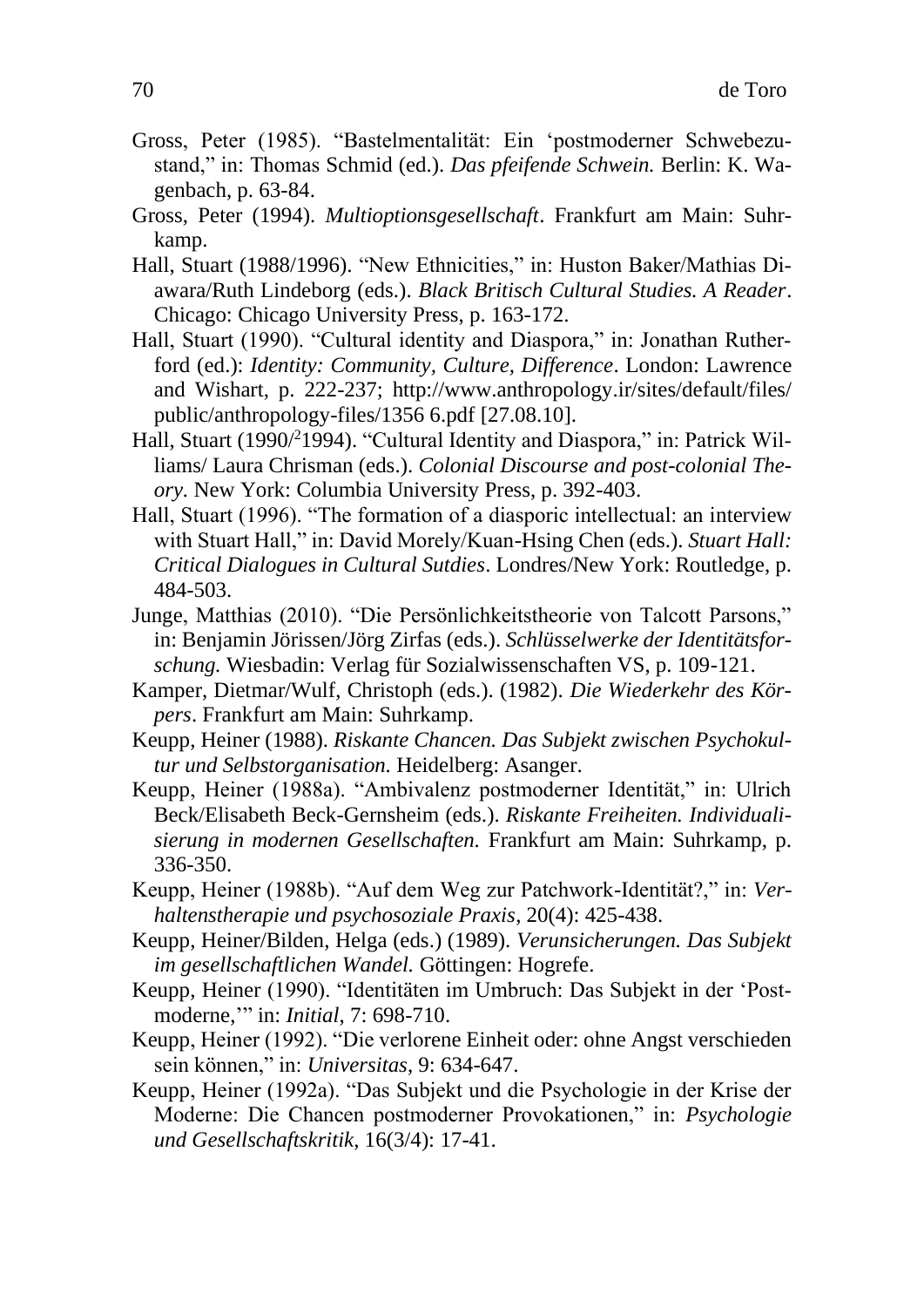- Keupp, Heiner (1995). "Aktuelle Befindlichkeiten: Zwischen Postmoderner Diffusion und der Suche nach neuen Fundamenten," in: *Psychologie und Gesellschaftskritik*, 73(1): 29-55, and in: https://www.researchgate.net/pu blication/48666631\_Aktuelle\_Befindlichkeiten\_zwischen\_postmoderner Diffusion und der Suche nach neuen Fundamenten?ev=srch\_pub [01. 04.2013].
- Keupp, Heiner (1996). "Bedrohte und befreite Identitäten in der Risikogesellschaft," in: Annette Barkhaus/Matthias Mayer/Neil Roughley/Donatus Thürnau (eds.). *Identität. Leiblichkeit. Normativität. Neue Horizonte anthropologischen Denkens*. Frankfurt Main: Suhrkamp, p. 380-403.
- Keupp, Heiner *et alii*. (1999/42008). *Identitätskonstruktionen. Das Patchwork der Identitäten in der Spätmoderne.* Reinbek bei Hamburg: Rowohlt.
- Keupp, Heiner (2008). "Identitätskonstruktionen in der spätmodernen Gesellschaft," in: *Zeitschrift für Psychodrama und Soziometrie*, 7(2): 291- 308.
- Khatibi, Abdelkebir. (1983). *Maghreb Pluriel*. Paris: Denoël.
- Khatibi, Abdelkebir. (1993). *Penser le Maghreb*. Rabat: SMER.
- Krämer, Sybille/Stahlhut, Marco (2001). "Das 'Performative' als Thema der Sprach- und Kulturphilosophie," in: *Paragrana*, 10(1): 35-64.
- Levinas, Emmanuel (1971/2008). *Totalité et infini, Essai sur l'extériorité.* La Haye: M. Nijhoff/Kluwer Academic.
- Lipsitz, George (1994). *Dangerous Crossroads. Popular Music, Postmodernism, and the Poetics of Place.* Londres: Verso.
- Lipsitz, George (2001). "'To Tell the Truth and Not Get Trapped:' Why Interethnic Anti-Racism Matters Now," in: Kandice Chuh/Karen Shimakawa (eds.). *Orientations. Mapping Studies in the Asian Diaspora*. Durham: Duke Universtity Press, p. 296-309.
- Lotman, Jurij M. (1972). *Die Struktur literarischer Texte.* München: Fink.
- Luckmann, Thomas (1980). "Persönliche Identität als evolutionäres und historisches Problem," in: Idem. *Lebenswelt und Gesellschaft.* Paderborn: Luckmann: Schöningh, p. 123-142.
- Lyotard, Jean-François (1983). *Le Différend*. Paris: Minuit.
- Moldenhauer, Sarah (2015). *Kuba Postmodern denken. Identitätskonstruktionen in der schreibenden Praxis von Kubanerinnen während des período especial*. Hildesheim/Zurich/New York: Olms.
- Miraglia, Anne Marie (2007). ["Maghrebi Women's Writing: Violence, Si](http://web.ebscohost.com/ehost/viewarticle?data=dGJyMPPp44rp2%2fdV0%2bnjisfk5Ie46%2byB9OLjge6k63nn5Kx95uXxjL6orU%2btqK5JsZayUq6suE22lr9lpOrweezp33vy3%2b2G59q7RbOrsUyzqrRPtZzqeezdu33snOJ6u%2bP4gKTq33%2b7t8w%2b3%2bS7Sq6mtku3q7BPr5zkh%2fDj34y73POE6urjkPIA&hid=19)[lence and Speaking Out,](http://web.ebscohost.com/ehost/viewarticle?data=dGJyMPPp44rp2%2fdV0%2bnjisfk5Ie46%2byB9OLjge6k63nn5Kx95uXxjL6orU%2btqK5JsZayUq6suE22lr9lpOrweezp33vy3%2b2G59q7RbOrsUyzqrRPtZzqeezdu33snOJ6u%2bP4gKTq33%2b7t8w%2b3%2bS7Sq6mtku3q7BPr5zkh%2fDj34y73POE6urjkPIA&hid=19)" in: Lorna Milne (ed.). *Postcolonial Violence, Culture and Identity in Francophone Africa and the Antilles*. Oxford: Peter Lang, p. 123-142.
- Müller, Toby (2001). "Introducing … Cultural Citizenship," in *Social Text*, 19(4): 1-5.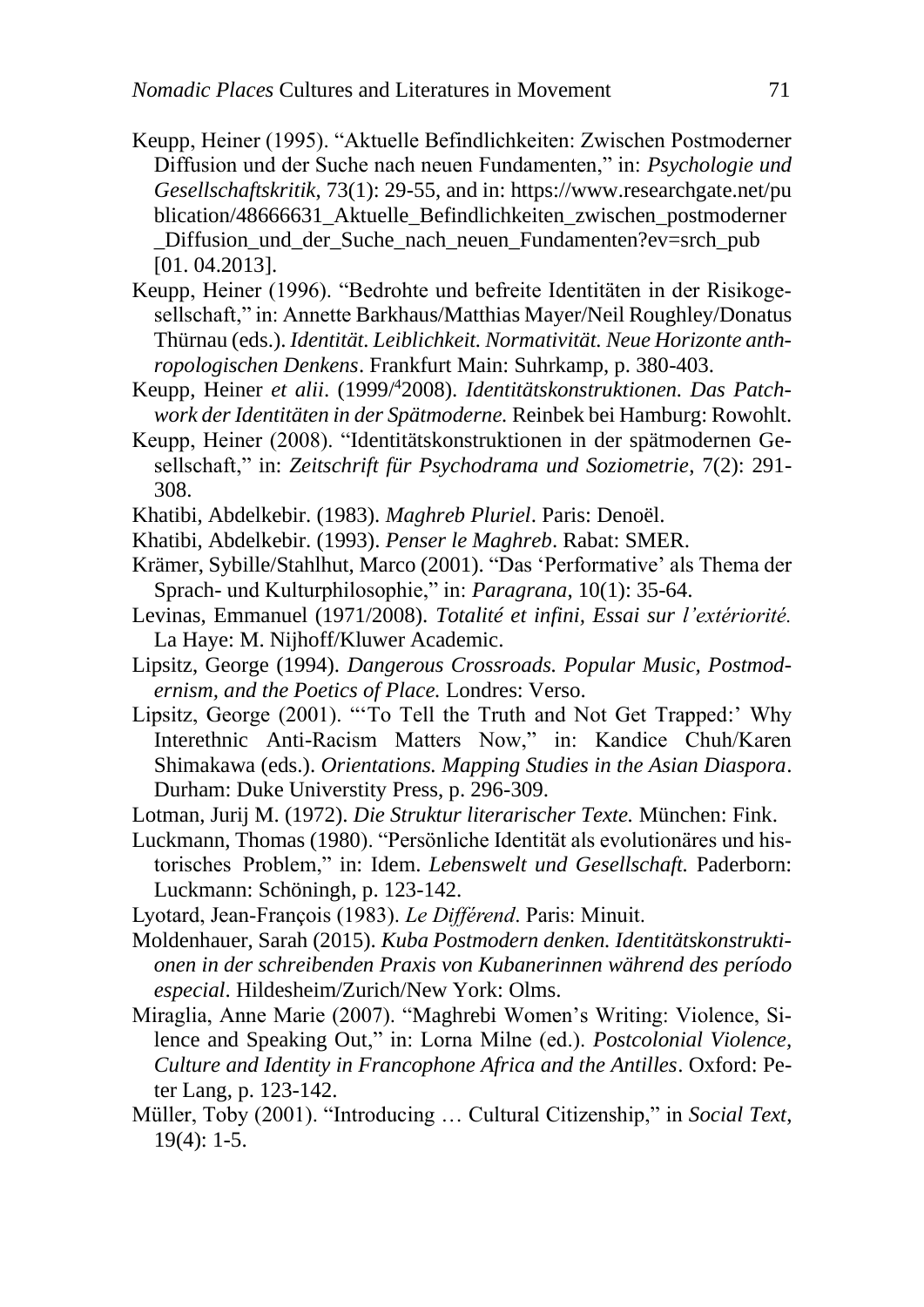- Nünning, Ansgar (2008). *Metzler Lexikon Literatur- und Kulturtheorie. Ansätze – Personen – Grundbegriffe.* Stuttgart/Weimar: Metzler.
- Pears, Pamela Ann (2001). *Women's Words: Postcolonial Francophone Literature in Algeria and Vietnam*. Dissertation: University of Pittsburgh.
- Pitcher, George (1965). "Emotion," in: *Mind*. *New Series*, 74(295): 326-346, also in: http://www.jstor.org/stable/2251904 [06.12.2011].
- Pries, Ludger (ed.) (2001). *New Transnational Spaces. International Migration and Transnational Companies in the Early Twenty-first Century*. London: Rutledge.
- Pries, Ludger (2001a). "The Approach of Transnational Social Spaces. Responding to New Configurations of the Social and the Spatial," in: Idem (ed.). *New Transnational Spaces. International Migration and Transnational Companies in the Early Twenty-first Century*. London: Rutledge, p. 3-33
- Reckwitz, Andreas (2001). "Der Identitätsdiskurs. Zum Bedeutungswandel einer sozialwissenschaftlichen Semantik," in: Werner Rammer (ed.). *Kollektive Identitäten und kulturelle Innovationen. Ethnologische, soziologische und historische Studien.* Leipzig: Universitätsverlag, p. 21-38.
- Reckwitz, Andreas (2006). *Das hybride Subjekt. Eine Theorie der Subjektkulturen von der bürgerlichen Moderne zur Postmoderne*. Weilerswist: Velbrück.
- Reckwitz, Andreas (2008). *Subjekt*. Bielefeld: Transkript.
- Rorty, Richard (1986). "On Ethnocentrism: A Reply to Clifford Geertz," in: *Michigan Quarterly Review*, 25(3): 525-534.
- Rosello, Mireille (2009). *Postcolonial Hospitality: The Immigrant as Guest*. Stanford: Stanford University Press.
- Safran, William (1991). "Diasporas on Modern Societies. Myths of Homeland and Return," in: *Diaspora*, 1(1): 83-89.
- Said, Edward (1978/<sup>2</sup>1994). *Orientalism.* New York: Vintage Books.
- Sansal, Boualem (2006). *Poste restante: Alger. Lettre de colère et d'espoir à mes compatriotes*. Paris: Gallimard.
- Saurwein, Karl-Heinz (1999). "Einleitung: Die Konstruktion kollektiver Identitäten und die Realität der Konstruktion," in: Karl-Heinz Saurwein/Werner Gerhart (eds.). *Gebrochene Identitäten. Zur Kontroverse um kollektive Identitäten in Deutschland, Israel, Südafrika, Europa und im Identitätskampf der Kulturen*. Opladin: Leske+Budrich, p. 9-29.
- Solomon, Robert C. (1993/22000). "The Philosophy of Emotions," in: Michael Lewis/Jeanette M. Haviland-Jones (eds.). *Handbook of Emotions*. New York/ London: The Guilford Press, p. 3-15.
- Tölölyan, Kaching (1991). "The Nation-State and its Others: In Lieu of a Preface," in: *Diaspora*, 1(1): 3-7.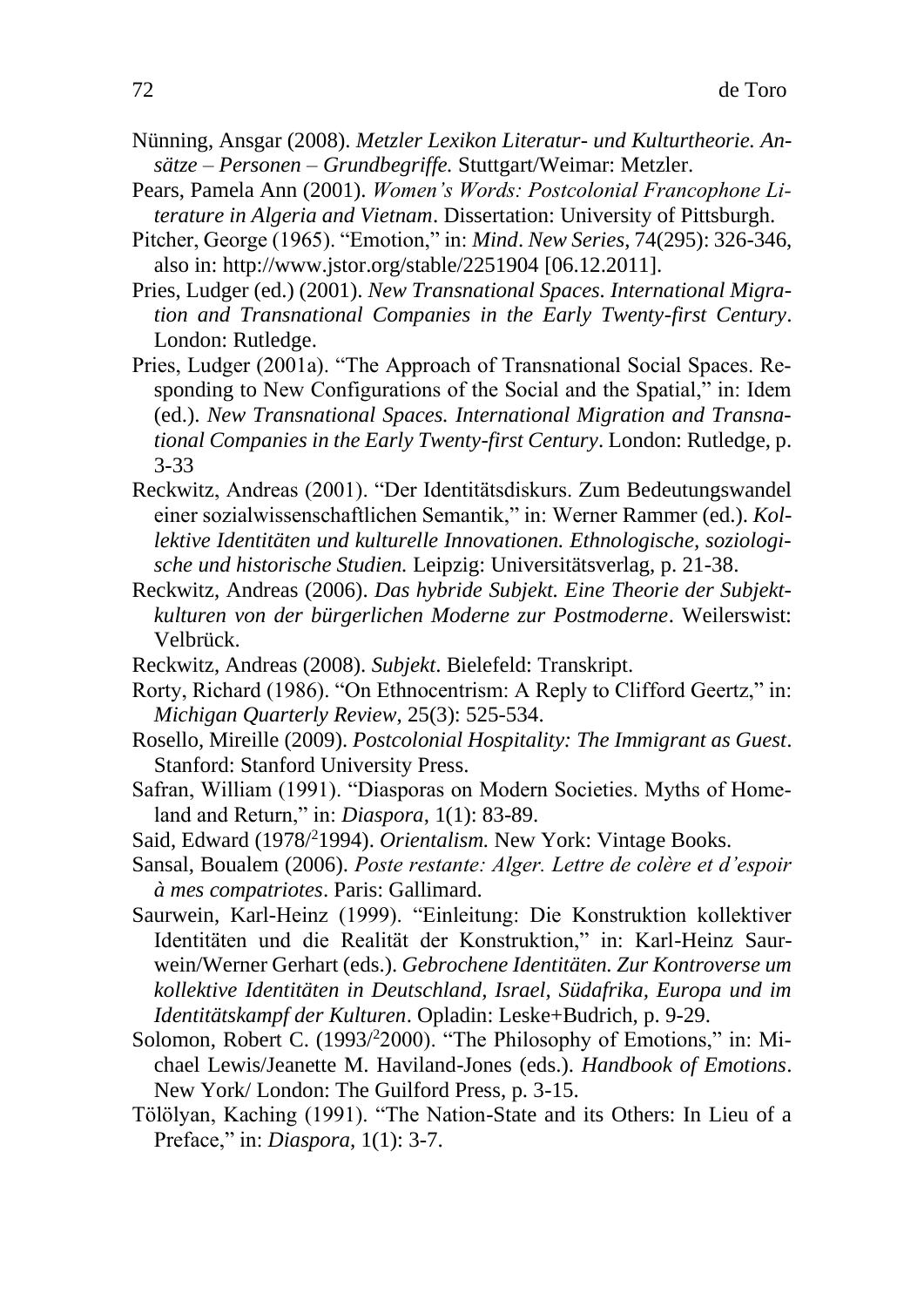- Tölölyan, Kaching (1996). "Rethinking Diaspora(s). Stateless Power in the Transnational Moment," in: *Diaspora*, 5(1): 3-36.
- Toro, Alfonso de (1995). "Periphery as Center/The Center of the Periphery: Postcoloniality and Postmodernity," in: Fernando de Toro/Alfonso de Toro (eds.). *Borders and Margins: Post-Colonialism and Post-Modernism*. Frankfurt am Main: Vervuert, p. 11-45.
- Toro, Alfonso de (1996). "Postcolonialidad, Postmodernidad y Jorge Luis Borges. La periferia en el centro-la periferia como centro-el centro de la periferia: postcolonialidad y postmodernidad," in: *Iberoromania*, 44(2): 64-98.
- Toro, Alfonso de (1999). "La postcolonialidad en Latinoamérica en la era de la globalización. ¿Cambio de paradigma en el pensamiento teórico-cultural latinoamericano?," in: Alfonso de Toro/Fernando de Toro (eds.). *El debate de la postcolonialidad en Latinoamérica. Una postmodernidad periférica o Cambio de paradigma en el pensamiento latinoamericano*. Frankfurt am Main: Vervuert, p. 31-77.
- Toro, Alfonso de (2002). "The Foundation of Western Thought in the twentieth and twenty-first centuries: The postmodern and the postcolonial discourse in Jorge Luis Borges," in: Lisa Block de Behar (ed.). *Jorge Luis Borges: The praise of signs*, in: *Semiotica* 140(1/4): 67-94. Special Issue. Berlin: Mouton de Gruyter.
- Toro, Alfonso de (2002a). "*Jenseits* von Postmoderne und Postkolonialität. Materialien zu einem Modell der Hybridität und des Körpers als transrelationalem, transversalem und transmedialem Wissenschaftskonzept," in: Christoph Hamann/Cornelia Sieber (eds.). *Räume der Hybridität. Postkoloniale Konzepte in Theorie und Literatur.* Hildesheim/Zurich/New York: Olms, p. 15-52.
- Toro, Alfonso de (2004). "Hacia una teoría de la cultura de la hibridez como sistema científico transrelacional, transversal y transmedial," in: *Texto Crítico*, 25/26: 197-235.
- Toro, Alfonso de (2006). "Globalization New Hybridities Transidentities – Transnations: Recognition – Difference," in: Frank Heidemann/Alfonso de Toro (eds.). *New Hybridities*. Hildesheim/Zurich/New York: Olms, p. 19-38.
- Toro, Alfonso de (2006a). "Hacia una teoría de la cultura de la 'hibridez' como sistema científico 'transrelacional,' 'transversal' y 'transmedial,'" in: Idem (ed.). *Cartografías y estrategias de la* '*postmodernidad*' *y la* '*postcolonialidad*' *en Latinoamérica.* '*Hibridez*' *y* 'G*lobalización*.' Frankfurt am Main: Vervuert, p. 195-242.
- Toro, Alfonso de (2008). "'*Au-delà*' de la Francophonie. Positions postcoloniales ou la représentation de la pensée hybride dans le Maghreb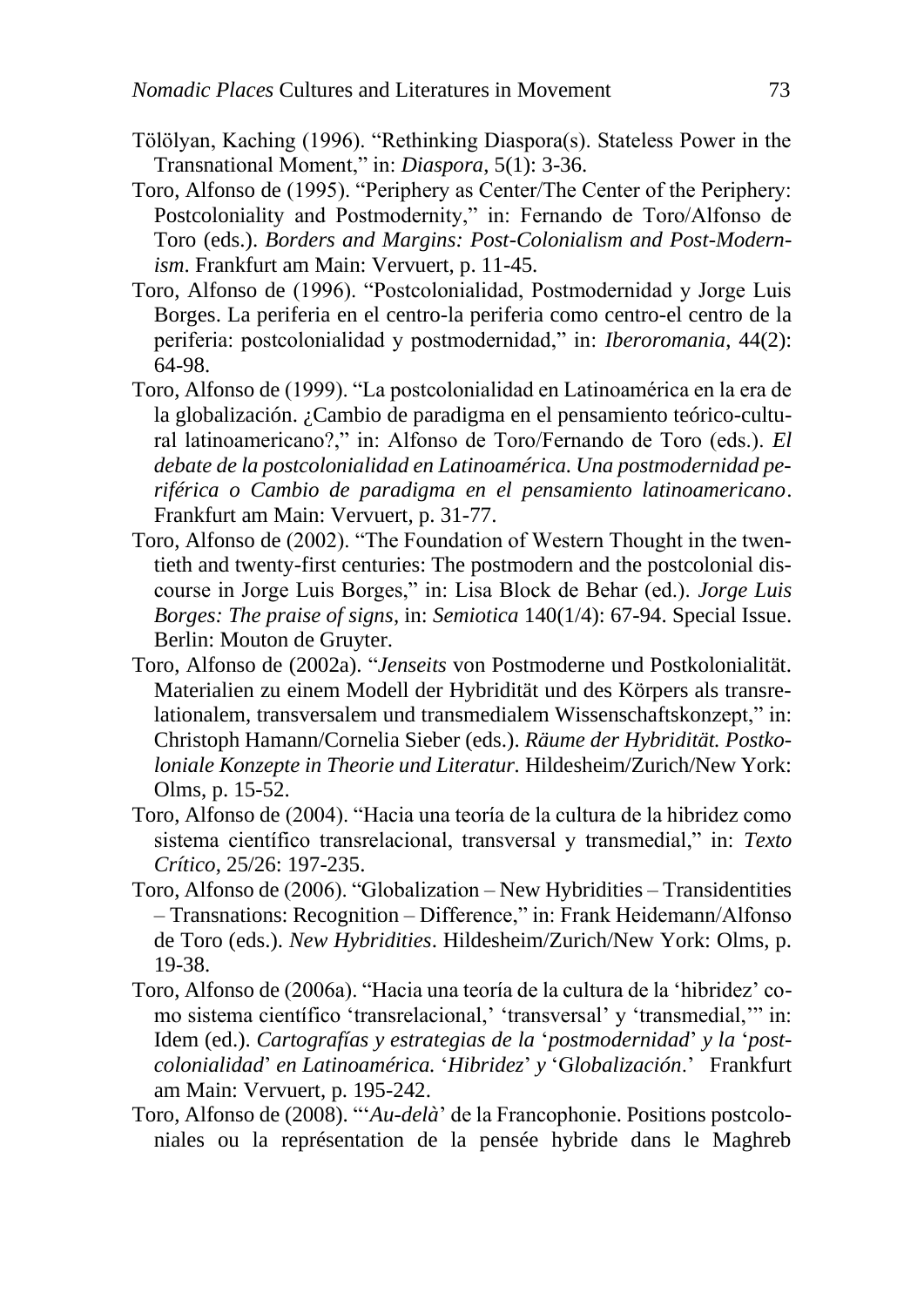(Abdelkebir Khatibi – Assia Djebar – Rachid Boudjedra)," in: János Riesz (ed.). *Neohelicon* – *Etudes Francophones/Postcolonial Studies*. Bd. XXV, p. 63-84.

- Toro, Alfonso de (2009/ <sup>2</sup>2011). *Epistémologies. Le Maghreb.* Paris: L'Harmattan.
- Toro, Alfonso de (2010). "L'expérience de l'étrangeté ou la culture traversée par le corps, le regard et l'émotion," in: Alfonso de Toro/Réda Bensmaïa/ Hafid Gafaïti. (eds.). *Repenser le Maghreb et l'Europe. Hybridations – Métissages – Diasporisations*. Paris: L'Harmattan, p. 33-68.
- Toro, Alfonso de (2012). "La prothèse de l'origine: Habib Tengour. *Le Poisson de Moïse* ou l'échec du retour," in: *Expressions maghrebines*, 11(1): 21-34.
- Toro, Alfonso de (2012a). "Hybridité et diaspora," in: Moha Ennaji. *Migration et Hybridité: Le Paradigme Maghreb-Europe. En Hommage à l'Eminent Linguiste. El Houssain El Moujahid.* Fès: Centre Sud Nord, p. 17-39.
- Toro, Alfonso de (2014). "Las 'nuevas meninas' o 'bienvenido Foucault' 'Performance' − 'Escenificación' − 'Transmedialidad' − 'Percepción.' Frida Kahlo: Diario – Fotografía – Pintura," in: Alfonso de Toro/René Ceballos (eds.). *Frida Kahlo 'revisitada.' Estrategias transmediales – transculturales – transpicturales en la obra de Frida Kahlo.* Hildesheim/Zurich/New York: Olms, p. 67-90.
- Toro, Alfonso de (2014a). "When Integration goes wrong." *Working Paper* 128/ 2014, p. 1-32. Lecture at the European Forum of the Hebrew University of Jerusalem and DAAD Centre for German Studies. "On the Politics of Hospitality and Belonging in Europe: the Case of Germany. What goes Wrong with Integration." See in: http://www.uni-leipzig.de/~detoro/category/publications-and-conferences/publi cations/articles and in: http:// www.ef.huji.ac.il/publications/working.shtml [11.02. 2016].
- Toro, Alfonso de (2015). "Nuevas diásporas performativas. Hibridez Hospitalidad – Pertenencia. Derrida/Levinas y el Magreb: Khatibi/ Memmi/ Ben Jelloun," in: Cornelia Sieber/Verónica Abrego/Anne Burgert (eds.). *Nación y Migración. España y Portugal frente a las migraciones contemporáneas*. Madrid: Biblioteca Nueva, p. 33-58.
- Toro, Fernando de (1995). "From Where to Speak," in: Idem. *Borders and Margins: Post-Colonialism and Post-Modernism.* Frankfurt: Vervuert, p. 131-148.
- Toro, Fernando de (2003). *New Intersections. Essays on Culture and Literature in the Post-Modern and Post-Colonial Condition*. Madrid/Frankfurt am Main: Iberoamericana/Vervuert.